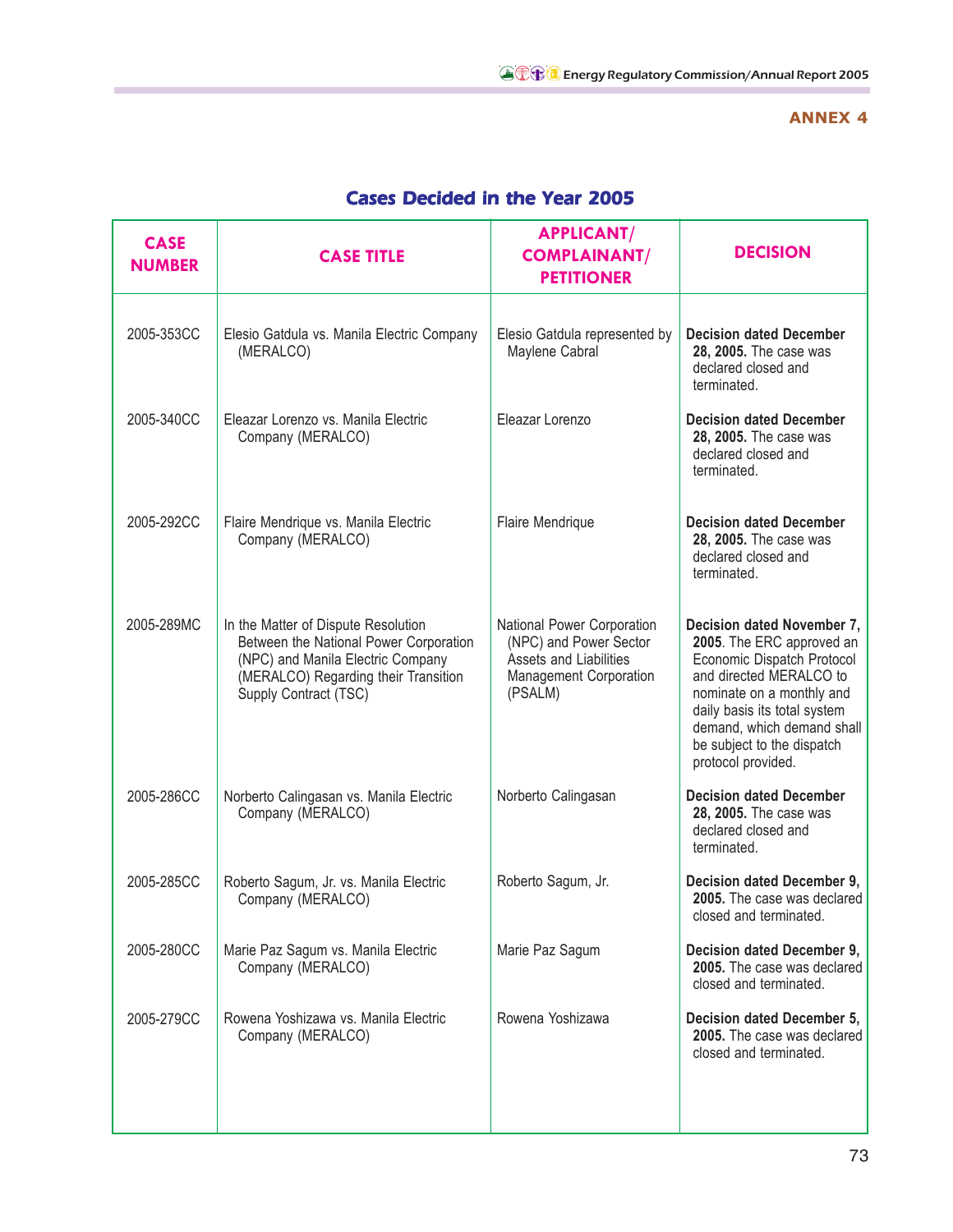| <b>CASE</b><br><b>NUMBER</b> | <b>CASE TITLE</b>                                                          | <b>APPLICANT/</b><br><b>COMPLAINANT/</b><br><b>PETITIONER</b>        | <b>DECISION</b>                                                                                 |
|------------------------------|----------------------------------------------------------------------------|----------------------------------------------------------------------|-------------------------------------------------------------------------------------------------|
| 2005-278-CC                  | St. John Bosco Computer Institute vs.<br>Manila Electric Company (MERALCO) | St. John Bosco Computer<br>Institute represented by<br>George Degamo | <b>Decision dated December</b><br>12, 2005. The case was<br>declared closed and<br>terminated.  |
| 2005-270CC                   | Guia de Leon Tabor vs. Manila Electric<br>Company (MERALCO)                | Guia de Leon Tabor                                                   | <b>Decision dated December</b><br>12, 2005. The case was<br>declared closed and<br>terminated.  |
| 2005-263CC                   | Eduardo Cabuenos vs. Manila Electric<br>Company (MERALCO)                  | Eduardo Cabuenos                                                     | Decision dated December 9,<br>2005. The case was declared<br>closed and terminated.             |
| 2005-244CC                   | Rowena Fernandez vs. Manila Electric<br>Company (MERALCO)                  | Rowena Fernandez                                                     | <b>Decision dated September</b><br>28, 2005. The case was<br>declared closed and<br>terminated. |
| 2005-241CC                   | Alice Placio vs. Manila Electric Company<br>(MERALCO)                      | Alice Placio                                                         | <b>Decision dated December</b><br>14, 2005. The case was<br>declared closed and<br>terminated.  |
| 2005-233CC                   | Jose Paras vs. Manila Electric Company<br>(MERALCO)                        | Jose Paras                                                           | Decision dated October 18,<br>2005. The case was declared<br>closed and terminated.             |
| 2005-229CC                   | Rodolfo Moron vs. Manila Electric Company<br>(MERALCO)                     | Rodolfo Moron                                                        | Decision dated October 12,<br>2005. The case was declared<br>closed and terminated.             |
| 2005-222CC                   | Romeo Tugnao vs. Manila Electric<br>Company (MERALCO)                      | Romeo Tugnao                                                         | <b>Decision dated December 5,</b><br>2005. The case was declared<br>closed and terminated.      |
| 2005-218CC                   | Norma Osorio vs. Manila Electric Company<br>(MERALCO)                      | Norma Osorio                                                         | <b>Decision dated September</b><br>16, 2005. The case was<br>declared closed and<br>terminated. |
| 2005-216CC                   | Grace Armamento vs. Manila Electric<br>Company (MERALCO)                   | Grace Armamento                                                      | Decision dated October 21,<br>2005. The case was declared<br>closed and terminated.             |
| 2005-200CC                   | Mila Placio vs. Manila Electric Company<br>(MERALCO)                       | Mila Placio                                                          | <b>Decision dated December</b><br>28, 2005. The case was<br>declared closed and<br>terminated.  |
| 2005-195CC                   | Felicisimo Santos vs. Manila Electric<br>Company (MERALCO)                 | Felicisimo Santos                                                    | <b>Decision dated December</b><br>28, 2005. The case was<br>declared closed and<br>terminated.  |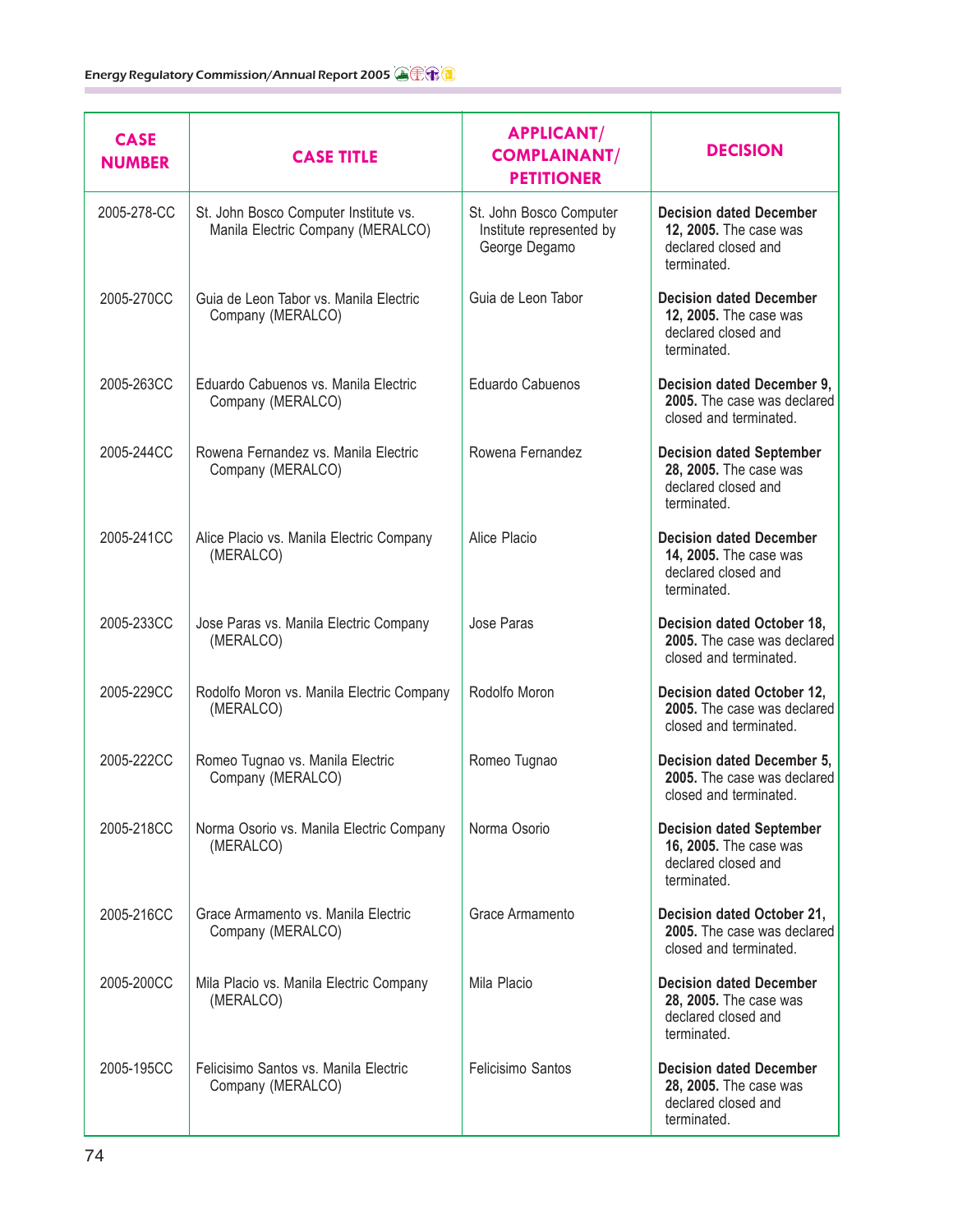| <b>CASE</b><br><b>NUMBER</b> | <b>CASE TITLE</b>                                                                                         | <b>APPLICANT/</b><br><b>COMPLAINANT/</b><br><b>PETITIONER</b>                                                   | <b>DECISION</b>                                                                                |
|------------------------------|-----------------------------------------------------------------------------------------------------------|-----------------------------------------------------------------------------------------------------------------|------------------------------------------------------------------------------------------------|
| 2005-194CC                   | Teodoro J. Borcelas vs. Manila Electric<br>Company (MERALCO)                                              | Teodoro J. Borcelas                                                                                             | <b>Decision dated November</b><br>24, 2005. The case was<br>declared closed and<br>terminated. |
| 2005-192CC                   | Edna S. Choa vs. Manila Electric Company<br>(MERALCO)                                                     | Edna S. Choa                                                                                                    | <b>Decision dated November</b><br>30, 2005. The case was<br>declared closed and<br>terminated. |
| 2005-191CC                   | Edna Choa vs. Manila Electric Company<br>(MERALCO)                                                        | Edna Choa                                                                                                       | Decision dated October 14,<br>2005. The case was declared<br>closed and terminated.            |
| 2005-190CC                   | Hipolito Capangyarihan vs. Manila Electric<br>Company (MERALCO)                                           | Hipolito Capangyarihan                                                                                          | Decision dated October 19,<br>2005. The case was declared<br>closed and terminated.            |
| 2005-189CC                   | Hipolito Capangyarihan vs. Manila Electric<br>Company (MERALCO)                                           | Hipolito Capangyarihan                                                                                          | Decision dated October 19,<br>2005. The case was declared<br>closed and terminated.            |
| 2005-188CC                   | Hipolito Capangyarihan vs. Manila Electric<br>Company (MERALCO)                                           | Hipolito Capangyarihan                                                                                          | Decision dated October 19,<br>2005. The case was declared<br>closed and terminated.            |
| 2005-187CC                   | Hipolito Capangyarihan vs. Manila Electric<br>Company (MERALCO)                                           | Hipolito Capangyarihan                                                                                          | Decision dated October 19,<br>2005. The case was declared<br>closed and terminated.            |
| 2005-183CC                   | In Re: Petition Of AGR Kingfish Ventures<br>Company Limited Inc. vs. Manila Electric<br>Company (MERALCO) | <b>AGR Kingfish Ventures</b><br>Company Limited Inc.,<br>represented by its Managing<br>Partner, Generoso Sison | <b>Decision dated December</b><br>21, 2005. The case was<br>declared closed and<br>terminated. |
| 2005-181CC                   | Erlinda Tolentino vs. Manila Electric<br>Company (MERALCO)                                                | Erlinda Tolentino                                                                                               | <b>Decision dated August 15,</b><br>2005. The case was declared<br>closed and terminated.      |
| 2005-180CC                   | Martha Valles vs. Manila Electric Company<br>(MERALCO)                                                    | Martha Valles represented by<br>Marife G. Valles                                                                | Decision dated December 9,<br>2005. The case was declared<br>closed and terminated.            |
| 2005-174CC                   | Marivic Baquiran vs. Manila Electric<br>Company (MERALCO)                                                 | Marivic Baquiran                                                                                                | Decision dated December 2,<br>2005. The case was declared<br>closed and terminated.            |
| 2005-173CC                   | Alberto Aragon III vs. Manila Electric<br>Company (MERALCO)                                               | Alberto Aragon III                                                                                              | Decision dated October 18,<br>2005. The case was declared<br>closed and terminated.            |
| 2005-170CC                   | Virginia Mendoza vs. Manila Electric<br>Company (MERALCO)                                                 | Virginia Mendoza                                                                                                | Decision dated August 2,<br>2005. The case was declared<br>closed and terminated.              |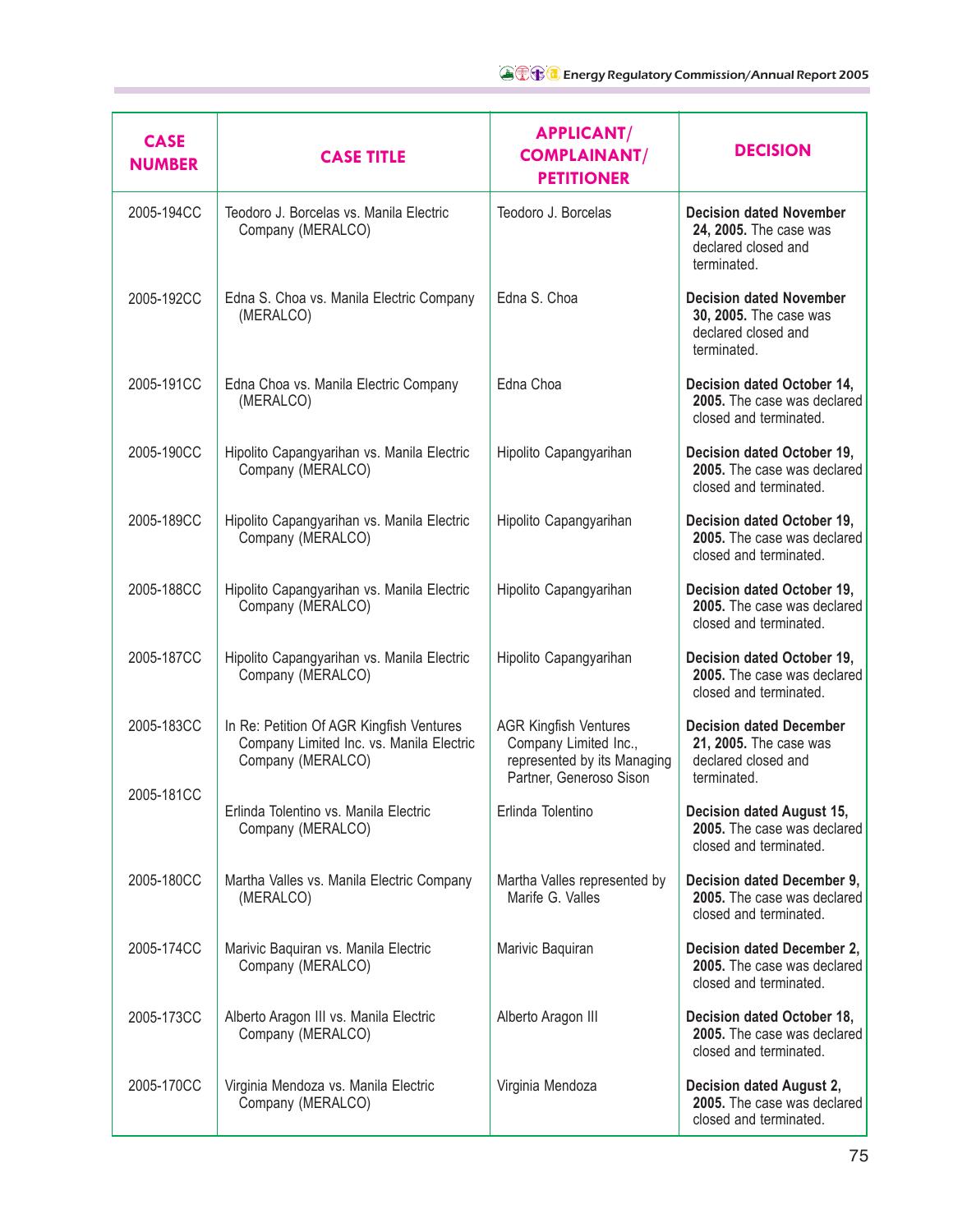| <b>CASE</b><br><b>NUMBER</b> | <b>CASE TITLE</b>                                                                      | <b>APPLICANT/</b><br><b>COMPLAINANT/</b><br><b>PETITIONER</b> | <b>DECISION</b>                                                                                |
|------------------------------|----------------------------------------------------------------------------------------|---------------------------------------------------------------|------------------------------------------------------------------------------------------------|
| 2005-166CC                   | Allan Conde vs. Manila Electric Company<br>(MERALCO)                                   | Allan Conde                                                   | Decision dated October 28,<br>2005. The case was declared<br>closed and terminated.            |
| 2005-162CC                   | Lolita Urias vs. Manila Electric Company<br>(MERALCO)                                  | Lolita Urias                                                  | Decision dated July 22,<br>2005. The case was declared<br>closed and terminated.               |
| 2005-161CC                   | Ricardo Magno vs. Manila Electric Com-<br>pany (MERALCO)                               | Ricardo Magno                                                 | <b>Decision dated December</b><br>19, 2005. The case was<br>declared closed and<br>terminated. |
| 2005-160-CC                  | Evangeline Lapus vs. Manila Electric<br>Company (MERALCO)                              | Evangeline Lapus                                              | <b>Decision dated November</b><br>25, 2005. The case was<br>declared closed and<br>terminated. |
| 2005-159CC                   | Erlinda Chong vs. Manila Electric Company<br>(MERALCO)                                 | Erlinda Chong                                                 | <b>Decision dated November</b><br>30, 2005. The case was<br>declared closed and<br>terminated. |
| 2005-156CC                   | Fe Makalintal-Cruz vs. Manila Electric<br>Company (MERALCO) and Felicidad R.<br>Andres | Fe Makalintal-Cruz                                            | <b>Decision dated November</b><br>30, 2005. The case was<br>declared closed and<br>terminated. |
| 2005-155CC                   | Kenneth Jill Francisco vs. Manila Electric<br>Company (MERALCO)                        | Kenneth Jill Francisco                                        | <b>Decision dated December</b><br>28, 2005. The case was<br>declared closed and<br>terminated. |
| 2005-153CC                   | Jaime Caliwag vs. Manila Electric Company<br>(MERALCO)                                 | Jaime Caliwag                                                 | <b>Decision dated December</b><br>18, 2005. The case was<br>declared closed and<br>terminated. |
| 2005-143CC                   | Raymund Cobankiat vs. Manila Electric<br>Company (MERALCO)                             | Raymund Cobankiat                                             | Decision dated October 18,<br>2005. The case was declared<br>closed and terminated.            |
| 2005-141CC                   | Alex Tan vs. Manila Electric Company<br>(MERALCO)                                      | Alex Tan                                                      | Decision dated August 24,<br>2005. The case was declared<br>closed and terminated.             |
| 2005-139CC                   | Roselyn Paduga vs. Manila Electric<br>Company (MERALCO)                                | Roselyn Paduga                                                | <b>Decision dated November</b><br>22, 2005. The case was<br>declared closed and<br>terminated. |
| 2005-138CC                   | Jennifer Vasquez vs. Manila Electric<br>Company (MERALCO)                              | Jennifer Vasquez                                              | <b>Decision dated November</b><br>11, 2005. The case was                                       |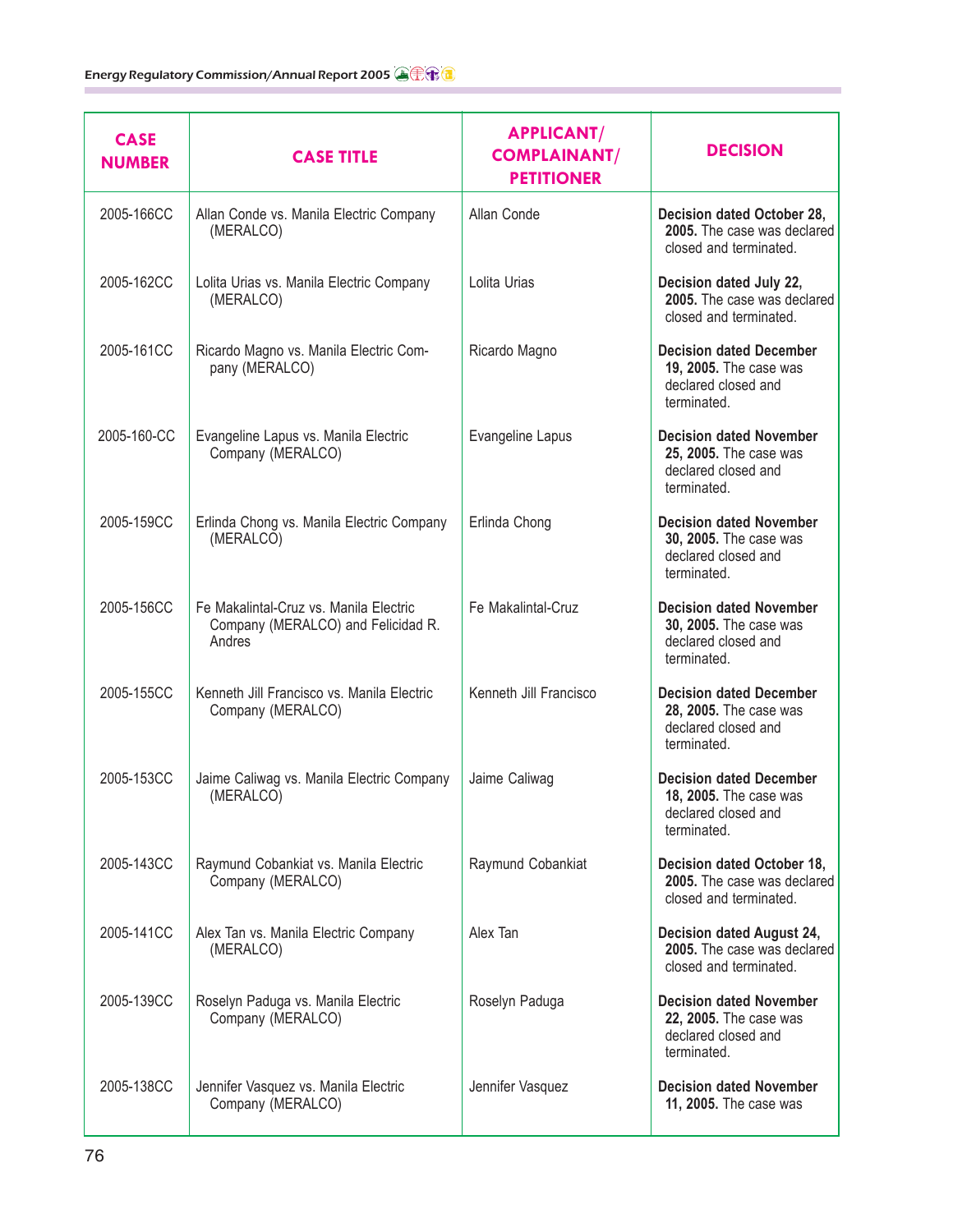| <b>CASE</b><br><b>NUMBER</b> | <b>CASE TITLE</b>                                                                           | <b>APPLICANT/</b><br><b>COMPLAINANT/</b><br><b>PETITIONER</b> | <b>DECISION</b>                                                                                 |
|------------------------------|---------------------------------------------------------------------------------------------|---------------------------------------------------------------|-------------------------------------------------------------------------------------------------|
|                              |                                                                                             |                                                               | declared closed and<br>terminated.                                                              |
| 2005-136CC                   | Linda Chua vs. Manila Electric Company<br>(MERALCO)                                         | Linda Chua                                                    | <b>Decision dated December</b><br>13, 2005. The case was<br>declared closed and<br>terminated.  |
| 2005-135CC                   | Juliana Caduhada vs. Manila Electric<br>Company (MERALCO)                                   | Juliana Caduhada                                              | Decision dated July 7, 2005.<br>The case was declared<br>closed and terminated.                 |
| 2005-131CC                   | Jovito Galicia vs. Manila Electric Company<br>(MERALCO)                                     | Jovito Galicia                                                | Decision dated July 22,<br>2005. The case was declared<br>closed and terminated.                |
| 2005-129CC                   | Leoncia Gomez-Valenzuela vs. Manila<br>Electric Company (MERALCO)                           | Leoncia Gomez-Valenzuela                                      | Decision dated August 26,<br>2005. The case was declared<br>closed and terminated.              |
| 2005-128CC                   | Eden Honasan vs. Manila Electric Com-<br>pany (MERALCO)                                     | Eden Honasan                                                  | Decision dated September 6,<br>2005. The case was declared<br>closed and terminated.            |
| 2005-127CC                   | Evangeline Necessario vs. Manila Electric<br>Company (MERALCO)                              | Evangeline Necessario                                         | Decision dated October 10,<br>2005. The case was declared<br>closed and terminated.             |
| 2005-125CC                   | Arleen Seli vs. Manila Electric Company<br>(MERALCO)                                        | Arleen Seli                                                   | <b>Decision dated September</b><br>12, 2005. The case was<br>declared closed and<br>terminated. |
| 2005-124CC                   | Carmelita Ng-Isip vs. Manila Electric<br>Company (MERALCO)                                  | Carmelita Ng-Isip                                             | <b>Decision dated November</b><br>24, 2005. The case was<br>declared closed and<br>terminated.  |
| 2005-121CC                   | Clarita Pinawin vs. Manila Electric Com-<br>pany (MERALCO)                                  | Clarita Pinawin                                               | Decision dated July 22,<br>2005. The case was declared<br>closed and terminated.                |
| 2005-119CC                   | Susan Valencia vs. MERALCO<br>Vebito R. Villanueva vs. Manila Electric<br>Company (MERALCO) | Susan Valencia                                                | Decision dated August 15,<br>2005. The case was declared<br>closed and terminated.              |
| 2005-117CC                   | Vebito R. Villanueva vs. Manila Electric<br>Company (MERALCO                                | Vebito R. Villanueva                                          | <b>Decision dated November</b><br>24, 2005. The case was<br>declared closed and<br>terminated.  |
| 2005-116CC                   | Lourdes Lomahan vs. Manila Electric<br>Company (MERALCO)                                    | Lourdes Lomahan                                               | Decision dated July 26,<br>2005. The case was declared<br>closed and terminated.                |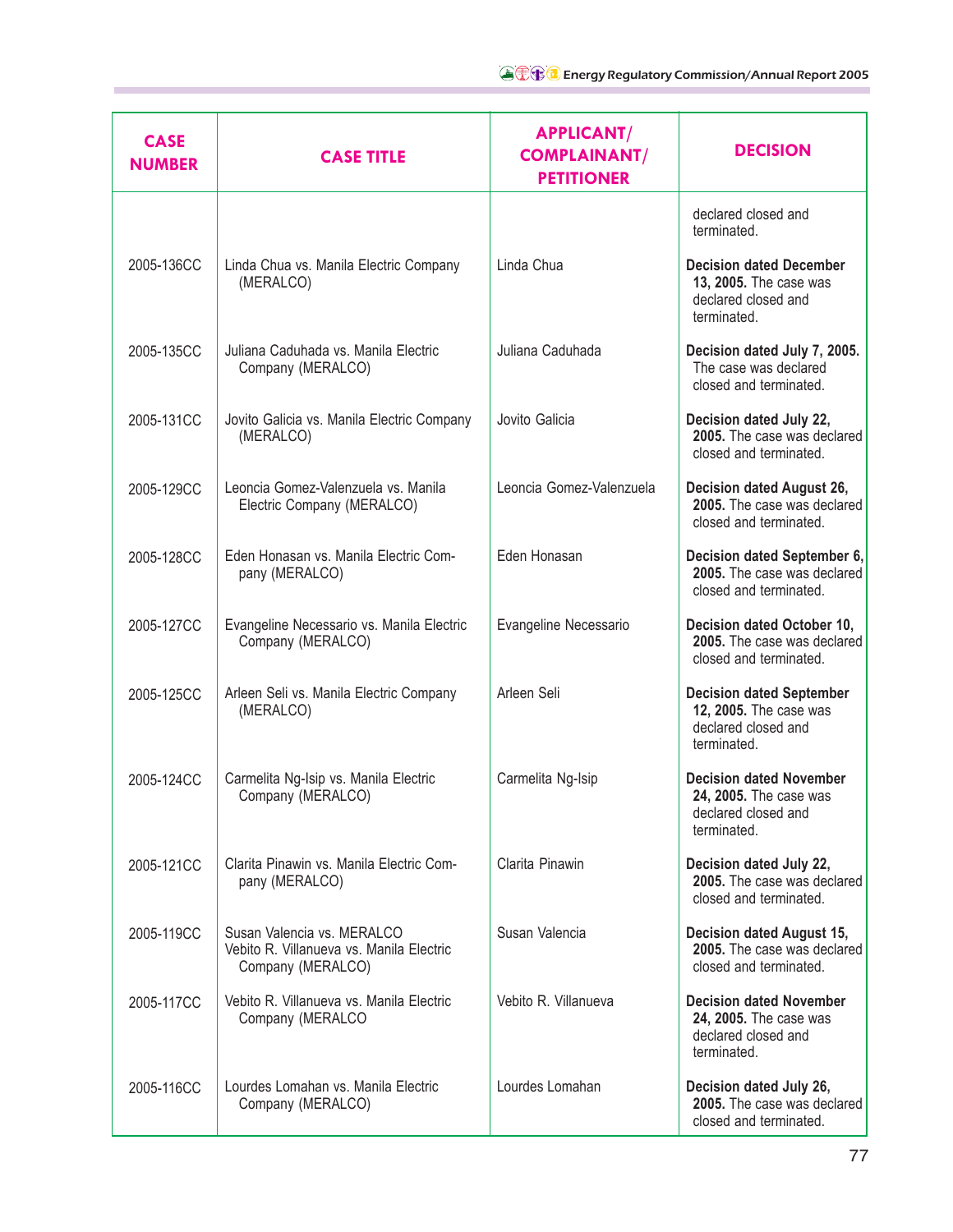| <b>CASE</b><br><b>NUMBER</b> | <b>CASE TITLE</b>                                               | <b>APPLICANT/</b><br><b>COMPLAINANT/</b><br><b>PETITIONER</b> | <b>DECISION</b>                                                                                 |
|------------------------------|-----------------------------------------------------------------|---------------------------------------------------------------|-------------------------------------------------------------------------------------------------|
| 2005-115CC                   | William Liu vs. Manila Electric Company<br>(MERALCO)            | William Liu                                                   | Decision dated August 15,<br>2005. The case was declared<br>closed and terminated.              |
| 2005-114CC                   | Felipe Cecilio vs. Manila Electric Company<br>(MERALCO)         | Felipe Cecilio                                                | Decision dated November 8,<br>2005. The case was declared<br>closed and terminated.             |
| 2005-102CC                   | Arnold Villanueva vs. Manila Electric<br>Company (MERALCO)      | Arnold Villanueva                                             | Decision dated November 8,<br>2005. The case was declared<br>closed and terminated.             |
| 2005-097CC                   | Eden Honasan vs. Manila Electric Com-<br>pany (MERALCO)         | Eden Honasan                                                  | Decision dated August 26,<br>2005. The case was declared<br>closed and terminated.              |
| 2005-095CC                   | Ramon Pagaduan vs. Manila Electric<br>Company (MERALCO)         | Ramon Pagaduan                                                | <b>Decision dated September</b><br>15, 2005. The case was<br>declared closed and<br>terminated. |
| 2005-093CC                   | Erlinda Palting vs. Manila Electric Company<br>(MERALCO)        | Erlinda Palting                                               | Decision dated June 8, 2005.<br>The case was declared<br>closed and terminated.                 |
| 2005-091CC                   | Manolito Sonega vs. Manila Electric<br>Company (MERALCO)        | Manolito Sonega                                               | Decision dated June 8, 2005.<br>The case was declared<br>closed and terminated.                 |
| 2005-090CC                   | Renerio Acosta vs. Manila Electric Com-<br>pany (MERALCO)       | Renerio Acosta                                                | Decision dated October 13,<br>2005. The case was declared<br>closed and terminated.             |
| 2005-085CC                   | Fernando Basilio vs. Manila Electric<br>Company (MERALCO)       | Fernando Basilio                                              | Decision dated November 9,<br>2005. The case was declared<br>closed and terminated.             |
| 2005-081CC                   | Fatima Angelita Taher vs. Manila Electric<br>Company (MERALCO)  | Fatima Angelita Taher                                         | Decision dated May 5, 2005.<br>The case was declared<br>closed and terminated.                  |
| 2005-073CC                   | Jhoanna Marie J. Madla vs. Manila Electric<br>Company (MERALCO) | Jhoanna Marie J. Madla                                        | <b>Decision dated November</b><br>24, 2005. The case was<br>declared closed and<br>terminated.  |
| 2005-072CC                   | Ma. Dolores Rocas vs. Manila Electric<br>Company (MERALCO)      | Ma. Dolores Rocas                                             | Decision dated February 9,<br>2005. The case was declared<br>closed and terminated.             |
| 2005-071CC                   | Jeremiah Andaya vs. Manila Electric<br>Company (MERALCO)        | Jeremiah Andaya                                               | Decision dated November 8,<br>2005. The case was declared<br>closed and terminated.             |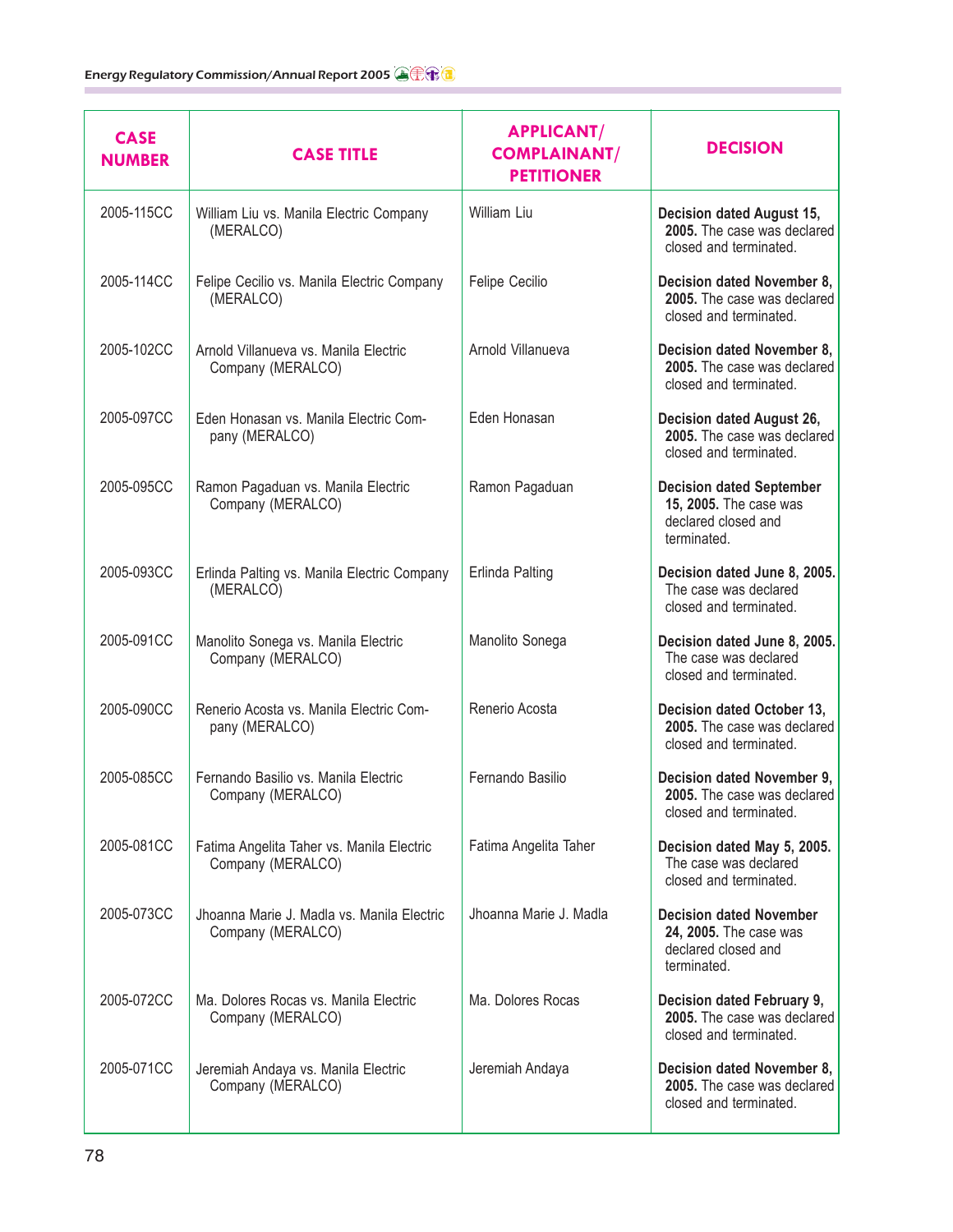| <b>CASE</b><br><b>NUMBER</b> | <b>CASE TITLE</b>                                                                                   | <b>APPLICANT/</b><br><b>COMPLAINANT/</b><br><b>PETITIONER</b>        | <b>DECISION</b>                                                                                                                                                                                                                                                                                                                                     |
|------------------------------|-----------------------------------------------------------------------------------------------------|----------------------------------------------------------------------|-----------------------------------------------------------------------------------------------------------------------------------------------------------------------------------------------------------------------------------------------------------------------------------------------------------------------------------------------------|
| 2005-070CC                   | Andy Ong vs. Manila Electric Company<br>(MERALCO)                                                   | Andy Ong                                                             | Decision dated November 8,<br>2005. The case was declared<br>closed and terminated.                                                                                                                                                                                                                                                                 |
| 2005-069CC                   | Edgardo Medalla vs. Manila Electric<br>Company (MERALCO)                                            | Edgardo Medalla                                                      | Decision dated June 21,<br>2005. The case was declared<br>closed and terminated.                                                                                                                                                                                                                                                                    |
| 2005-067CC                   | Dronico Espina vs. Countrywide Shelters,<br>Inc. and Elizer B. Villaro                              | Dronico Espina                                                       | Decision dated December 5,<br>2005. The case was declared<br>closed and terminated.                                                                                                                                                                                                                                                                 |
| 2005-060CC                   | Dante Quirona vs. Manila Electric Com-<br>pany (MERALCO)                                            | Dante Quirona                                                        | <b>Decision dated December</b><br>28, 2005. The case was<br>declared closed and<br>terminated.                                                                                                                                                                                                                                                      |
| 2005-059CC                   | Salvador Rodriguez vs. Manila Electric<br>Company (MERALCO)                                         | Salvador Rodriguez                                                   | Order dated September 20,<br>2005. The case was declared<br>closed and terminated.                                                                                                                                                                                                                                                                  |
| 2005-058CC                   | Rhoda Dugang vs. Manila Electric Com-<br>pany (MERALCO)                                             | Rhoda Dugang                                                         | <b>Decision dated September</b><br>28, 2005. The case was<br>declared closed and<br>terminated.                                                                                                                                                                                                                                                     |
| 2005-051CC                   | Jose Manalang vs. Manila Electric<br>Company (MERALCO)                                              | Jose Manalang                                                        | Decision dated December 9,<br>2005. The case was declared<br>closed and terminated.                                                                                                                                                                                                                                                                 |
| 2005-050MC                   | In the Matter of Violation of ERC Orders,<br>Rules and Regulations(Violation of<br>GRAM guidelines) | Tarlac Electric Inc. (TEI)                                           | Decision dated April 18,<br>2005. The ERC issued a<br>Show Cause Order (SCO)<br>requiring TEI to explain its<br>failure to submit its genera-<br>tion rate and system loss rate<br>adjustment. The ERC<br>accepted TEI's explanation<br>that it was due to the<br>pendency of an issue to be<br>resolved in its unbundling of<br>rates application. |
| 2005-049CC                   | Jay Cesar Abad vs. Manila Electric<br>Company (MERALCO)                                             | Jay Cesar Abad                                                       | Decision dated October 10,<br>2005. The case was declared<br>closed and terminated.                                                                                                                                                                                                                                                                 |
| 2005-049MC                   | In the Matter of Violation of ERC Orders,<br>Rules and Regulations(Violation of<br>GRAM guidelines) | San Fernando Electric Light<br>and Power Company, Inc.<br>(SFELAPCO) | Decision dated April 18,<br>2005. The ERC issued a<br>Show Cause Order (SCO)<br>requiring SFELAPCO to<br>explain its failure to submit<br>its generation rate and                                                                                                                                                                                   |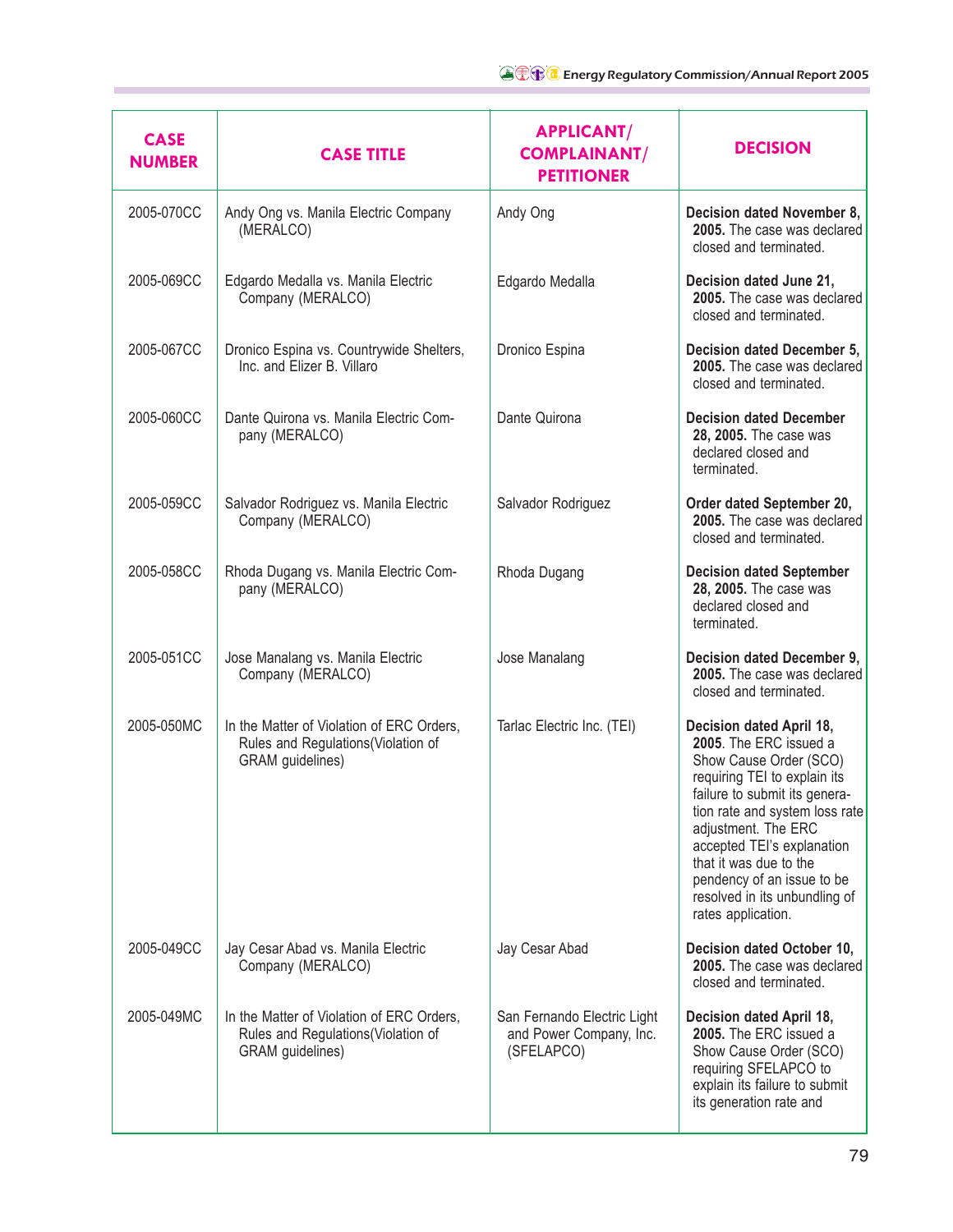| <b>CASE</b><br><b>NUMBER</b> | <b>CASE TITLE</b>                                                                                       | <b>APPLICANT/</b><br><b>COMPLAINANT/</b><br><b>PETITIONER</b> | <b>DECISION</b>                                                                                                                                                                                                                                                                                                                                       |
|------------------------------|---------------------------------------------------------------------------------------------------------|---------------------------------------------------------------|-------------------------------------------------------------------------------------------------------------------------------------------------------------------------------------------------------------------------------------------------------------------------------------------------------------------------------------------------------|
|                              |                                                                                                         |                                                               | system loss rate adjustment.<br>The ERC accepted<br>SFELAPCO's explanation<br>that it was due to the<br>pendency of an issue to be<br>resolved in its unbundling of<br>rates application.                                                                                                                                                             |
| 2005-048CC                   | Estrella Ofiana vs. Manila Electric Com-<br>pany (MERALCO)                                              | Estrella Ofiana                                               | Decision dated August 10,<br>2005. The case was declared<br>closed and terminated.                                                                                                                                                                                                                                                                    |
| 2005-047MC                   | In the Matter of Violation of ERC Orders,<br>Rules and Regulations(Violation of<br>GRAM guidelines)     | Panay Electric Company, Inc.<br>(PECO)                        | Decision dated April 18,<br>2005. The ERC issued a<br>Show Cause Order (SCO)<br>requiring PECO to explain its<br>failure to submit its genera-<br>tion rate and system loss rate<br>adjustment. The ERC<br>accepted PECO's explana-<br>tion that it was due to the<br>pendency of issues to be<br>resolved in its unbundling of<br>rates application. |
| 2005-046CC                   | Jesus Villarosa vs. Manila Electric Com-<br>pany (MERALCO)                                              | Jesus Villarosa                                               | Decision dated May 12,<br>2005. The case was declared<br>closed and terminated.                                                                                                                                                                                                                                                                       |
| 2005-043CC                   | Edison Rosales vs. Manila Electric<br>Company (MERALCO)                                                 | <b>Edison Rosales</b>                                         | Decision dated April 5, 2005.<br>The case was declared<br>closed and terminated.                                                                                                                                                                                                                                                                      |
| 2005-043MC                   | In the Matter of the Violation of ERC<br>Orders, Rules and Regulations(Violation<br>of GRAM guidelines) | Iligan Light and Power Inc.<br>(ILPI)                         | Decision dated May 10,<br>2005. The ERC issued a<br>Show Cause Order (SCO)<br>requiring ILPI to explain its<br>failure to submit its genera-<br>tion rate and system loss rate<br>adjustment. The ERC<br>accepted ILPI's explanation<br>that it was due to its late<br>receipt of the ERC Order<br>containing the directive to<br>submit the same.    |
| 2005-042CC                   | Danilo Reyes vs. Manila Electric Company<br>(MERALCO)                                                   | Danilo Reyes                                                  | Decision dated October 19,<br>2005. The case was declared<br>closed and terminated.                                                                                                                                                                                                                                                                   |
| 2005-040MC                   | In the Matter of Violation of ERC Orders,<br>Rules and Regulations (Violation of<br>GRAM guidelines)    | Bohol Light Company, Inc.<br>(BLCI)                           | Decision dated April 18,<br>2005. The ERC issued a<br>Show Cause Order (SCO)<br>requiring BLCI to explain its                                                                                                                                                                                                                                         |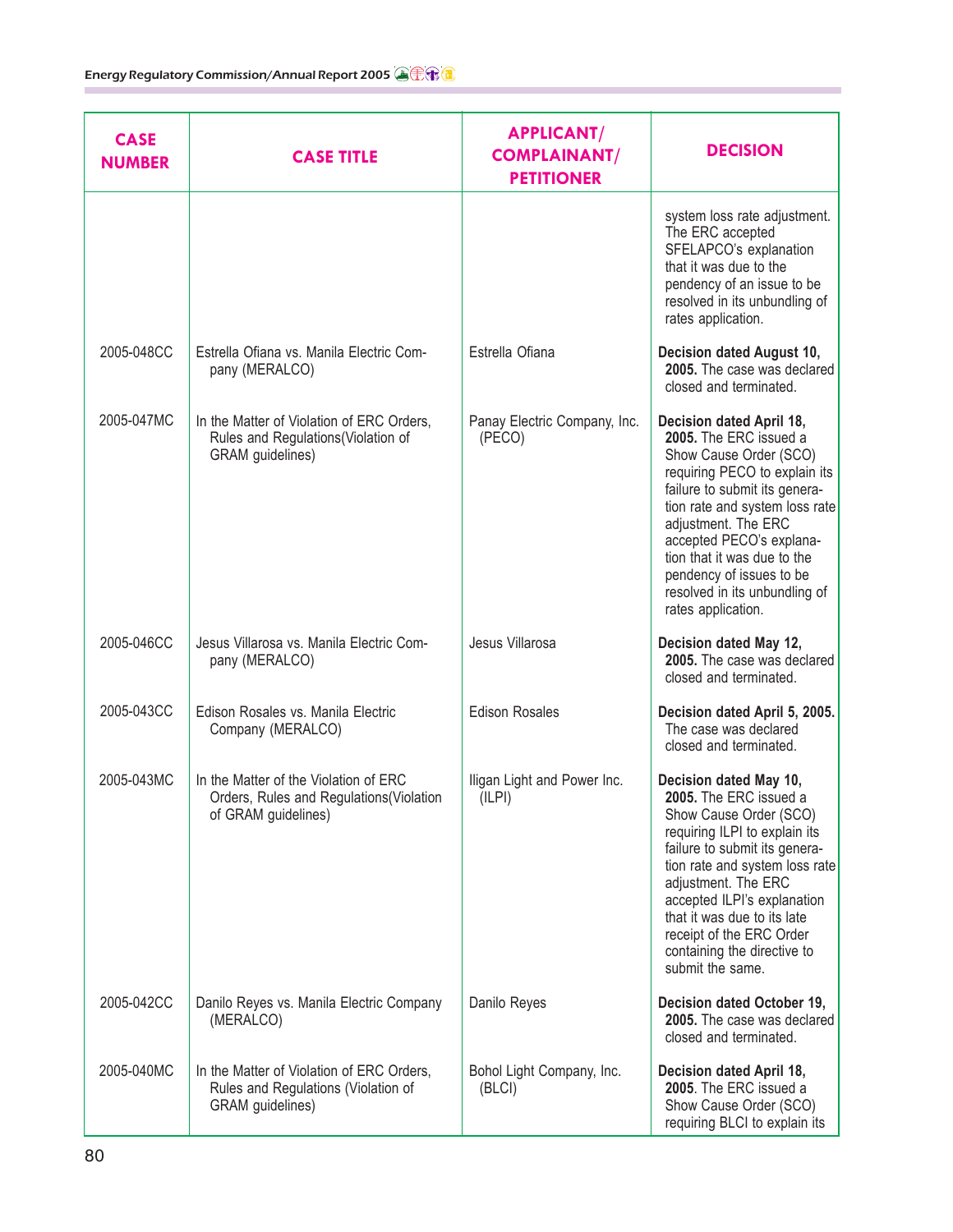| <b>CASE</b><br><b>NUMBER</b> | <b>CASE TITLE</b>                                                                                                                                                                                                     | <b>APPLICANT/</b><br><b>COMPLAINANT/</b><br><b>PETITIONER</b>        | <b>DECISION</b>                                                                                                                                                                                                                                                                                                                                     |
|------------------------------|-----------------------------------------------------------------------------------------------------------------------------------------------------------------------------------------------------------------------|----------------------------------------------------------------------|-----------------------------------------------------------------------------------------------------------------------------------------------------------------------------------------------------------------------------------------------------------------------------------------------------------------------------------------------------|
|                              |                                                                                                                                                                                                                       |                                                                      | failure to submit its genera-<br>tion rate and system loss rate<br>adjustment. The ERC<br>accepted BLCI's explanation<br>that it was due to pendency<br>of its unbundling of rates<br>application.                                                                                                                                                  |
| 2005-040CC                   | Fernando R. Padua vs. Manila Electric<br>Company (MERALCO)                                                                                                                                                            | Fernando R. Padua                                                    | Decision dated March 15,<br>2005. The case was declared<br>closed and terminated.                                                                                                                                                                                                                                                                   |
| 2005-038CC                   | Wilfredo Obeso vs. Manila Electric<br>Company (MERALCO)                                                                                                                                                               | Wilfredo Obeso                                                       | Decision dated August 3,<br>2005. The case was declared<br>closed and terminated.                                                                                                                                                                                                                                                                   |
| 2005-038MC                   | In the Matter of Violation of ERC Orders,<br>Rules and Regulations (Violation of<br>GRAM guidelines)                                                                                                                  | Angeles Electric Corporation<br>(AEC)                                | Decision dated April 18,<br>2005. The ERC issued a<br>Show Cause Order (SCO)<br>requiring AEC to explain its<br>failure to submit its genera-<br>tion rate and system loss rate<br>adjustment. The ERC<br>accepted AEC's explanation<br>that it was due to the<br>pendency of an issue to be<br>resolved in its unbundling of<br>rates application. |
| 2005-035CC                   | Teodoro Bantigue vs, Manila Electric<br>Company (MERALCO)                                                                                                                                                             | Teodoro Bantigue                                                     | Decision dated October 18,<br>2005. The case was declared<br>closed and terminated.                                                                                                                                                                                                                                                                 |
| 2005-033MC                   | In the Matter of Violation of ERC Orders,<br>Rules and Regulations (Violation of 2nd<br>paragraph of Section 1, Rule 5, Part II of<br>the IRR of Republic Act No. 9136 - non-<br>filing of Certificate of Compliance) | GE Energy Rental Inc. and<br>Aggreko International<br>Projects, Ltd. | Decision dated July 7, 2005.<br>The case was declared<br>closed and terminated on the<br>ground that GE Energy<br>Rental Inc. and Aggreko<br>International Projects, Ltd.<br>were not involved in the<br>generation, operation, or<br>supply of electricity.                                                                                        |
| 2005-032CC                   | Paul Tan vs. Manila Electric Company<br>(MERALCO)                                                                                                                                                                     | Paul Tan Represented by<br>Glen Ong                                  | Decision dated April 5, 2005.<br>The case was declared<br>closed and terminated.                                                                                                                                                                                                                                                                    |
| 2005-028CC                   | Rosario Cruz vs. Manila Electric Company<br>(MERALCO)                                                                                                                                                                 | Rosario Cruz                                                         | Decision dated February 9,<br>2006. The case was declared<br>closed and terminated.                                                                                                                                                                                                                                                                 |
| 2005-027CC                   | Pacita Bañez vs. Manila Electric Company<br>(MERALCO)                                                                                                                                                                 | Pacita Bañez                                                         | <b>Decision dated September</b><br>14, 2005. The case was                                                                                                                                                                                                                                                                                           |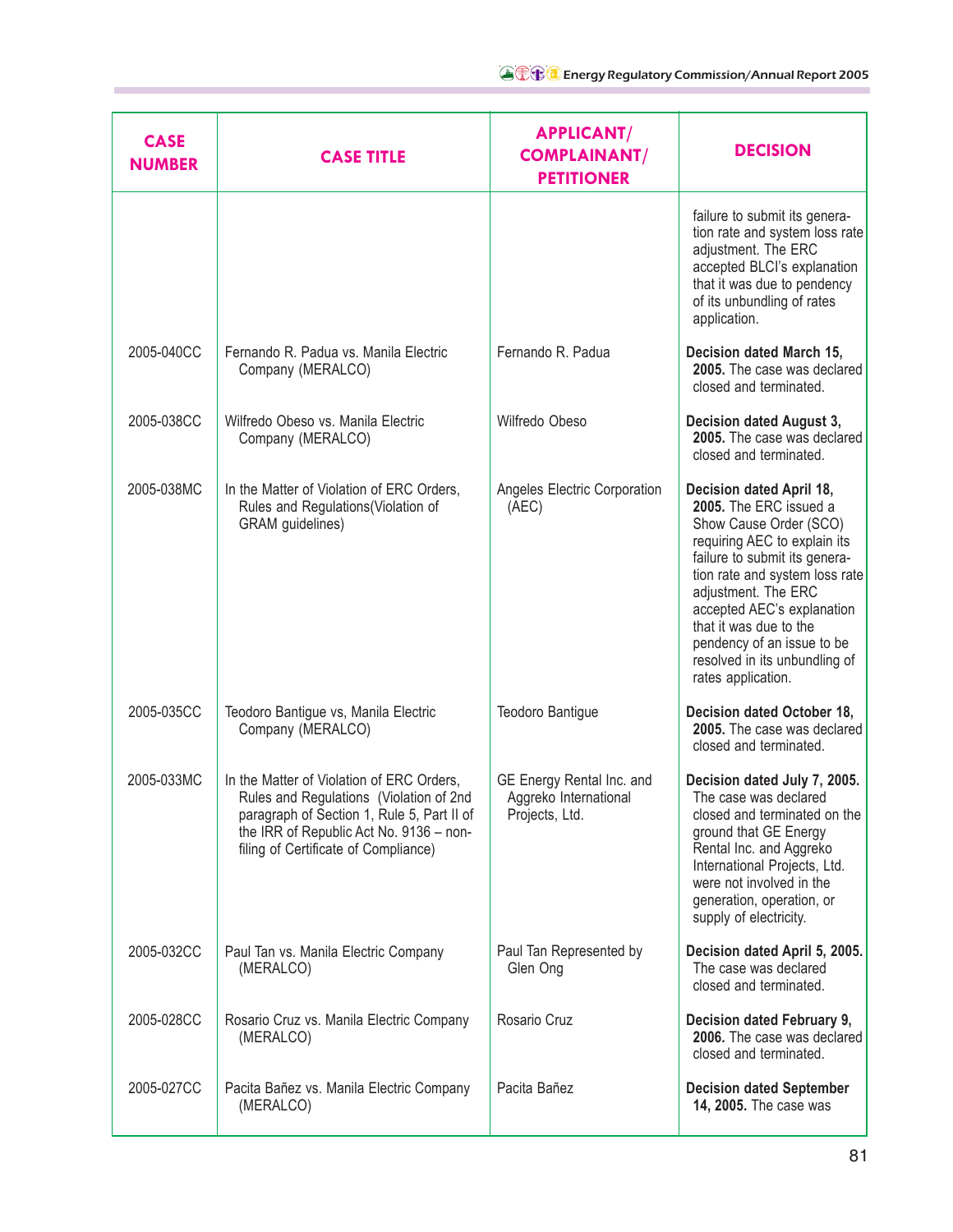| <b>CASE</b><br><b>NUMBER</b> | <b>CASE TITLE</b>                                                                                                                                                                                                                                                                                                                                      | <b>APPLICANT/</b><br><b>COMPLAINANT/</b><br><b>PETITIONER</b>          | <b>DECISION</b>                                                                                                                                                                                                                                                                                                                                            |
|------------------------------|--------------------------------------------------------------------------------------------------------------------------------------------------------------------------------------------------------------------------------------------------------------------------------------------------------------------------------------------------------|------------------------------------------------------------------------|------------------------------------------------------------------------------------------------------------------------------------------------------------------------------------------------------------------------------------------------------------------------------------------------------------------------------------------------------------|
|                              |                                                                                                                                                                                                                                                                                                                                                        |                                                                        | declared closed and<br>terminated.                                                                                                                                                                                                                                                                                                                         |
| 2005-025CC                   | Erlinda Maramag vs. Manila Electric<br>Company (MERALCO)                                                                                                                                                                                                                                                                                               | Erlinda Maramag                                                        | Decision dated November 8,<br>2005. The case was declared<br>closed and terminated.                                                                                                                                                                                                                                                                        |
| 2005-024RC                   | In the Matter of the Petition for Approval of<br>the Inclusion to ILECO I's Retail Rate of<br>Costs from the Amended Electric Power<br>Purchase Agreement (Amended EPPA)<br>with Avon River Power Holdings<br>Corporation (AVON) for the Supply of a<br>Minimum Power of 8 MW, with Prayer for<br>Urgent Issuance of Ex-Parte Provisional<br>Authority | Iloilo I Electric Cooperative,<br>Inc. (ILECO I)                       | Decision dated December 7,<br>2005. The petition was<br>approved subject to the<br>recoverable Base Capacity<br>Fee of PhP671.42/kW/month<br>and Base Energy Rate of<br>PhP0.50/kWh both to be<br>indexed to the Philippine<br>CPI. The actual fuel cost<br>shall be recovered or passed<br>on to ILECO I following the<br>formula in the Amended<br>EPPA. |
| 2005-024CC                   | Catalina Pascual vs. Manila Electric<br>Company (MERALCO)                                                                                                                                                                                                                                                                                              | Catalina Pascual                                                       | <b>Decision dated September</b><br>14, 2005. The case was<br>declared closed and<br>terminated.                                                                                                                                                                                                                                                            |
| 2005-020CC                   | Rubencio Cabang vs. Manila Electric<br>Company (MERALCO)                                                                                                                                                                                                                                                                                               | Rubencio Cabang                                                        | Decision dated July 6, 2005.<br>The case was declared<br>closed and terminated.                                                                                                                                                                                                                                                                            |
| 2005-019CC                   | Natalia Cua vs. Manila Electric Company<br>(MERALCO)                                                                                                                                                                                                                                                                                                   | Natalia Cua                                                            | Decision dated March 31,<br>2005. The case was declared<br>closed and terminated.                                                                                                                                                                                                                                                                          |
| 2005-018RC                   | In the Matter of the Application for the<br>Adoption of the Generation Rate<br>Adjustment Mechanism (GRAM)                                                                                                                                                                                                                                             | <b>Camarines Sur II Electric</b><br>Cooperative, Inc.<br>(CASURECO II) | Decision dated June 8, 2005.<br>Application was denied.<br>CASURECO II was directed<br>to refund PhP21,006,858.93<br>at the rate of PhP0.1112/kWh<br>for 14 months or until such<br>time that the full amount is<br>refunded.                                                                                                                              |
| 2005-014CC                   | Luis Arive v. Manila Electric Company<br>(MERALCO)                                                                                                                                                                                                                                                                                                     | Luis Arive                                                             | Decision dated April 7, 2005.<br>The case was declared<br>closed and terminated.                                                                                                                                                                                                                                                                           |
| 2005-012RC                   | In the Matter of the Application for Authority<br>to Adopt a Tax Recovery Adjustment<br>Charge in Rates of Electric Cooperatives,<br>with Prayer for Provisional Authority                                                                                                                                                                             | Camarines Sur II Electric<br>Cooperative, Inc.<br>(CASURECO II)        | <b>Decision dated September</b><br>27, 2005. The application<br>was dismissed due to<br>Applicant's failure to publish<br>the application itself and<br>submit proof of receipt of                                                                                                                                                                         |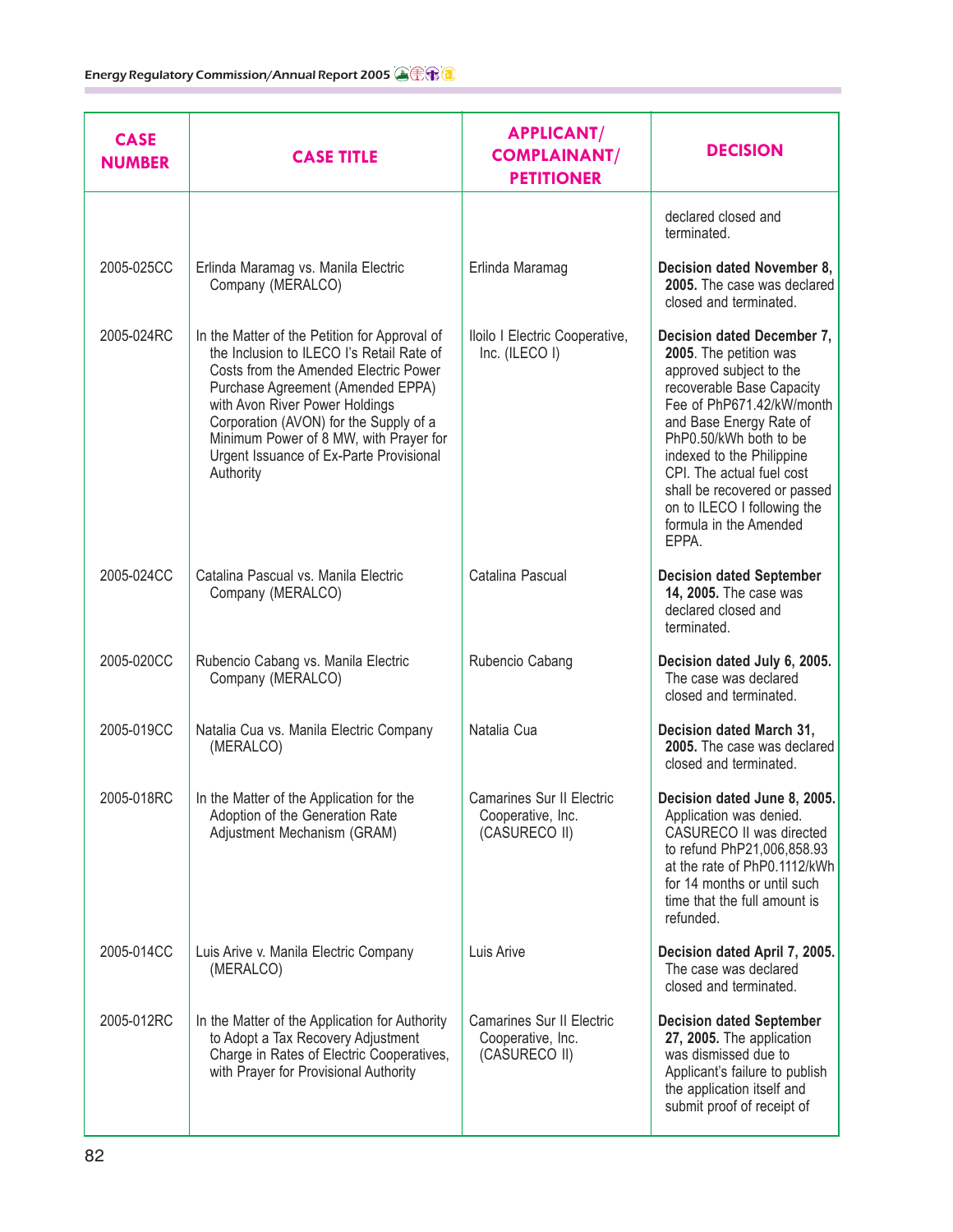| <b>CASE</b><br><b>NUMBER</b> | <b>CASE TITLE</b>                                                                                                                                                                                                                                      | <b>APPLICANT/</b><br><b>COMPLAINANT/</b><br><b>PETITIONER</b> | <b>DECISION</b>                                                                                                                                                                                                                                                                                                    |
|------------------------------|--------------------------------------------------------------------------------------------------------------------------------------------------------------------------------------------------------------------------------------------------------|---------------------------------------------------------------|--------------------------------------------------------------------------------------------------------------------------------------------------------------------------------------------------------------------------------------------------------------------------------------------------------------------|
|                              |                                                                                                                                                                                                                                                        |                                                               | `said application by its local<br>legislative body pursuant to<br>Section 4(e), Rule 3 of the<br>Implementing Rules and<br>Regulations (IRR) of<br>Republic Act No. 9136.                                                                                                                                          |
| 2005-011CC                   | Madelaine Salvador vs. Manila Electric<br>Company (MERALCO)                                                                                                                                                                                            | Madelaine Salvador                                            | Decision dated July 25,<br>2005. The case was declared<br>closed and terminated.                                                                                                                                                                                                                                   |
| 2005-006CC                   | Tomas Navera vs. Manila Electric Company<br>(MERALCO)                                                                                                                                                                                                  | <b>Tomas Navera</b>                                           | Decision dated July 22,<br>2005. The case was declared<br>closed and terminated.                                                                                                                                                                                                                                   |
| 2005-005RC                   | In the Matter of the Application for Approval<br>of the Block Power Availability Rider, with<br>prayer for Provisional Authority                                                                                                                       | Manila Electric Company<br>(MERALCO)                          | Decision dated July 13,<br>2005. The Application was<br>denied. MERALCO was<br>directed to devise other<br>mechanisms of providing<br>discounts to its customers.                                                                                                                                                  |
| 2005-005MC                   | Florentino Cruz vs. Dr. Reynato Añonuevo,<br>Dr. German De Ramos, Messrs.<br>Nepomuceno Villanueva, Juanito<br>Torralba, Rodrigo Cagandahna, Arnel<br>Abayari, Milagros Castillo and Emelyn<br>Icarangal of First Laguna Electric<br>Cooperative, Inc. | Florentino Cruz                                               | Decision dated July 15,<br>2005. The case was declared<br>closed and terminated.                                                                                                                                                                                                                                   |
| 2005-004CC                   | Myrna de Guzman vs. Manila Electric<br>Company (MERALCO)                                                                                                                                                                                               | Myrna de Guzman                                               | Decision dated April 25,<br>2005. The case was declared<br>closed and terminated.                                                                                                                                                                                                                                  |
| 2005-004MC                   | In the Matter of Violation of ERC Orders.<br>Rules and Regulations (Violation of<br>directives embodied in a Decision dated<br>March 28, 2003 under ERC Case No.<br>2001-959)                                                                          | Cebu I Electric Cooperative,<br>Inc. (CEBECO I)               | Decision dated March 1,<br>2005. The ERC issued a<br>Show Cause Order (SCO)<br>requiring CEBECO I to<br>explain its failure to imple-<br>ment the ERC-approved<br>unbundled rates within the<br>prescribed period. Finding<br>CEBECO I's explanation<br>bereft of merit, it was fined a<br>total of PhP151,000.00. |
| 2005-003CC                   | Michael Elbinias vs. Manila Electric<br>Company (MERALCO)                                                                                                                                                                                              | <b>Michael Elbinias</b>                                       | Decision dated June 30,<br>2005. The case was declared<br>closed and terminated.                                                                                                                                                                                                                                   |
| 2005-003MC                   | In the Matter of Violation of ERC Orders,<br>Rules and Regulations (Violation of<br>directives embodied in a Decision dated                                                                                                                            | Leyte IV Electric Cooperative,<br>Inc. (LEYECO IV)            | Decision dated March 2,<br>2005. The ERC issued a<br>Show Cause Order (SCO)                                                                                                                                                                                                                                        |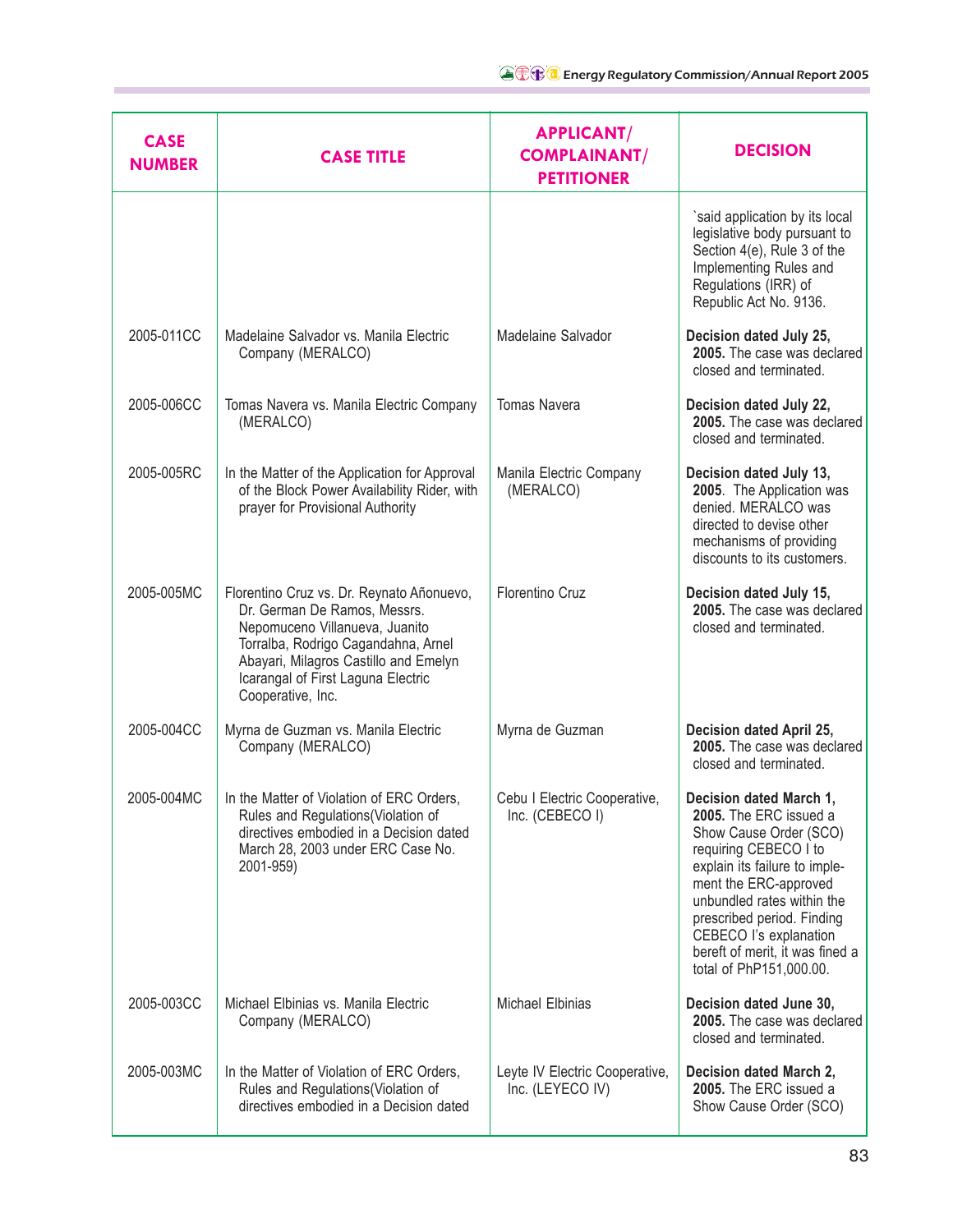| <b>CASE</b><br><b>NUMBER</b> | <b>CASE TITLE</b>                                                                                                                                                                                                      | <b>APPLICANT/</b><br><b>COMPLAINANT/</b><br><b>PETITIONER</b> | <b>DECISION</b>                                                                                                                                                                                                                                                                                                                         |
|------------------------------|------------------------------------------------------------------------------------------------------------------------------------------------------------------------------------------------------------------------|---------------------------------------------------------------|-----------------------------------------------------------------------------------------------------------------------------------------------------------------------------------------------------------------------------------------------------------------------------------------------------------------------------------------|
|                              | June 27, 2003 under ERC Case No.<br>2001-938)                                                                                                                                                                          |                                                               | requiring LEYECO IV to<br>explain its failure to imple-<br>ment the ERC-approved<br>unbundled rates within the<br>prescribed period. Finding<br>LEYECO IV's explanation<br>bereft of merit, it was fined<br>PhP103,000.00.                                                                                                              |
| 2005-001CC                   | Rizalina I. Clasara vs. Manila Electric<br>Company (MERALCO)                                                                                                                                                           | Rizalina I. Clasara                                           | Decision dated February 21,<br>2005. The case was declared<br>closed and terminated.                                                                                                                                                                                                                                                    |
| 2004-490                     | Vivian Jison vs. Manila Electric Company<br>(MERALCO)                                                                                                                                                                  | Vivian Jison                                                  | <b>Decision dated December</b><br>28, 2005. The case was<br>declared closed and<br>terminated.                                                                                                                                                                                                                                          |
| 2004-483                     | Jose Carlos Reyes vs. Manila Electric<br>Company (MERALCO)                                                                                                                                                             | Jose Carlos Reyes                                             | Decision dated May 12,<br>2005. The case was declared<br>closed and terminated.                                                                                                                                                                                                                                                         |
| 2004-479                     | In the Matter of the Application for the<br>Approval of Preferential Rate of 20%<br>Lower than the Prevailing Average Rate<br>of NPC and TRANSCO to Applicant, with<br>Prayer for Issuance of Provisional<br>Authority | <b>SKK Steel Corporation</b>                                  | Decision dated October 5,<br>2005. The petition was<br>approved in respect to the<br>reduction of rates using the<br>pricing scheme in the<br>Contract for the Supply of<br>Electricity (CSE) with the<br>NPC and the change of<br>billing determinant from non-<br>coincident peak demand as<br>stipulated in the MOA with<br>TRANSCO. |
| 2004-473                     | Reynaldo Aniate vs. Manila Electric<br>Company (MERALCO)                                                                                                                                                               | Reynaldo Aniate                                               | Decision dated March 30,<br>2005. The case was declared<br>closed and terminated.                                                                                                                                                                                                                                                       |
| 2004-472                     | Romario Aniate vs. Manila Electric<br>Company (MERALCO)                                                                                                                                                                | Romario Aniate                                                | Decision dated April 5, 2005.<br>The case was declared<br>closed and terminated.                                                                                                                                                                                                                                                        |
| 2004-471                     | Nenita Tan vs. Manila Electric Company<br>(MERALCO)                                                                                                                                                                    | Nenita Tan                                                    | Decision dated August 2,<br>2005. The case was declared<br>closed and terminated.                                                                                                                                                                                                                                                       |
| 2004-470                     | Patricia Zaragoza vs. Manila Electric<br>Company (MERALCO)                                                                                                                                                             | Patricia Zaragoza                                             | Decision dated July 22,<br>2005. The case was declared<br>closed and terminated.                                                                                                                                                                                                                                                        |
| 2004-467                     | Malaquias Santos vs. Manila Electric<br>Company (MERALCO)                                                                                                                                                              | Malaquias Santos                                              | Decision dated January 28,<br>2005. The case was declared<br>closed and terminated.                                                                                                                                                                                                                                                     |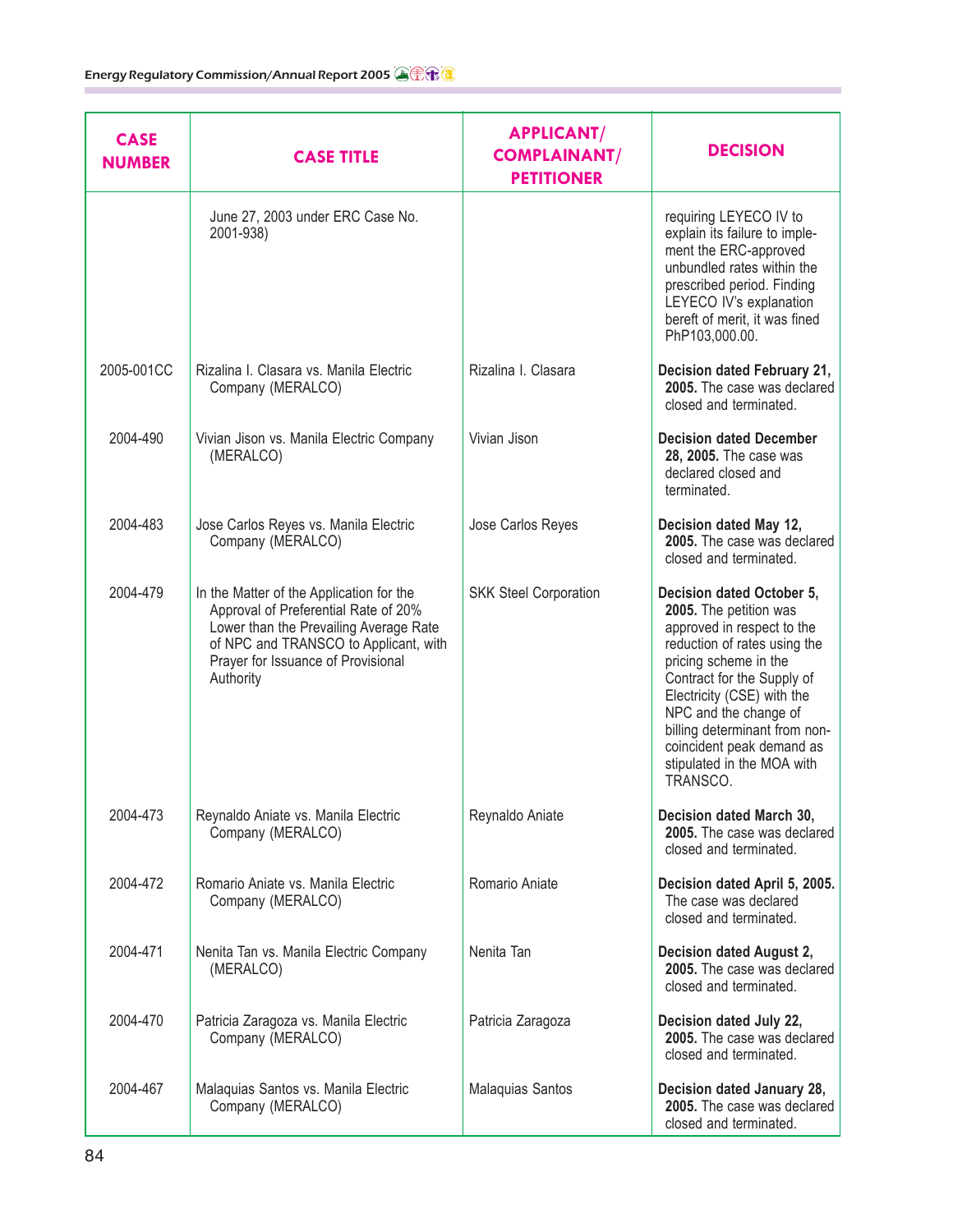| <b>CASE</b><br><b>NUMBER</b> | <b>CASE TITLE</b>                                                                                                                                                                                                           | <b>APPLICANT/</b><br><b>COMPLAINANT/</b><br><b>PETITIONER</b> | <b>DECISION</b>                                                                                              |
|------------------------------|-----------------------------------------------------------------------------------------------------------------------------------------------------------------------------------------------------------------------------|---------------------------------------------------------------|--------------------------------------------------------------------------------------------------------------|
| 2004-464                     | Lourdes Labrague vs. Manila Electric<br>Company (MERALCO)                                                                                                                                                                   | Lourdes Labrague                                              | Decision dated July 25,<br>2005. The case was declared<br>closed and terminated.                             |
| 2004-461                     | Alfredo Dagsa vs. Manila Electric Company<br>(MERALCO)                                                                                                                                                                      | Alfredo Dagsa                                                 | Decision dated August 3,<br>2005. The case was declared<br>closed and terminated.                            |
| 2004-460                     | Domingo Laab vs. Manila Electric Company<br>(MERALCO)                                                                                                                                                                       | Domingo Laab                                                  | Decision dated June 27,<br>2005. The case was declared<br>closed and terminated.                             |
| 2004-456                     | In the Matter of the Application of the<br>Revised Rate Schedules in Compliance<br>with Section 36 of Republic Act No. 9136<br>and For the Approval of Appraisal of<br>Properties, with Prayer for Provisional<br>Authority | <b>Public Utility Department</b><br>(PUD) - Olongapo          | Decision dated August 24,<br>2005. Overall Tariff Adjust-<br>ment (OATA)) of PhP0.3032/<br>kWh was approved. |
| 2004-455                     | Cris John David vs. Manila Electric<br>Company (MERALCO)                                                                                                                                                                    | Cris John David                                               | Decision dated June 7, 2005.<br>The case was declared<br>closed and terminated.                              |
| 2004-454                     | Cris John David vs. Manila Electric<br>Company (MERALCO)                                                                                                                                                                    | Cris John David                                               | Decision dated August 22,<br>2005. The case was declared<br>closed and terminated.                           |
| 2004-442                     | Ma. Racquel Diaz vs. Manila Electric<br>Company (MERALCO)                                                                                                                                                                   | Ma. Racquel Diaz                                              | Decision dated September 9,<br>2005. The case was declared<br>closed and terminated.                         |
| 2004-441                     | Robert Bersal vs. Manila Electric Company<br>(MERALCO)                                                                                                                                                                      | <b>Robert Bersal</b>                                          | Decision dated July 22,<br>2005. The case was declared<br>closed and terminated.                             |
| 2004-435                     | Nina Blanca vs. Manila Electric Company<br>(MERALCO)                                                                                                                                                                        | Nina Blanca                                                   | Decision dated March 30,<br>2005. The case was declared<br>closed and terminated.                            |
| 2004-416                     | Anita Quintanar vs. Manila Electric<br>Company (MERALCO)                                                                                                                                                                    | Anita Quintanar                                               | Decision dated June 21,<br>2005. The case was declared<br>closed and terminated.                             |
| 2004-415                     | Anita Quintanar vs. Manila Electric<br>Company (MERALCO)                                                                                                                                                                    | Anita Quintanar                                               | Decision dated June 21,<br>2005. The case was declared<br>closed and terminated.                             |
| 2004-414                     | Romero Aquinde vs. Manila Electric<br>Company (MERALCO)                                                                                                                                                                     | Romero Aquinde                                                | Decision dated June 21,<br>2005. The case was declared<br>closed and terminated.                             |
| 2004-413                     | Romero Aquinde vs. Manila Electric<br>Company (MERALCO)                                                                                                                                                                     | Romero Aquinde                                                | Decision dated June 21,<br>2005. The case was declared<br>closed and terminated.                             |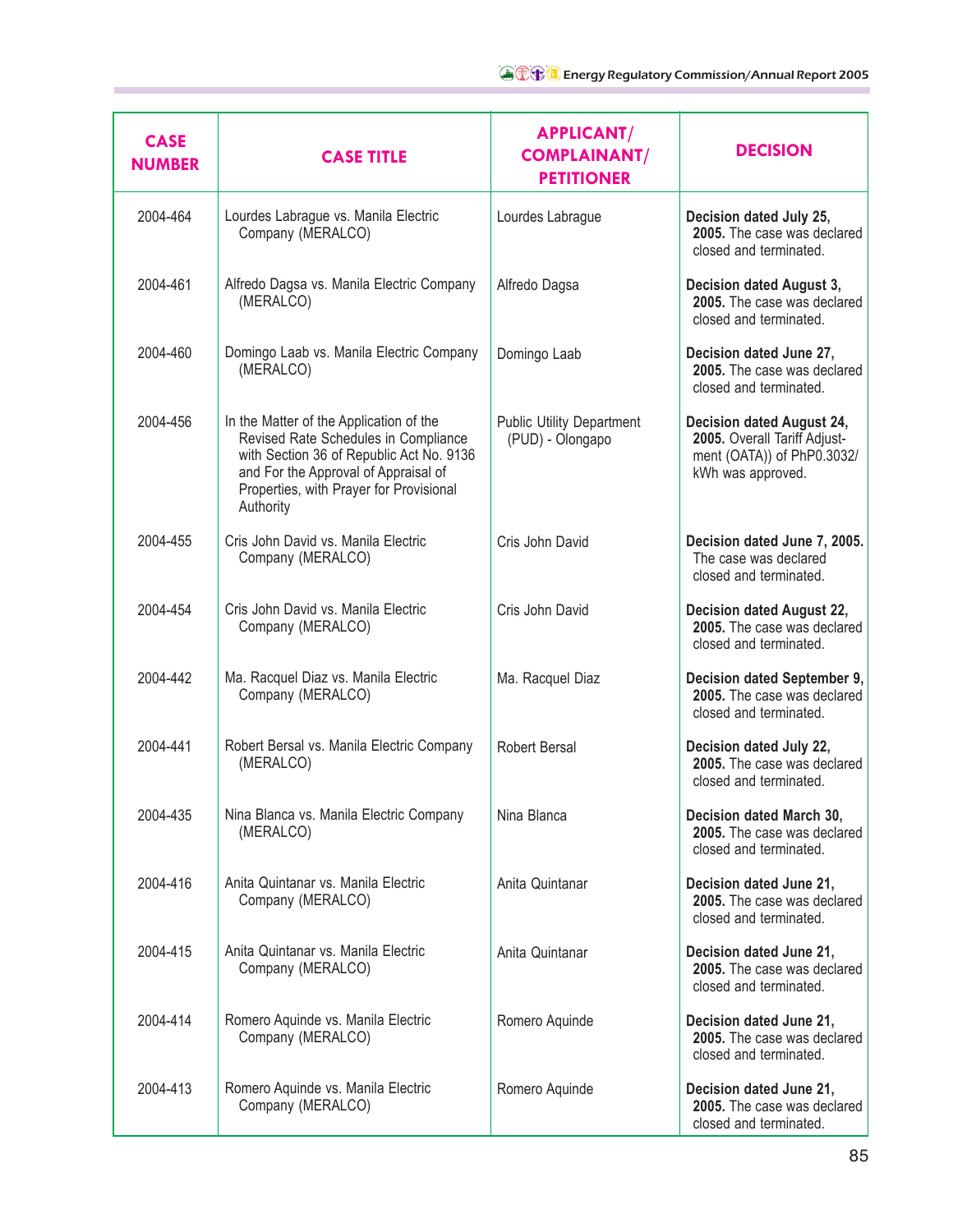| <b>CASE</b><br><b>NUMBER</b> | <b>CASE TITLE</b>                                                                                                                                             | <b>APPLICANT/</b><br><b>COMPLAINANT/</b><br><b>PETITIONER</b> | <b>DECISION</b>                                                                                        |
|------------------------------|---------------------------------------------------------------------------------------------------------------------------------------------------------------|---------------------------------------------------------------|--------------------------------------------------------------------------------------------------------|
| 2004-410                     | Eddie Vergara vs. Manila Electric Company<br>(MERALCO)                                                                                                        | Eddie Vergara                                                 | Decision dated July 8, 2005.<br>The case was declared<br>closed and terminated.                        |
| 2004-407                     | Nida Tacsagon vs. Manila Electric Com-<br>pany (MERALCO)                                                                                                      | Nida Tacsagon                                                 | <b>Decision dated September</b><br>15, 2005. The case was<br>declared closed and<br>terminated.        |
| 2004-406                     | Cornelio Santos vs. Manila Electric<br>Company (MERALCO)                                                                                                      | Cornelio Santos                                               | Decision dated July 25,<br>2005. The case was declared<br>closed and terminated.                       |
| 2004-405                     | Joaquin dela Mata vs. Manila Electric<br>Company (MERALCO)                                                                                                    | Joaquin dela Mata                                             | <b>Decision dated September</b><br>30, 2005. The case was<br>declared closed and<br>terminated.        |
| 2004-404                     | Carlo Alonzo vs. Manila Electric Company<br>(MERALCO)                                                                                                         | Carlo Alonzo                                                  | Decision dated February 24,<br>2005. The case was declared<br>closed and terminated.                   |
| 2004-403                     | Amador Amil vs. Manila Electric Company<br>(MERALCO)                                                                                                          | Amador Amil                                                   | Decision dated March 17,<br>2005. The case was declared<br>closed and terminated.                      |
| 2004-398                     | Herminia Tadena vs. Manila Electric<br>Company (MERALCO)                                                                                                      | Herminia Tadena                                               | Decision dated January 28,<br>2005. The case was declared<br>closed and terminated.                    |
| 2004-394                     | Jesusa Velayo vs. Manila Electric Company<br>(MERALCO)                                                                                                        | Jesusa Velayo                                                 | Decision dated November 8,<br>2005. The case was declared<br>closed and terminated.                    |
| 2004-392                     | Gemma Gile vs. Manila Electric Company<br>(MERALCO)                                                                                                           | Gemma Gile                                                    | Decision dated April 5, 2005.<br>The case was declared<br>closed and terminated.                       |
| 2004-388                     | Victorino Obina vs. Manila Electric<br>Company (MERALCO)                                                                                                      | Victorino Obina                                               | Decision dated March 7,<br>2005. The case was declared<br>closed and terminated.                       |
| 2004-382                     | Jose Obregon vs. Manila Electric Company<br>(MERALCO)                                                                                                         | Jose Obregon                                                  | Decision dated May 3, 2005.<br>The case was declared<br>closed and terminated.                         |
| 2004-379                     | Margerie Robles vs. Manila Electric<br>Company (MERALCO)                                                                                                      | Margerie Robles                                               | Decision dated March 7,<br>2005. The case was declared<br>closed and terminated.                       |
| 2004-377                     | In the Matter of the Application for the<br>Recovery of the Independent Power<br>Producers' Cost under the Generation<br>Rate Adjustment Mechanism (GRAM) for | Cabanatuan Electric Corpora-<br>tion (CELCOR)                 | <b>Decision dated December</b><br>20, 2004. CELCOR was<br>authorized to recover<br>Deferred Accounting |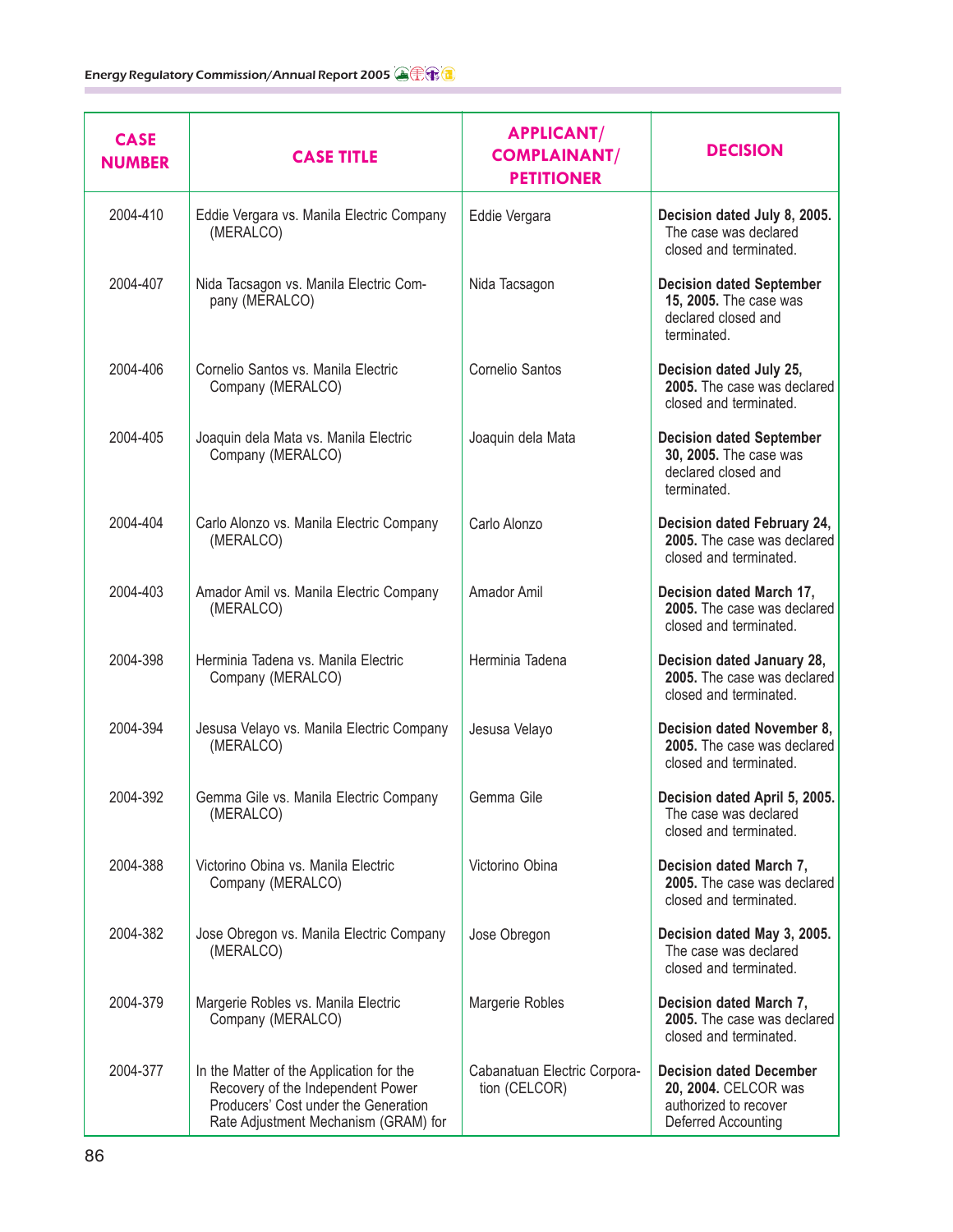| <b>CASE</b><br><b>NUMBER</b> | <b>CASE TITLE</b>                                                                                                                                                                                                                                        | <b>APPLICANT/</b><br><b>COMPLAINANT/</b><br><b>PETITIONER</b> | <b>DECISION</b>                                                                                                                                                                                                                                    |
|------------------------------|----------------------------------------------------------------------------------------------------------------------------------------------------------------------------------------------------------------------------------------------------------|---------------------------------------------------------------|----------------------------------------------------------------------------------------------------------------------------------------------------------------------------------------------------------------------------------------------------|
| 2004-431                     | the months of April, May and June 2004<br>Application for the Recovery of the<br>Independent Power Producer's Cost<br>under the Generation Rate Adjustment<br>Mechanism (GRAM) for the months of<br>April, May, June, July, August and<br>September 2004 |                                                               | Adjustment (DAA) in the<br>amount of PhP28,065,004.00<br>for the test period April 2004<br>to September 2004 at the<br>rate of PhP0.1897/kWh for a<br>period of 12 months or until<br>such time that the full amount<br>shall have been recovered. |
| 2004-374                     | Teresa Collantes vs. Manila Electric<br>Company (MERALCO)                                                                                                                                                                                                | <b>Teresa Collantes</b>                                       | Decision dated June 21,<br>2005. The case was declared<br>closed and terminated.                                                                                                                                                                   |
| 2004-373                     | Wernanito Mamirta vs. Manila Electric<br>Company (MERALCO)                                                                                                                                                                                               | Wernanito Mamirta                                             | Decision dated January 26,<br>2005. The case was declared<br>closed and terminated.                                                                                                                                                                |
| 2004-372                     | Divine Grace Tolentino vs. Manila Electric<br>Company (MERALCO)                                                                                                                                                                                          | Divine Grace Tolentino                                        | Decision dated April 18,<br>2005. The case was declared<br>closed and terminated.                                                                                                                                                                  |
| 2004-363                     | Edwin Faminial vs. Manila Electric<br>Company (MERALCO)                                                                                                                                                                                                  | <b>Edwin Faminial</b>                                         | Decision dated May 2, 2005.<br>The case was declared<br>closed and terminated.                                                                                                                                                                     |
| 2004-361                     | Imelda Abayato vs. Manila Electric<br>Company (MERALCO)                                                                                                                                                                                                  | Imelda Abayato                                                | Decision dated June 21,<br>2005. The case was declared<br>closed and terminated.                                                                                                                                                                   |
| 2004-360                     | Osimando Quillao vs. Manila Electric<br>Company (MERALCO)                                                                                                                                                                                                | Osimando Quillao                                              | Decision dated June 8, 2005.<br>The case was declared<br>closed and terminated.                                                                                                                                                                    |
| 2004-355                     | Jannette Obar vs. Manila Electric Company<br>(MERALCO)                                                                                                                                                                                                   | Jannette Obar                                                 | Decision dated January 25,<br>2005. The case was declared<br>closed and terminated.                                                                                                                                                                |
| 2004-354                     | Cecilia Corres vs. Manila Electric Company<br>(MERALCO)                                                                                                                                                                                                  | Cecilia Corres                                                | Decision dated June 27,<br>2005. The case was declared<br>closed and terminated.                                                                                                                                                                   |
| 2004-353                     | Julieta Tolentino vs. Manila Electric<br>Company (MERALCO)                                                                                                                                                                                               | Julieta Tolentino                                             | Decision dated July 25,<br>2005. The case was declared<br>closed and terminated.                                                                                                                                                                   |
| 2004-346<br>2005-003RC       | In the Matter of the Application for the<br>Recovery of the Independent Power<br>Producers' Cost under the Generation<br>Rate Adjustment Mechanism (GRAM)                                                                                                | Isabela I Electric Cooperative,<br>Inc. (ISELCO I)            | Decision dated February 24,<br>2005. ISELCO I was<br>authorized to recover<br>PhP21,635,539.83 for the<br>test period April 2004-<br>October 2004 at the rate of<br>PhP0.0836/kWh for a period<br>of 18 months or until such                       |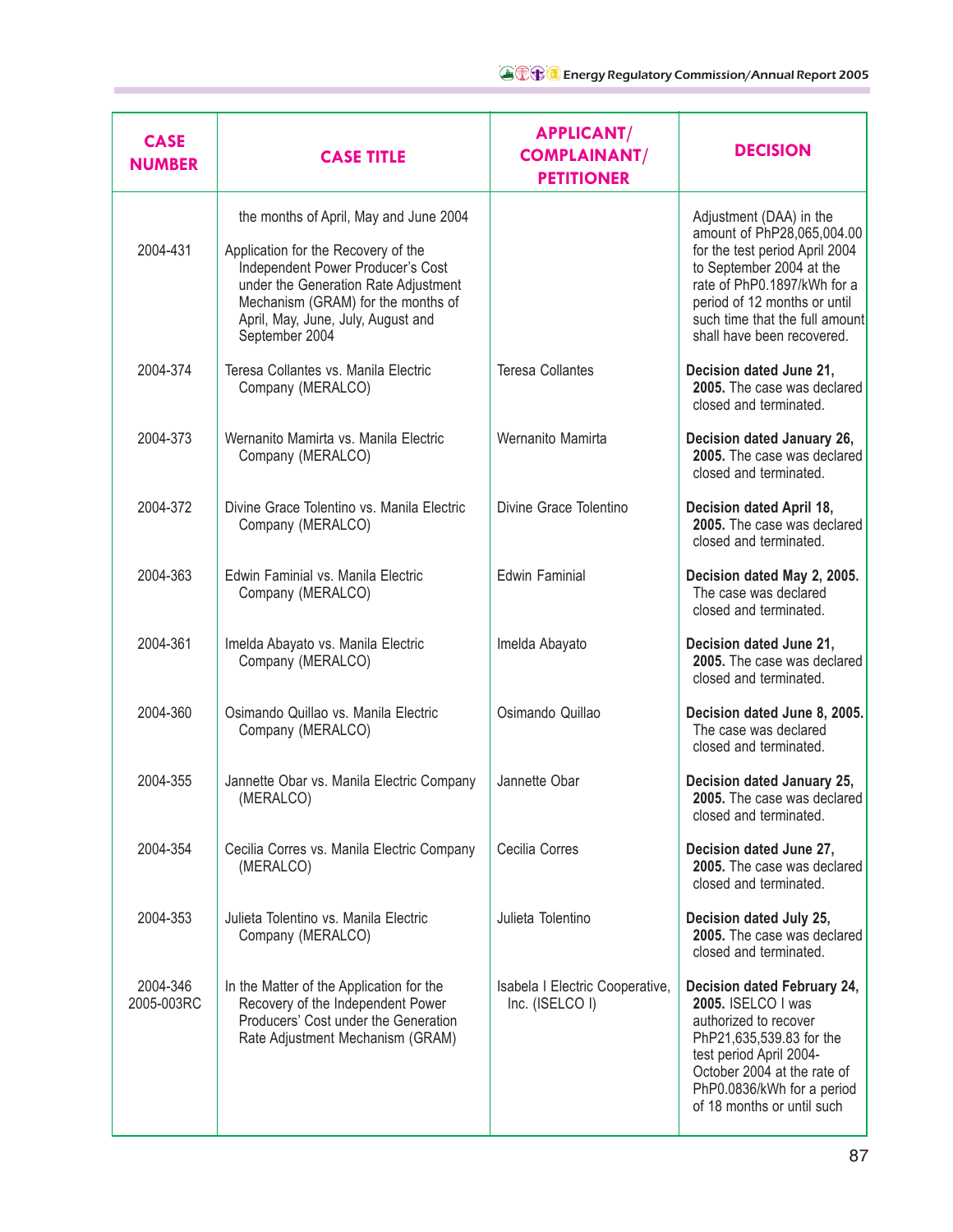| <b>CASE</b><br><b>NUMBER</b> | <b>CASE TITLE</b>                                                                                                                                      | <b>APPLICANT/</b><br><b>COMPLAINANT/</b><br><b>PETITIONER</b>                                    | <b>DECISION</b>                                                                                                                                                                                                                                                                                                        |
|------------------------------|--------------------------------------------------------------------------------------------------------------------------------------------------------|--------------------------------------------------------------------------------------------------|------------------------------------------------------------------------------------------------------------------------------------------------------------------------------------------------------------------------------------------------------------------------------------------------------------------------|
|                              |                                                                                                                                                        |                                                                                                  | time that the full amount is<br>recovered.                                                                                                                                                                                                                                                                             |
| 2004-345                     | Willy Antiporda vs. Manila Electric Com-<br>pany (MERALCO)                                                                                             | Willy Antiporda                                                                                  | <b>Decision dated September</b><br>30, 2005. The case was<br>declared closed and<br>terminated.                                                                                                                                                                                                                        |
| 2004-342                     | Margarita Dimla vs. Manila Electric<br>Company (MERALCO)                                                                                               | Margarita Dimla                                                                                  | Decision dated November 8,<br>2005. The case was declared<br>closed and terminated.                                                                                                                                                                                                                                    |
| 2004-337                     | Randy Abuyen vs. Manila Electric Company<br>(MERALCO)                                                                                                  | Randy Abuyen                                                                                     | <b>Decision dated September</b><br>15, 2005. The case was<br>declared closed and<br>terminated.                                                                                                                                                                                                                        |
| 2004-333                     | Purisima Buraga vs. Manila Electric<br>Company (MERALCO)                                                                                               | Purisima Buraga                                                                                  | Decision dated March 31,<br>2005. The case was declared<br>closed and terminated.                                                                                                                                                                                                                                      |
| 2004-327                     | Philippine Foremost Milling Corporation,<br>represented by its Executive Vice-<br>President Engr. Erwin Que vs. Panay<br>Electric Company, Inc. (PECO) | Philippine Foremost Milling<br>Corporation (PFMC)                                                | <b>Decision dated December</b><br>12, 2005. The Memorandum<br>of Understanding (MOU)<br>between NPC and Philippine<br><b>Foremost Milling Corporation</b><br>(PFMC) was approved.<br>PECO is ordered to cease<br>and desist from doing any<br>and all acts that would<br>prevent PFMC's direct<br>connection with NPC. |
| 2004-321                     | In the Matter of the Petition for Approval /<br>Review of the Power Supply Agreement<br>(PSA)                                                          | Cebu III Electric Cooperative,<br>Inc. (CEBECO III) and<br><b>Toledo Power Company</b><br>(TPOC) | Decision dated October 7,<br>2005. The PSA was approved<br>subject to the use of TOU<br>Rates of NPC and reduction<br>in rates equivalent to 50% of<br>the 3% Dispatch Fee.                                                                                                                                            |
| 2004-315                     | In the Matter of Violation of ERC Orders,<br>Rules and Regulations (Failure to reduce<br>rates due to loan condonation)                                | Nueva Vizcaya Electric<br>Cooperative, Inc.<br>(NUVELCO)                                         | Decision dated February 8,<br>2005. The ERC issued a<br>Show Cause Order (SCO)<br>requiring NUVELCO to<br>explain its failure to reduce<br>its rates due to the condona-<br>tion of its loans effective<br>October 2003. Finding<br>NUVELCO's explanation<br>bereft of merit, it was fined<br>PhP130,500.00.           |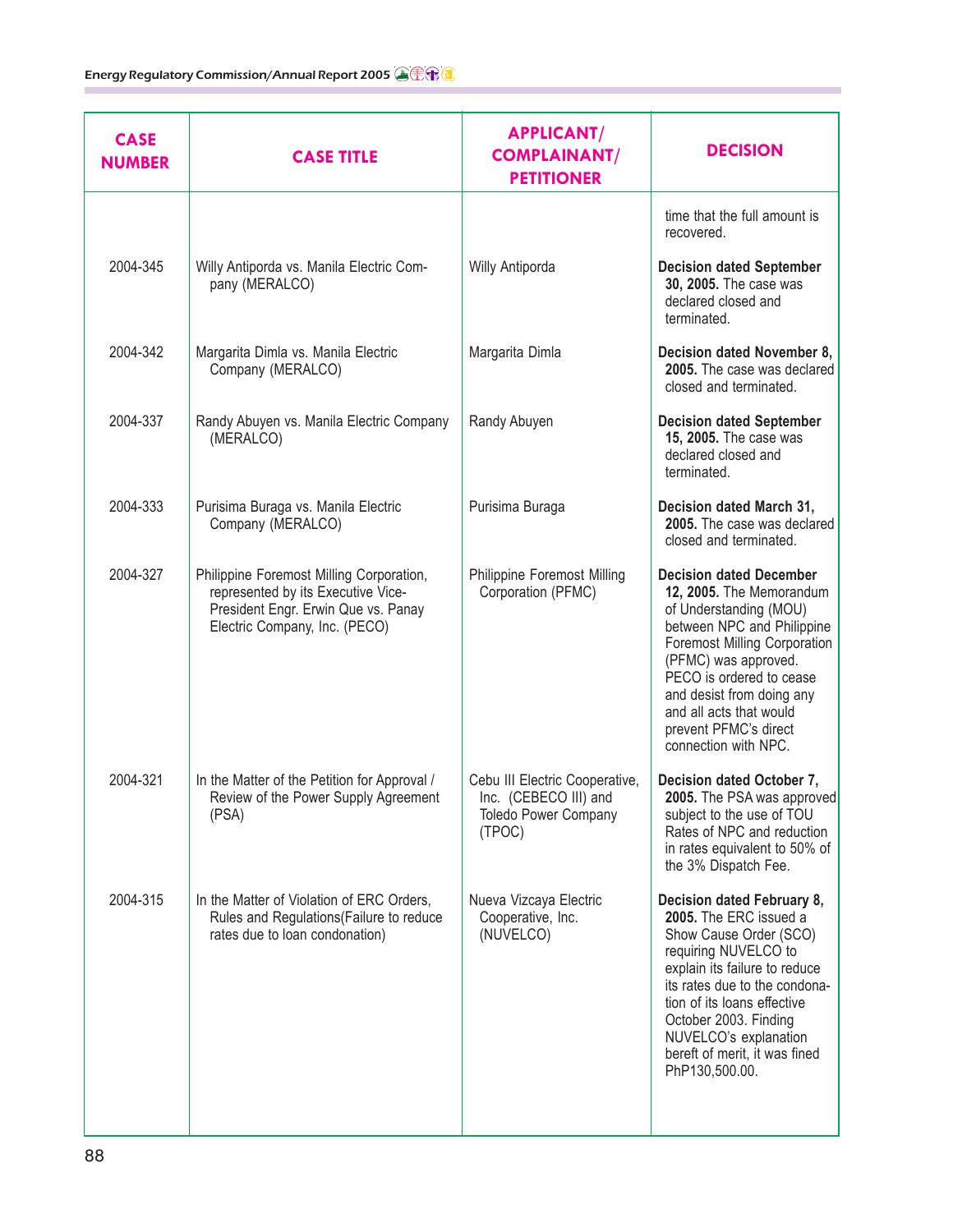| <b>CASE</b><br><b>NUMBER</b> | <b>CASE TITLE</b>                                                             | <b>APPLICANT/</b><br><b>COMPLAINANT/</b><br><b>PETITIONER</b> | <b>DECISION</b>                                                                                                                                                                                                                                                                                                                                                                                                                                                                        |
|------------------------------|-------------------------------------------------------------------------------|---------------------------------------------------------------|----------------------------------------------------------------------------------------------------------------------------------------------------------------------------------------------------------------------------------------------------------------------------------------------------------------------------------------------------------------------------------------------------------------------------------------------------------------------------------------|
| 2004-313                     | Mercidita Sermon vs. Manila Electric<br>Company (MERALCO)                     | Mercidita Sermon                                              | Decision dated August 26,<br>2005. The case was declared<br>closed and terminated.                                                                                                                                                                                                                                                                                                                                                                                                     |
| 2004-312                     | In the Matter of Application for Approval of<br><b>Exchange of Properties</b> | Manila Electric Company<br>(MERALCO)                          | Decision dated October 14,<br>2005. The Deed of Exchange<br>involving a portion of the<br><b>MERALCO</b> land and Science<br>Park of the Philippines<br>(SPPI) land in Cabuyao,<br>Laguna, consisting of 620<br>sq.m. was approved. The<br>Commission further ruled that<br>the subject property contain-<br>ing an area of 4,700 sq.m.<br>(including the 620 sq.m.<br>subject of exchange deed)<br>should be excluded from the<br>rate base, it having been<br>acquired gratuitously. |
| 2004-310                     | Remedios Villanueva vs. Manila Electric<br>Company (MERALCO)                  | Remedios Villanueva                                           | Decision dated January 28,<br>2005. The case was declared<br>closed and terminated.                                                                                                                                                                                                                                                                                                                                                                                                    |
| 2004-306                     | Atty. Edgardo Soriano vs. Manila Electric<br>Company (MERALCO)                | Atty. Edgardo Soriano                                         | Decision dated August 5,<br>2005. The case was declared<br>closed and terminated.                                                                                                                                                                                                                                                                                                                                                                                                      |
| 2004-304                     | Noel Poblador vs. Manila Electric Company<br>(MERALCO)                        | Noel Poblador                                                 | Decision dated October 12,<br>2005. The case was declared<br>closed and terminated.                                                                                                                                                                                                                                                                                                                                                                                                    |
| 2004-302                     | Josefina Mopon vs. Manila Electric<br>Company (MERALCO)                       | Josefina Mopon                                                | Decision dated January 24,<br>2005. The case was declared<br>closed and terminated.                                                                                                                                                                                                                                                                                                                                                                                                    |
| 2004-297                     | Rolando Yap vs. Manila Electric Company<br>(MERALCO)                          | Rolando Yap                                                   | Decision dated May 23,<br>2005. The case was declared<br>closed and terminated.                                                                                                                                                                                                                                                                                                                                                                                                        |
| 2004-294                     | Pastor Escobedo vs. Manila Electric<br>Company (MERALCO)                      | Pastor Escobedo                                               | Decision dated April 19,<br>2005. The case was declared<br>closed and terminated.                                                                                                                                                                                                                                                                                                                                                                                                      |
| 2004-293                     | Pastor Escobedo vs. Manila Electric<br>Company (MERALCO)                      | Pastor Escobedo                                               | Decision dated April 19,<br>2005. The case was declared<br>closed and terminated.                                                                                                                                                                                                                                                                                                                                                                                                      |
| 2004-291                     | Ricardo Diaz vs. Manila Electric Company<br>(MERALCO)                         | Ricardo Diaz                                                  | Decision dated January 24,<br>2005. The case was declared<br>closed and terminated.                                                                                                                                                                                                                                                                                                                                                                                                    |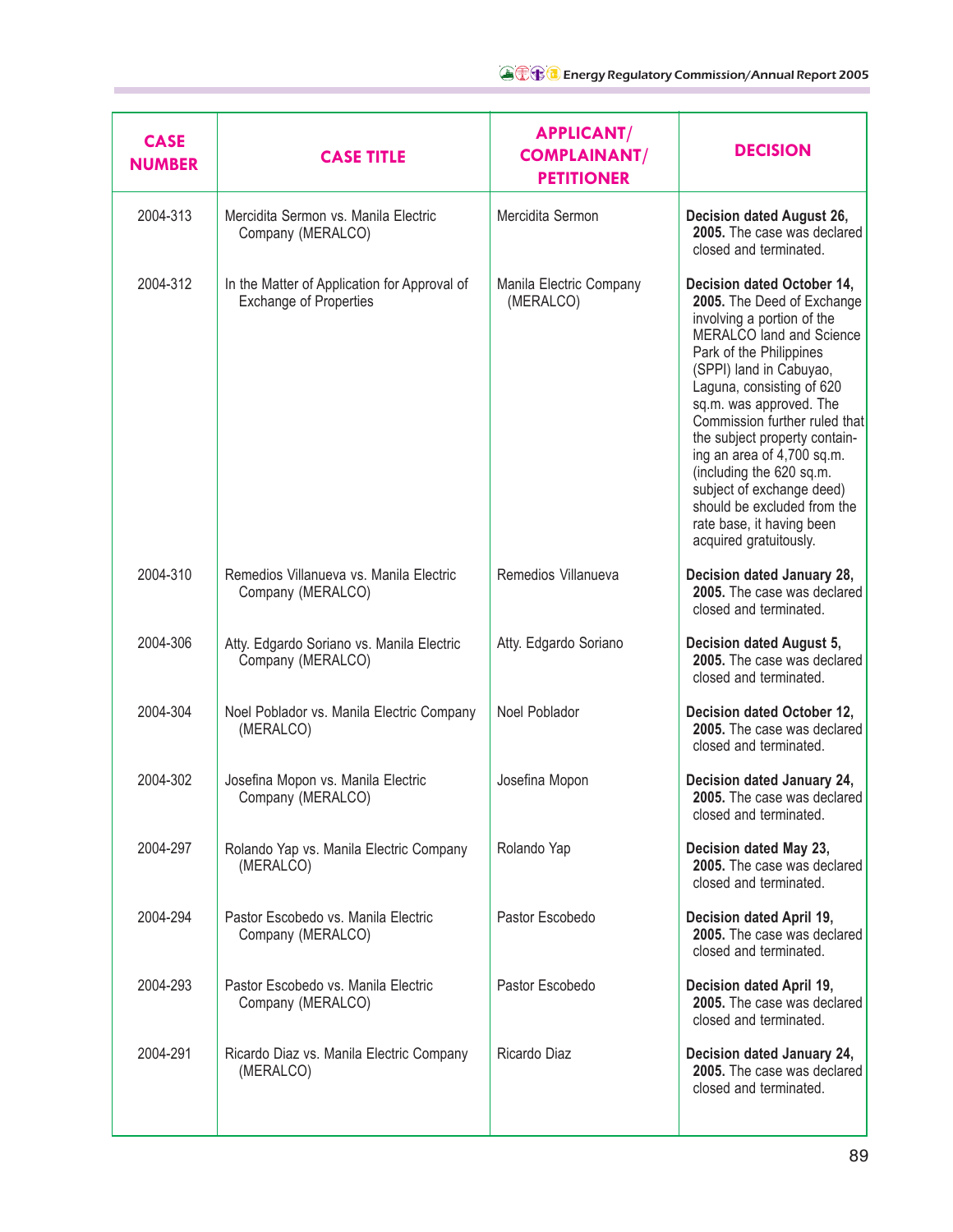| <b>CASE</b><br><b>NUMBER</b> | <b>CASE TITLE</b>                                                                                                                                                                   | <b>APPLICANT/</b><br><b>COMPLAINANT/</b><br><b>PETITIONER</b>                                                                                                                                                                                                                                                                            | <b>DECISION</b>                                                                                                                                                                                                                                                                                                                                                    |
|------------------------------|-------------------------------------------------------------------------------------------------------------------------------------------------------------------------------------|------------------------------------------------------------------------------------------------------------------------------------------------------------------------------------------------------------------------------------------------------------------------------------------------------------------------------------------|--------------------------------------------------------------------------------------------------------------------------------------------------------------------------------------------------------------------------------------------------------------------------------------------------------------------------------------------------------------------|
| 2004-281                     | Rosenda Guerrero vs. Manila Electric<br>Company (MERALCO)                                                                                                                           | Rosenda Guerrero                                                                                                                                                                                                                                                                                                                         | Decision dated May 25,<br>2005. The case was declared<br>closed and terminated.                                                                                                                                                                                                                                                                                    |
| 2004-280                     | Lawrence Uy vs. Manila Electric Company<br>(MERALCO)                                                                                                                                | Lawrence Uy                                                                                                                                                                                                                                                                                                                              | Decision dated April 18,<br>2005. The case was declared<br>closed and terminated.                                                                                                                                                                                                                                                                                  |
| 2004-278                     | Jesse Cervera vs. Manila Electric Company<br>(MERALCO)                                                                                                                              | Jesse Cervera                                                                                                                                                                                                                                                                                                                            | Decision dated January 20,<br>2005. The case was declared<br>closed and terminated.                                                                                                                                                                                                                                                                                |
| 2004-269                     | Jesusa Camacho-Hara vs. Manila Electric<br>Company (MERALCO)                                                                                                                        | Jesusa Camacho-Hara                                                                                                                                                                                                                                                                                                                      | Decision dated February 24,<br>2005. The case was declared<br>closed and terminated.                                                                                                                                                                                                                                                                               |
| 2004-265                     | Dionisio Castro vs. Manila Electric<br>Company (MERALCO)                                                                                                                            | Dionisio Castro                                                                                                                                                                                                                                                                                                                          | Decision dated April 19,<br>2005. The case was declared<br>closed and terminated.                                                                                                                                                                                                                                                                                  |
| 2004-263                     | Glenn Elivera vs. Manila Electric Company<br>(MERALCO)                                                                                                                              | <b>Glenn Elivera</b>                                                                                                                                                                                                                                                                                                                     | Decision dated March 7,<br>2005. The case was declared<br>closed and terminated.                                                                                                                                                                                                                                                                                   |
| 2004-261                     | Venna Mariano vs. Manila Electric Com-<br>pany (MERALCO)                                                                                                                            | Venna Mariano                                                                                                                                                                                                                                                                                                                            | Decision dated January 19,<br>2005. The case was declared<br>closed and terminated.                                                                                                                                                                                                                                                                                |
| 2004-258                     | Delia Bondame vs. Manila Electric<br>Company (MERALCO)                                                                                                                              | Delia Bondame                                                                                                                                                                                                                                                                                                                            | <b>Decision dated September</b><br>15, 2005. The case was<br>declared closed and<br>terminated.                                                                                                                                                                                                                                                                    |
| 2004-247                     | Remedios Reonal vs. Manila Electric<br>Company (MERALCO)                                                                                                                            | Remedios Reonal                                                                                                                                                                                                                                                                                                                          | Decision dated October 27,<br>2005. The case was declared<br>closed and terminated.                                                                                                                                                                                                                                                                                |
| 2004-245                     | Ma. Victoria Yelo vs. Manila Electric<br>Company (MERALCO)                                                                                                                          | Ma. Victoria Yelo                                                                                                                                                                                                                                                                                                                        | Decision dated June 21,<br>2005. The case was declared<br>closed and terminated.                                                                                                                                                                                                                                                                                   |
| 2004-238                     | In the Matter of the Application for Authority<br>to Adopt a Tax Recovery Adjustment<br>Charge in the Rates of Electric Coopera-<br>tives, with Prayer for Provisional<br>Authority | Region VIII Electric Coopera-<br>tives (Northern Samar<br>Electric Cooperative, Inc.<br>[NORSAMELCO], Samar I<br>Electric Cooperative, Inc.<br>[SAMELCO I], Leyte II<br>Electric Cooperative, Inc.<br>[LEYECO II], Leyte II<br>Electric Cooperative, Inc.<br>[LEYECO III], Leyte V<br>Electric Cooperative, Inc.<br>[LEYECO V], Southern | <b>Decision dated September</b><br>27, 2005. Application was<br>dismissed due to the<br>Applicants' failure to publish<br>the application itself and<br>submit proof of receipt of<br>said application by their local<br>legislative bodies pursuant to<br>Section 4(e), Rule 3 of the<br>Implementing Rules and<br>Regulations (IRR) of<br>Republic Act No. 9136. |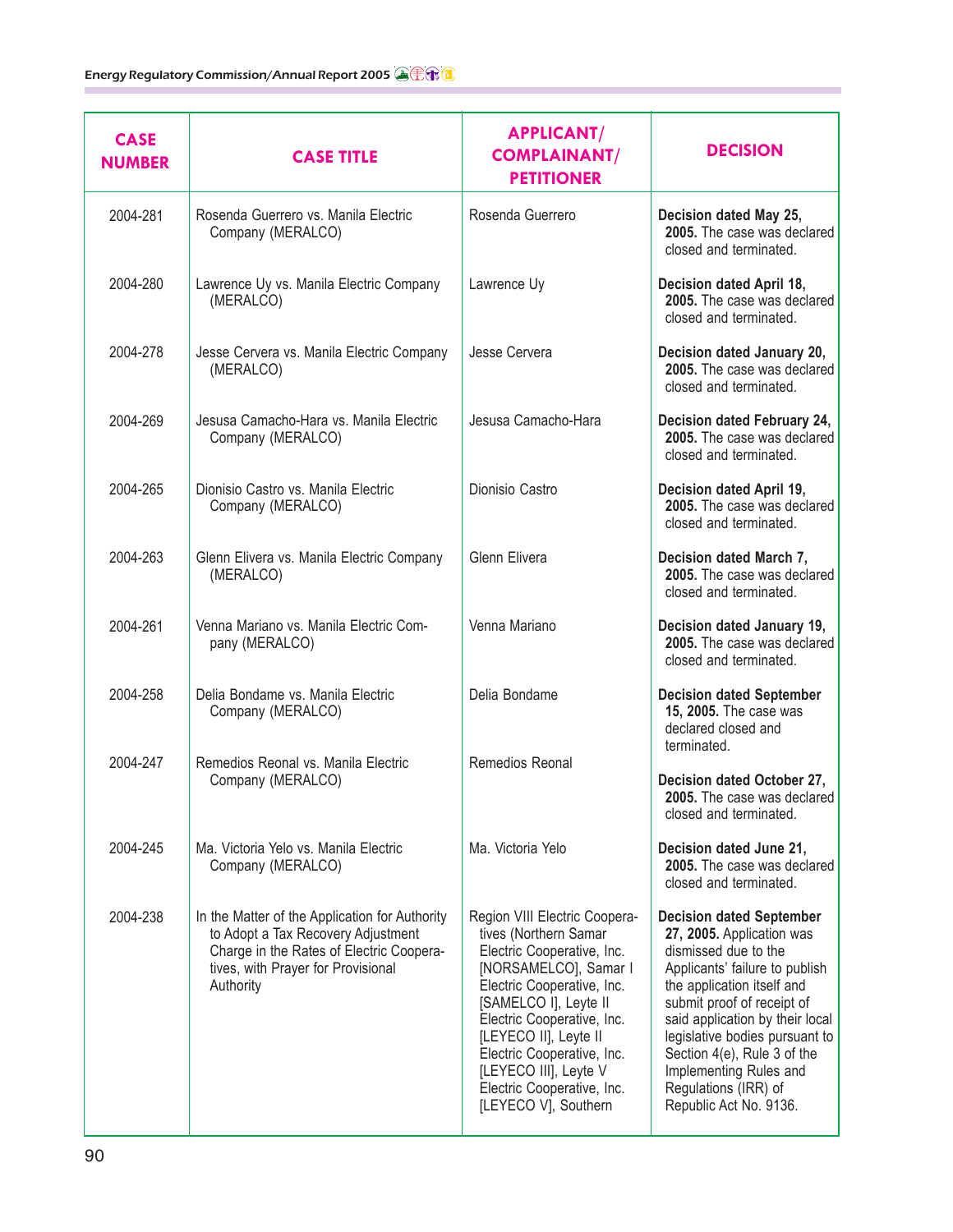| <b>CASE</b><br><b>NUMBER</b> | <b>CASE TITLE</b>                                                                                                                                                                                                             | <b>APPLICANT/</b><br><b>COMPLAINANT/</b><br><b>PETITIONER</b> | <b>DECISION</b>                                                                                                                                                                                                                                                                                        |
|------------------------------|-------------------------------------------------------------------------------------------------------------------------------------------------------------------------------------------------------------------------------|---------------------------------------------------------------|--------------------------------------------------------------------------------------------------------------------------------------------------------------------------------------------------------------------------------------------------------------------------------------------------------|
|                              |                                                                                                                                                                                                                               | Leyte Electric Cooperative,<br>Inc. [SOLECO])                 |                                                                                                                                                                                                                                                                                                        |
| 2004-234                     | Celestino Esteban vs. Manila Electric<br>Company (MERALCO)                                                                                                                                                                    | Celestino Esteban                                             | Decision dated February 4,<br>2005. The case was declared<br>closed and terminated.                                                                                                                                                                                                                    |
| 2004-233                     | Celestino Esteban vs. Manila Electric<br>Company (MERALCO)                                                                                                                                                                    | Celestino Esteban                                             | Decision dated January 28,<br>2005. The case was declared<br>closed and terminated.                                                                                                                                                                                                                    |
| 2004-225                     | Angelito Reyes vs. Manila Electric<br>Company (MERALCO)                                                                                                                                                                       | Angelito Reyes                                                | Decision dated August 26,<br>2005. The case was declared<br>closed and terminated.                                                                                                                                                                                                                     |
| 2004-224                     | In the Matter of the Application for Authority<br>to Implement the Local Franchise Fee<br>Rate in the City of Valenzuela, with<br>Prayer for Provisional Authority                                                            | Manila Electric Company<br>(MERALCO)                          | Decision dated March 1,<br>2005. A local franchise fee<br>rate of 75% of 1% of the total<br>gross annual receipt obtained<br>in Valenzuela City was<br>approved.                                                                                                                                       |
| 2004-222                     | Esperidion Penalver vs. Manila Electric<br>Company (MERALCO)                                                                                                                                                                  | <b>Esperidion Penalver</b>                                    | <b>Decision dated November</b><br>22, 2005. The case was<br>declared closed and<br>terminated.                                                                                                                                                                                                         |
| 2004-221                     | Lynne Villanueva vs. Manila Electric<br>Company (MERALCO)                                                                                                                                                                     | Lynne Villanueva                                              | <b>Decision dated September</b><br>30, 2005. The case was<br>declared closed and<br>terminated.                                                                                                                                                                                                        |
| 2004-219                     | Evangeline Graciadas vs. Manila Electric<br>Company (MERALCO)                                                                                                                                                                 | Evangeline Graciadas                                          | Decision dated October 27,<br>2005. The case was declared<br>closed and terminated.                                                                                                                                                                                                                    |
| 2004-215                     | In the Matter of Violation of ERC Orders,<br>Rules and Regulations (Unloading of<br>Gaya-gaya Bank No. 1, Flexibility<br>Improvement of Taguig 49ZL and Dolores<br>44XM and Unloading of North Port 405H<br>without approval) | Manila Electric Company<br>(MERALCO)                          | Decision dated February 21,<br>2005. The ERC issued a<br>Show Cause Order (SCO)<br>requiring MERALCO to<br>explain its construction of<br>various distribution projects<br>without prior approval from<br>the ERC. Finding<br>MERALCO's explanation<br>bereft of merit, it was fined<br>PhP348,900.00. |
| 2004-212                     | Fe Tupas vs. Manila Electric Company<br>(MERALCO)                                                                                                                                                                             | Fe Tupas                                                      | Decision dated September 5,<br>2005. The case was declared<br>closed and terminated.                                                                                                                                                                                                                   |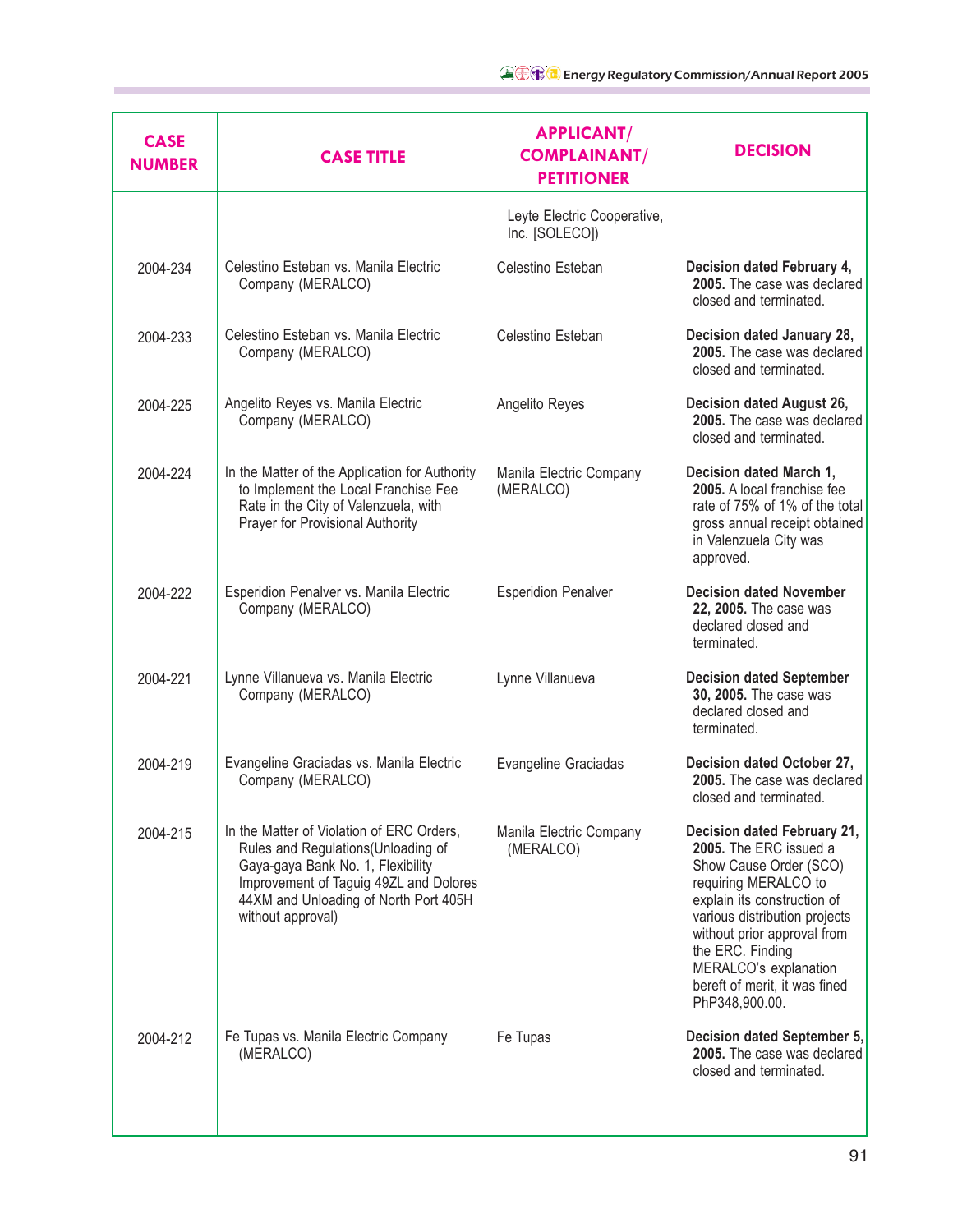| <b>CASE</b><br><b>NUMBER</b> | <b>CASE TITLE</b>                                                                                                                                                                   | <b>APPLICANT/</b><br><b>COMPLAINANT/</b><br><b>PETITIONER</b>                                                                                                                                                                                                                                                                                                                                                                                                                                                                                                                                                                       | <b>DECISION</b>                                                                                                                                                                                                                                                                                                                                                    |
|------------------------------|-------------------------------------------------------------------------------------------------------------------------------------------------------------------------------------|-------------------------------------------------------------------------------------------------------------------------------------------------------------------------------------------------------------------------------------------------------------------------------------------------------------------------------------------------------------------------------------------------------------------------------------------------------------------------------------------------------------------------------------------------------------------------------------------------------------------------------------|--------------------------------------------------------------------------------------------------------------------------------------------------------------------------------------------------------------------------------------------------------------------------------------------------------------------------------------------------------------------|
| 2004-196                     | Beatriz Cabiling vs. Manila Electric<br>Company (MERALCO)                                                                                                                           | Beatriz Cabiling represented<br>by Ma. Victoria Libunao                                                                                                                                                                                                                                                                                                                                                                                                                                                                                                                                                                             | Decision dated March 17,<br>2005. The case was declared<br>closed and terminated.                                                                                                                                                                                                                                                                                  |
| 2004-195                     | Gloria Alejo vs. Manila Electric Company<br>(MERALCO)                                                                                                                               | Gloria Alejo represented by<br>Ma. Victoria Libunao                                                                                                                                                                                                                                                                                                                                                                                                                                                                                                                                                                                 | Decision dated March 8,<br>2005. The case was declared<br>closed and terminated.                                                                                                                                                                                                                                                                                   |
| 2004-185                     | Debora Anastacia Layugan vs. Manila<br>Electric Company (MERALCO)                                                                                                                   | Debora Anastacia Layugan                                                                                                                                                                                                                                                                                                                                                                                                                                                                                                                                                                                                            | Decision dated January 25,<br>2005. The case was declared<br>closed and terminated.                                                                                                                                                                                                                                                                                |
| 2004-182                     | Rebecca delos Reyes vs. Manila Electric<br>Company (MERALCO)                                                                                                                        | Rebecca delos Reyes                                                                                                                                                                                                                                                                                                                                                                                                                                                                                                                                                                                                                 | Decision dated March 1,<br>2005. The case was declared<br>closed and terminated.                                                                                                                                                                                                                                                                                   |
| 2004-181                     | In the Matter of the Application for Approval<br>of Extension of Lines Implemented from<br>1996 to 2002                                                                             | San Fernando Electric Light<br>and Power Company, Inc.<br>(SFELAPCO)                                                                                                                                                                                                                                                                                                                                                                                                                                                                                                                                                                | Decision dated August 12,<br>2005. The application was<br>approved and SFELAPCO<br>was directed to pay a permit<br>fee in the amount of<br>PhP486,578.88.                                                                                                                                                                                                          |
| 2004-178                     | In the Matter of the Application for the<br>Approval of the Proposed Generation<br>Rates for Luzon, Visayas and Mindanao<br>Grids, with Prayer for Provisional<br>Authority         | National Power Corporation<br>(NPC) and Power Sector<br>Assets and Liabilities<br>Management Corporation<br>(PSALM)                                                                                                                                                                                                                                                                                                                                                                                                                                                                                                                 | Decision dated April 13,<br>2005. NPC was authorized to<br>implement an overall<br>weighted average rate<br>adjustment of PhP1.0354/<br>kWh.                                                                                                                                                                                                                       |
| 2004-160                     | In the Matter of the Application for Authority<br>to Adopt a Tax Recovery Adjustment<br>Charge in the Rates of Electric Coopera-<br>tives, with Prayer for Provisional<br>Authority | Region IV Electric Coopera-<br>tives (Aurora Electric<br>Cooperative, Inc.<br>[AURELCO], Batangas I<br>Electric Cooperative, Inc.<br>[BATELEC I], Batangas II<br>Electric Cooperative, Inc.<br>[BATELEC II], Busuanga<br>Island Electric Cooperative,<br>Inc. [BISELCO], First<br>Laguna Electric Coopera-<br>tive, Inc. [FLECO], Lubang<br>Island Electric Cooperative,<br>Inc. [LUBELCO],<br>Marinduque Electric<br>Cooperative, Inc.<br>[MARELCO], Marinduque<br>Electric Cooperative, Inc.<br>[OMECO], Oriental Mindoro<br>Electric Cooperative, Inc.<br>[ORMECO], Palawan<br>Electric Cooperative, Inc.<br>[PALECO], Quezon II | <b>Decision dated September</b><br>27, 2005. Application was<br>dismissed due to the<br>Applicants' failure to publish<br>the application itself and<br>submit proof of receipt of<br>said application by their local<br>legislative bodies pursuant to<br>Section 4(e), Rule 3 of the<br>Implementing Rules and<br>Regulations (IRR) of<br>Republic Act No. 9136. |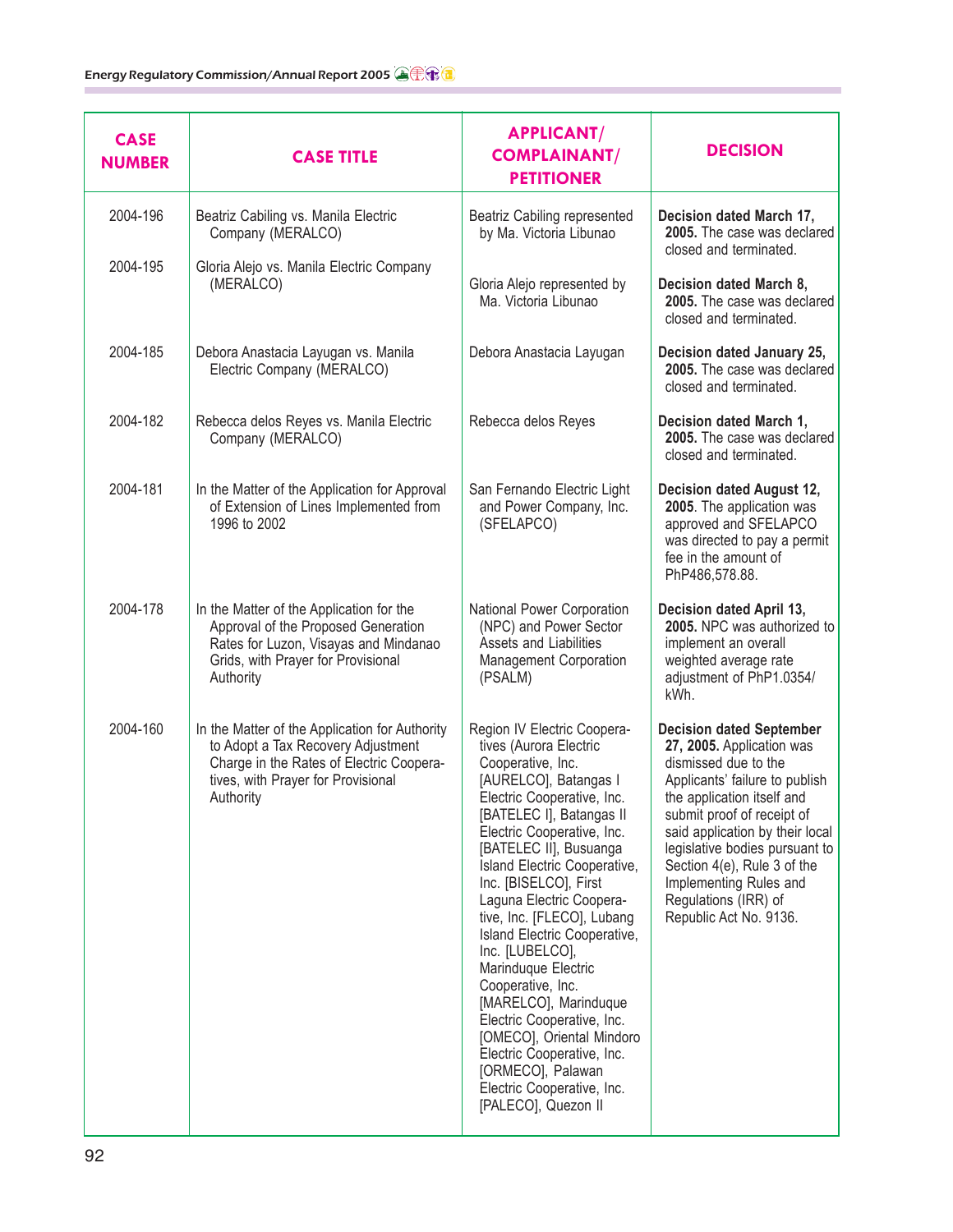| <b>CASE</b><br><b>NUMBER</b> | <b>CASE TITLE</b>                                                                                                                                                                   | <b>APPLICANT/</b><br><b>COMPLAINANT/</b><br><b>PETITIONER</b>                                                                                                                                                                                                                                                                                                                                                                                                                                                                                                                                                                                                                 | <b>DECISION</b>                                                                                                                                                                                                                                                                                                                                                    |
|------------------------------|-------------------------------------------------------------------------------------------------------------------------------------------------------------------------------------|-------------------------------------------------------------------------------------------------------------------------------------------------------------------------------------------------------------------------------------------------------------------------------------------------------------------------------------------------------------------------------------------------------------------------------------------------------------------------------------------------------------------------------------------------------------------------------------------------------------------------------------------------------------------------------|--------------------------------------------------------------------------------------------------------------------------------------------------------------------------------------------------------------------------------------------------------------------------------------------------------------------------------------------------------------------|
|                              |                                                                                                                                                                                     | Electric Cooperative, Inc.<br>[QUEZELCO II], Romblon<br>Electric Cooperative, Inc.<br>[ROMELCO], Tablas Island<br>Electric Cooperative, Inc.<br>[TIELCO])                                                                                                                                                                                                                                                                                                                                                                                                                                                                                                                     |                                                                                                                                                                                                                                                                                                                                                                    |
| 2004-159                     | In the Matter of the Application for Authority<br>to Adopt a Tax Recovery Adjustment<br>Charge in the Rates of Electric Coopera-<br>tives, with Prayer for Provisional<br>Authority | Region II Electric<br>Cooperatives(Batanes<br>Electric Cooperative, Inc.<br>[BATANELCO], Cagayan I<br>Electric Cooperative, Inc.<br>[CAGELCO I], Cagayan II<br>Electric Cooperative, Inc.<br>[CAGELCO II], Isabela I<br>Electric Cooperative, Inc.<br>[ISELCO I], Isabela II<br>Electric Cooperative, Inc.<br>[ISELCO II], Nueva Vizcaya<br>Electric Cooperative, Inc.<br>[NUVELCO], Quirino<br>Electric Cooperative, Inc.<br>[QUIRELCO])                                                                                                                                                                                                                                     | <b>Decision dated September</b><br>27, 2005. Application was<br>dismissed due to the<br>Applicants' failure to publish<br>the application itself and<br>submit proof of receipt of<br>said application by their local<br>legislative bodies pursuant to<br>Section 4(e), Rule 3 of the<br>Implementing Rules and<br>Regulations (IRR) of<br>Republic Act No. 9136. |
| 2004-154                     | Ma. Teresita Banaag vs. Manila Electric<br>Company (MERALCO)                                                                                                                        | Ma. Teresita Banaag                                                                                                                                                                                                                                                                                                                                                                                                                                                                                                                                                                                                                                                           | Decision dated March 1,<br>2005. The case was declared<br>closed and terminated.                                                                                                                                                                                                                                                                                   |
| 2004-142                     | In the Matter of the Application for<br>Authority to Adopt a Tax Recovery<br>Adjustment Charge in the Rates of<br>Electric Cooperatives, with Prayer for<br>Provisional Authority   | Region IX and XI Electric<br>Cooperatives (Basilan<br>Electric Cooperative, Inc.<br>[BASELCO], Sulu Electric<br>Cooperative, Inc.<br>[SULECO], Tawi-Tawi<br>Electric Cooperative, Inc.<br>[TAWELCO], Zamboanga<br>City Electric Cooperative,<br>Inc. [ZAMCELCO],<br>Zamboanga del Norte<br>Electric Cooperative, Inc.<br>[ZANECO], Zamboanga I<br>Electric Cooperative, Inc.<br>[ZAMSURECO I],<br>Zamboanga II Electric<br>Cooperative, Inc.<br>[ZAMSURECO II], Siasi<br>Island Electric Cooperative,<br>Inc. [SIASELCO], Cagayan<br>de Sulu Electric Coopera-<br>tive, Inc. [CASELCO],<br>Lanao del Sur Electric<br>Cooperative, Inc.<br>[LASURECO],<br>Maguindanao Electric | <b>Decision dated September</b><br>27, 2005. Application was<br>dismissed due to the<br>Applicants' failure to publish<br>the application itself and<br>submit proof of receipt of<br>said application by their local<br>legislative bodies pursuant to<br>Section 4(e), Rule 3 of the<br>Implementing Rules and<br>Regulations (IRR) of<br>Republic Act No. 9136. |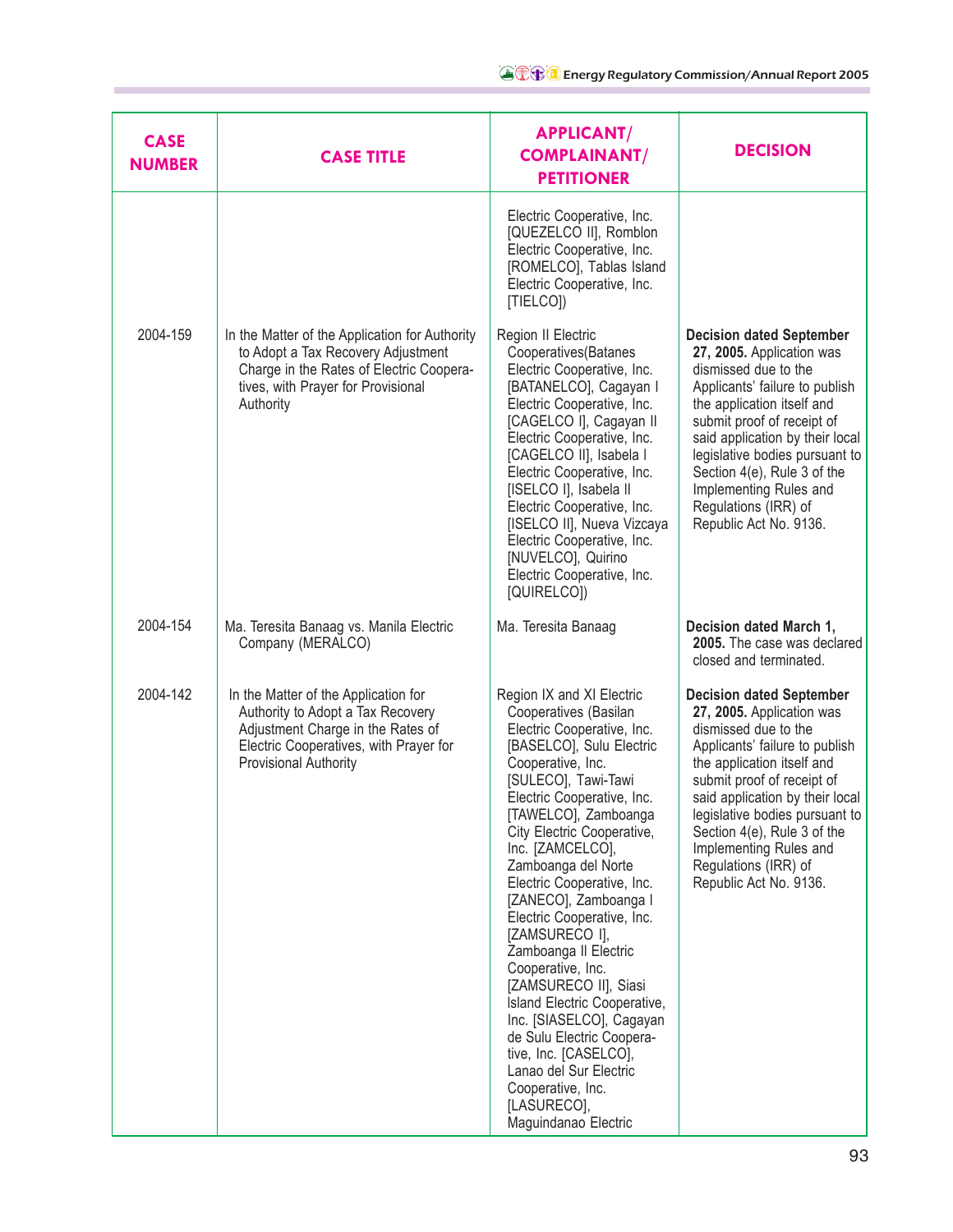| <b>CASE</b><br><b>NUMBER</b> | <b>CASE TITLE</b>                                                                                                                                                                   | <b>APPLICANT/</b><br><b>COMPLAINANT/</b><br><b>PETITIONER</b>                                                                                                                                                                                                                                                                                                                                                                                                                                                                                                                                                         | <b>DECISION</b>                                                                                                                                                                                                                                                                                                                                                    |
|------------------------------|-------------------------------------------------------------------------------------------------------------------------------------------------------------------------------------|-----------------------------------------------------------------------------------------------------------------------------------------------------------------------------------------------------------------------------------------------------------------------------------------------------------------------------------------------------------------------------------------------------------------------------------------------------------------------------------------------------------------------------------------------------------------------------------------------------------------------|--------------------------------------------------------------------------------------------------------------------------------------------------------------------------------------------------------------------------------------------------------------------------------------------------------------------------------------------------------------------|
|                              |                                                                                                                                                                                     | Cooperative, Inc.<br>[MAGELCO], Danao del<br>Norte Electric Cooperative,<br>Inc. [DANECO], Davao del<br>Norte Electric Cooperative,<br>Inc. [DORECO], South<br>Cotabato I Electric Coopera-<br>tive, Inc. [SOCOTECO I],<br>South Cotabato II Electric<br>Cooperative, Inc.<br>[SOCOTECO II], North<br>Cotabato Electric Coopera-<br>tive, Inc. [COTELCO],<br>Sultan Kudarat Electric<br>Cooperative, Inc.<br>[SUKELCO])                                                                                                                                                                                               |                                                                                                                                                                                                                                                                                                                                                                    |
| 2004-141                     | In the Matter of the Application for Authority<br>to Adopt a Tax Recovery Adjustment<br>Charge in the Rates of Electric Coopera-<br>tives, with Prayer for Provisional<br>Authority | Region V Electric Coopera-<br>tives (Albay Electric<br>Cooperative, Inc. [ALECO],<br><b>Camarines Norte Electric</b><br>Cooperative, Inc.<br>[CANORECO], Camarines<br>Sur I Electric Cooperative,<br>Inc. [CASURECO I],<br>Camarines Sur III Electric<br>Cooperative, Inc.<br>[CASURECO III],<br><b>Camarines Sur IV Electric</b><br>Cooperative, Inc.<br>[CASURECO IV], First<br><b>Catanduanes Electric</b><br>Cooperative, Inc.<br>[FICELCO], Masbate<br>Electric Cooperative, Inc.<br>[MASELCO], Sorsogon I<br>Electric Cooperative, Inc.<br>[SORECO I], Ticao Island<br>Electric Cooperative, Inc.<br>[TISELCO]) | <b>Decision dated September</b><br>27, 2005. Application was<br>dismissed due to the<br>Applicants' failure to publish<br>the application itself and<br>submit proof of receipt of<br>said application by their local<br>legislative bodies pursuant to<br>Section 4(e), Rule 3 of the<br>Implementing Rules and<br>Regulations (IRR) of<br>Republic Act No. 9136. |
| 2004-140                     | In the Matter of the Application for Authority<br>to Adopt a Tax Recovery Adjustment<br>Charge in the Rates of Electric Coopera-<br>tives, with Prayer for Provisional<br>Authority | Region III Electric Coopera-<br>tives (Peninsula Electric<br>Cooperative, Inc.<br>[PENELCO], Nueva Ecija I<br>Electric Cooperative, Inc.<br>[NEECO I], Nueva Ecija II<br>Electric Cooperative, Inc.<br>[NEECO II], Pampanga I<br>Electric Cooperative, Inc.<br>[PELCO I], Pampanga II<br>Electric Cooperative, Inc.<br>[PELCO II], Pampanga III<br>Electric Cooperative, Inc.                                                                                                                                                                                                                                         | <b>Decision dated September</b><br>27, 2005. Application was<br>dismissed due to the<br>Applicants' failure to publish<br>the application itself and<br>submit proof of receipt of<br>said application by their local<br>legislative bodies pursuant to<br>Section 4(e), Rule 3 of the<br>Implementing Rules and<br>Regulations (IRR) of<br>Republic Act No. 9136. |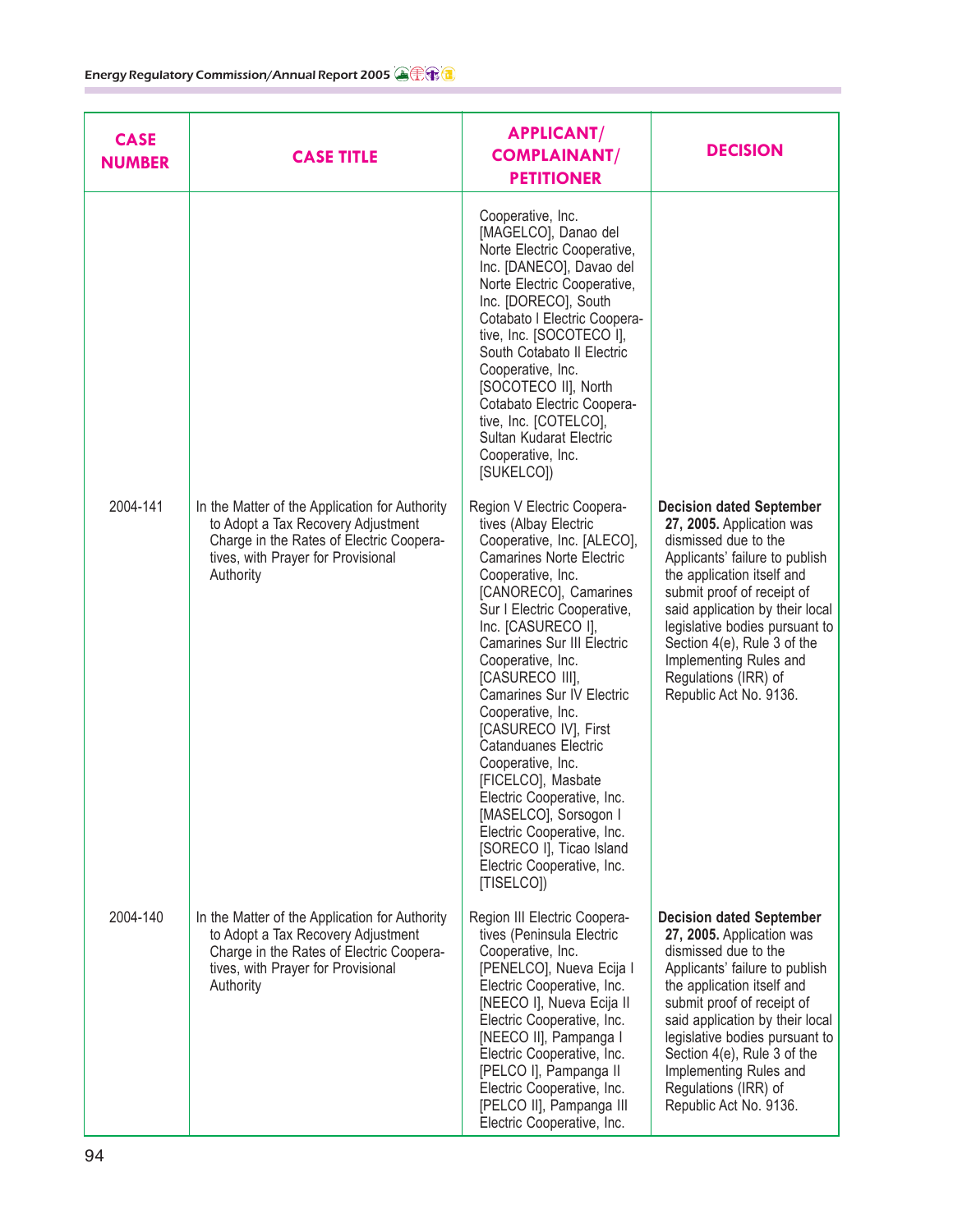| <b>CASE</b><br><b>NUMBER</b> | <b>CASE TITLE</b>                                                                                                                                                                                                                                                                                                                      | <b>APPLICANT/</b><br><b>COMPLAINANT/</b><br><b>PETITIONER</b>                                                                                                                                                                                                                                            | <b>DECISION</b>                                                                                                                                                                                                                                                                                                                       |
|------------------------------|----------------------------------------------------------------------------------------------------------------------------------------------------------------------------------------------------------------------------------------------------------------------------------------------------------------------------------------|----------------------------------------------------------------------------------------------------------------------------------------------------------------------------------------------------------------------------------------------------------------------------------------------------------|---------------------------------------------------------------------------------------------------------------------------------------------------------------------------------------------------------------------------------------------------------------------------------------------------------------------------------------|
|                              |                                                                                                                                                                                                                                                                                                                                        | [PELCO III], Pampanga<br>Rural Electric Cooperative,<br>Inc. [PRESCO], Tarlac I<br>Electric Cooperative, Inc.<br>[TARELCO I], Tarlac II<br>Electric Cooperative, Inc.<br>[TARELCO II], Zambales I<br>Electric Cooperative, Inc.<br>[ZAMECO I], Zambales II<br>Electric Cooperative, Inc.<br>[ZAMECO II]) |                                                                                                                                                                                                                                                                                                                                       |
| 2004-139                     | In the Matter of the Application for Approval<br>the Approval of the New Rate Adjust-<br>ments in the Amount of P0.8528/kwh in<br>Accordance with the Provision of R.A.<br>9136, with Prayer for Provisional<br>Authority                                                                                                              | Sorsogon I Electric Coopera-<br>tive, Inc. (SORECO I)                                                                                                                                                                                                                                                    | Decision dated April 14,<br>2005. The application for<br>revised rate amounting to an<br>Overall Tariff Adjustment<br>(Overall Tariff Adjustment<br>(OATA)) of PhP0.8529/kWh<br>was modified to PhP0.2128/<br>kWh.                                                                                                                    |
| 2004-131                     | Jeffrey Reniz vs. Manila Electric Company<br>(MERALCO)                                                                                                                                                                                                                                                                                 | Jeffrey Reniz represented by<br>Lanie Delfin                                                                                                                                                                                                                                                             | Decision dated March 1,<br>2005. The case was declared<br>closed and terminated.                                                                                                                                                                                                                                                      |
| 2004-130                     | Eliseo Merico vs. Manila Electric Company<br>(MERALCO)                                                                                                                                                                                                                                                                                 | Eliseo Merico                                                                                                                                                                                                                                                                                            | Decision dated August 26,<br>2005. The case was declared<br>closed and terminated.                                                                                                                                                                                                                                                    |
| 2004-128                     | Lorena Manalo vs. Manila Electric Com-<br>pany (MERALCO)                                                                                                                                                                                                                                                                               | Lorena Manalo                                                                                                                                                                                                                                                                                            | Decision dated October 14,<br>2005. The case was declared<br>closed and terminated.                                                                                                                                                                                                                                                   |
| 2004-114                     | In the Matter of the Application for the<br>Approval of the Interim Sub-transmission<br>Cost Adjustment Rate/Recovery (ICRA)<br>Methodology for Qualified Distribution<br>Utilities Buying Part or Portion of the<br>Sub-transmission Facilities of the<br>National Transmission Corporation, with<br>Prayer for Provisional Authority | National Transmission<br>Corporation (TRANSCO)                                                                                                                                                                                                                                                           | Decision dated March 17,<br>2005. The ICRA Methodology<br>was approved subject to<br>certain conditions.                                                                                                                                                                                                                              |
| 2004-101                     | Application for Authority to Secure (a) a<br>One Hundred Eighty Five Million<br>(Php185,000,000.00) Peso Long Term<br>Loan and (b) Omnibus Line with the<br>Development Bank of the Philippines<br>(DBP) and/or Other Financial Institution,<br>with Prayer for Provisional Authority                                                  | Subic Enerzone Corporation<br>(SEZ)                                                                                                                                                                                                                                                                      | Decision dated October 24,<br>2005. The application was<br>approved subject to certain<br>conditions (i.e. proceeds<br>shall not be used for any<br>purpose other than those<br>stated in the application,<br>proceeds of the loan and the<br>corresponding capital<br>expenditures shall be<br>recorded in a separate book,<br>etc). |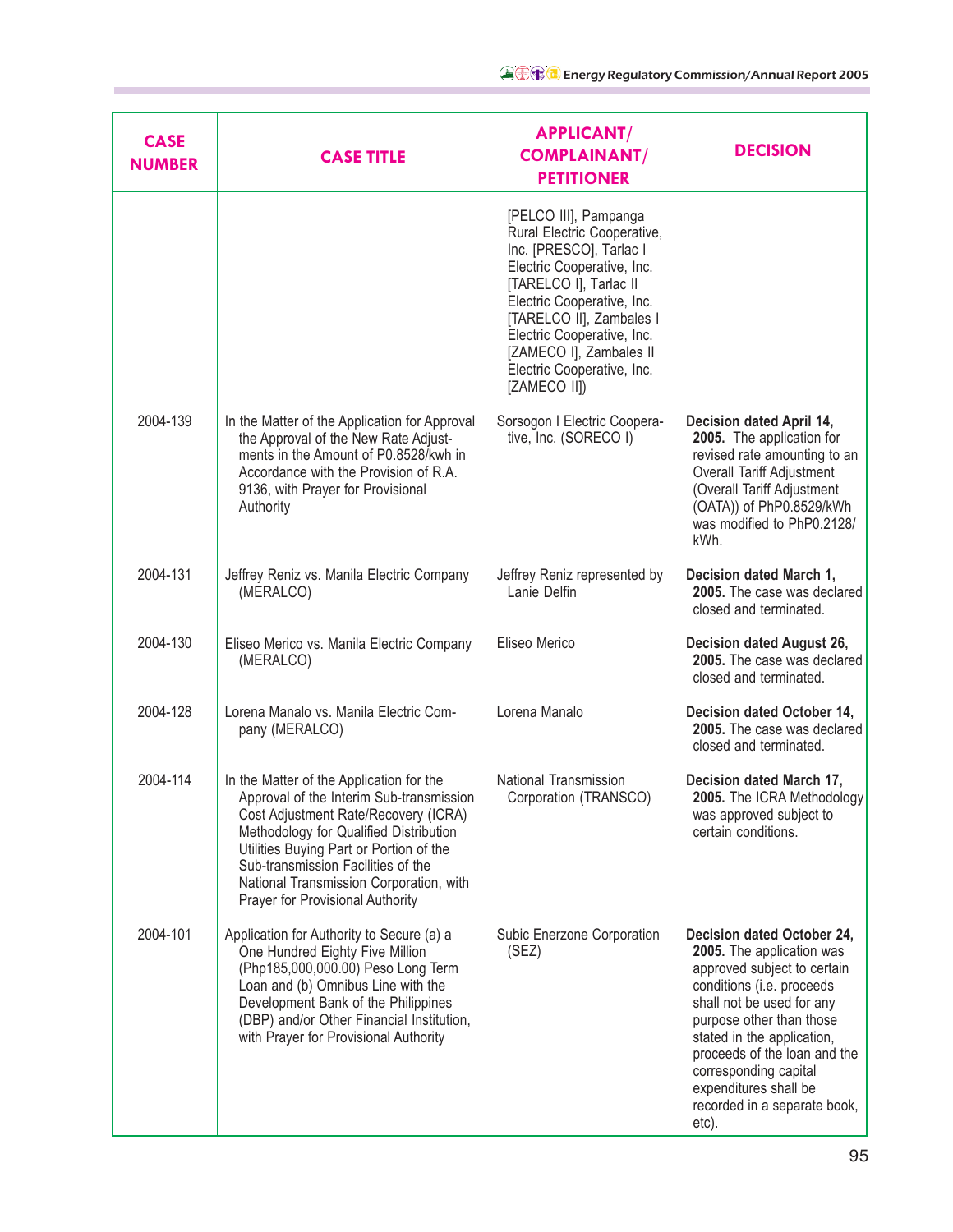| <b>CASE</b><br><b>NUMBER</b> | <b>CASE TITLE</b>                                                                                                                                                                                        | <b>APPLICANT/</b><br><b>COMPLAINANT/</b><br><b>PETITIONER</b>                                                                                                                                                                                                                                                                                                                                                                                                                                                                                                                                                                                                                                                                      | <b>DECISION</b>                                                                                                                                                                                                                                                                                                                                                    |
|------------------------------|----------------------------------------------------------------------------------------------------------------------------------------------------------------------------------------------------------|------------------------------------------------------------------------------------------------------------------------------------------------------------------------------------------------------------------------------------------------------------------------------------------------------------------------------------------------------------------------------------------------------------------------------------------------------------------------------------------------------------------------------------------------------------------------------------------------------------------------------------------------------------------------------------------------------------------------------------|--------------------------------------------------------------------------------------------------------------------------------------------------------------------------------------------------------------------------------------------------------------------------------------------------------------------------------------------------------------------|
| 2004-096                     | In the Matter of the Application for Authority<br>to Adopt a Tax Recovery Adjustment<br>Charge in the Rates of Electric Coopera-<br>tives, with Prayer for Provisional<br>Authority                      | Region I and Cordillera<br>Autonomous Region (CAR)<br><b>Electric Cooperatives</b><br>(Ilocos Norte Electric<br>Cooperative, Inc. [INEC],<br>Ilocos Sur Electric Coopera-<br>tive, Inc. [ISECO], La Union<br>Electric Cooperative, Inc.<br>[LUELCO], Pangasinan I<br>Electric Cooperative, Inc.<br>[PANELCO I], Central<br>Pangasinan Electric<br>Cooperative, Inc.<br>[CENPELCO], Pangasinan<br>III Electric Cooperative, Inc.<br>[PANELCO III], Abra<br>Electric Cooperative, Inc.<br>[ABRECO], Benguet<br>Electric Cooperative, Inc.<br>[BENECO], Mountain<br>Province Electric Coopera-<br>tive, Inc. [MOPRECO],<br>Ifugao Electric Cooperative,<br>Inc. [IFELCO], Kalinga<br>Apayao Electric Coopera-<br>tive, Inc. [KAELCO]) | <b>Decision dated September</b><br>27, 2005. Application was<br>dismissed due to the<br>Applicants' failure to publish<br>the application itself and<br>submit proof of receipt of<br>said application by their local<br>legislative bodies pursuant to<br>Section 4(e), Rule 3 of the<br>Implementing Rules and<br>Regulations (IRR) of<br>Republic Act No. 9136. |
| 2004-092                     | In the Matter of the Petition for Approval/<br>Review of the Electricity Supply Agree-<br>ment (ESA) with Trans-Asia Oil and<br>Energy Development Corporation, with<br>Prayer for Provisional Authority | Guimaras Electric Coopera-<br>tive, Inc. (GUIMELCO) and<br>Trans-Asia Oil Energy<br>Development Corporation<br>(TA OIL)                                                                                                                                                                                                                                                                                                                                                                                                                                                                                                                                                                                                            | Decision dated October 13,<br>2005. The Provisional<br>Authority granted relative to<br>the ESA was made perma-<br>nent. TA OIL's generation<br>cost of PhP6.10/kWh was<br>lower than NPC's<br>(PhP6.2553/kWh).                                                                                                                                                    |
| 2004-086                     | Application for Approval of the Memoran-<br>dum of Agreement entered into by and<br>between Applicant SFELAPCO and<br>Mansons Corporation.                                                               | San Fernando Electric Light<br>and Power Company, Inc.<br>(SFELAPCO)                                                                                                                                                                                                                                                                                                                                                                                                                                                                                                                                                                                                                                                               | Decision dated August 26,<br>2005. The transfer of<br>Manson's Assets to<br>SFELAPCO for<br>PhP59,300,000.00 was<br>approved.                                                                                                                                                                                                                                      |
| 2004-062                     | In the Matter of the Application for Authority<br>to Adopt a Tax Recovery Adjustment<br>Charge in the Rates of Electric Coopera-<br>tives, with Prayer for Provisional<br>Authority                      | Region X and CARAGA<br><b>Electric Cooperatives (First</b><br><b>Bukidnon Electric Coopera-</b><br>tive, Inc. [FIBECO],<br>Camiguin Island Electric<br>Cooperative, Inc.<br>[CAMELCO], Misamis<br>Occidental I Electric<br>Cooperative, Inc. [MOELCI<br>I], Misamis Occidental II                                                                                                                                                                                                                                                                                                                                                                                                                                                  | <b>Decision dated September</b><br>27, 2005. Application was<br>dismissed due to the<br>Applicants' failure to publish<br>the application itself and<br>submit proof of receipt of<br>said application by their local<br>legislative bodies pursuant to<br>Section 4(e), Rule 3 of the<br>Implementing Rules and                                                   |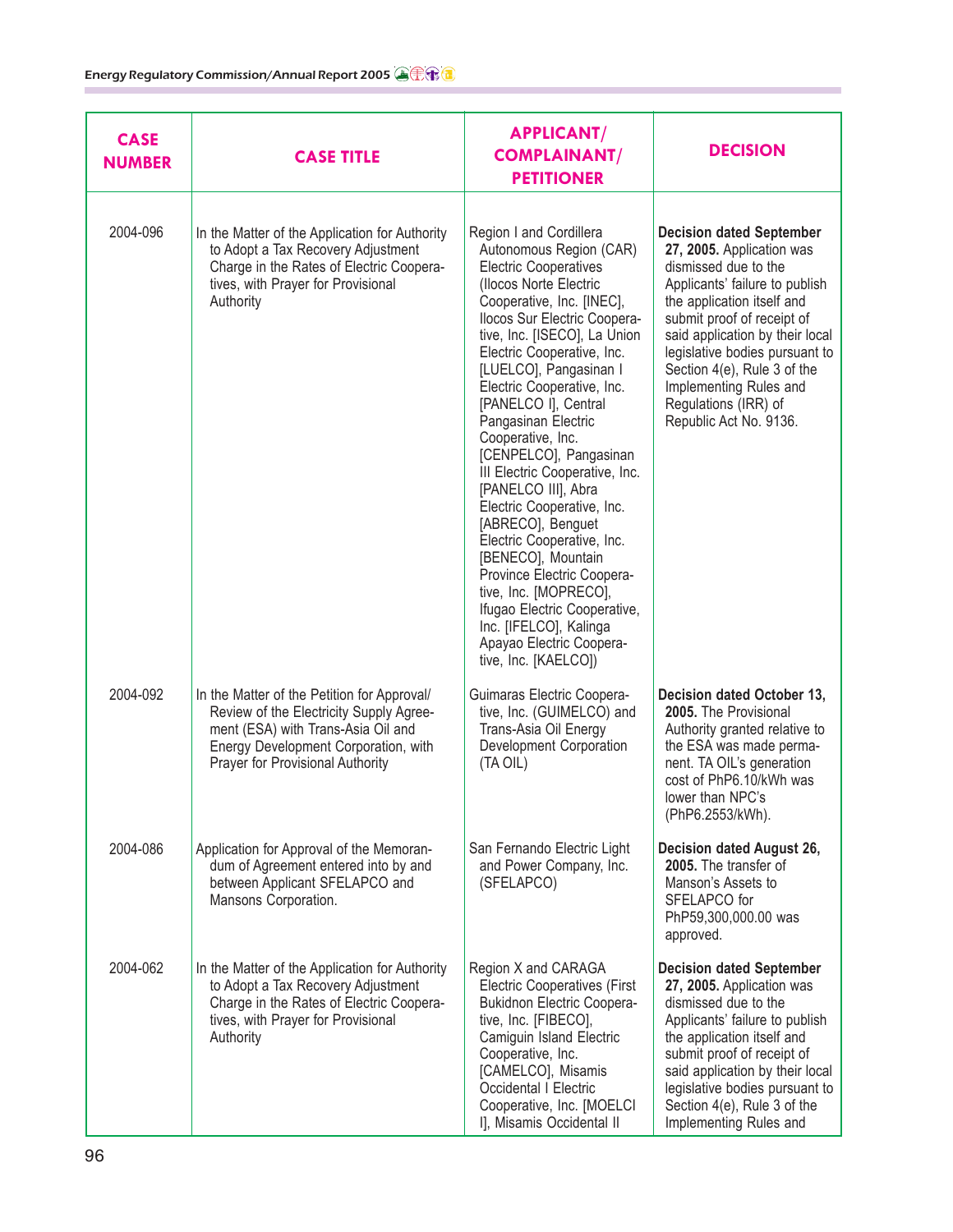| <b>CASE</b><br><b>NUMBER</b> | <b>CASE TITLE</b>                                                                                                                                                                   | <b>APPLICANT/</b><br><b>COMPLAINANT/</b><br><b>PETITIONER</b>                                                                                                                                                                                                                                                                                                                                                                                                                                                                                                                                                                                                                                                                                                                                                                                                                                          | <b>DECISION</b>                                                                                                                                                                                                                                                                                                                                                    |
|------------------------------|-------------------------------------------------------------------------------------------------------------------------------------------------------------------------------------|--------------------------------------------------------------------------------------------------------------------------------------------------------------------------------------------------------------------------------------------------------------------------------------------------------------------------------------------------------------------------------------------------------------------------------------------------------------------------------------------------------------------------------------------------------------------------------------------------------------------------------------------------------------------------------------------------------------------------------------------------------------------------------------------------------------------------------------------------------------------------------------------------------|--------------------------------------------------------------------------------------------------------------------------------------------------------------------------------------------------------------------------------------------------------------------------------------------------------------------------------------------------------------------|
|                              |                                                                                                                                                                                     | Electric Cooperative, Inc.<br>[MOELCI II], Bukidnon II<br>Electric Cooperative, Inc.<br>[BUSECO II], Lanao del<br>Norte Electric Cooperative,<br>Inc. [LANECO], Agusan del<br>Norte Electric Cooperative,<br>Inc. [ANECO], Agusan del<br>Sur Electric Cooperative,<br>Inc. [ASELCO], Dinagat<br>Island Electric Cooperative,<br>Inc. [DIELCO], Siargao<br>Electric Cooperative, Inc.<br>[SIARELCO], Surigao<br>Electric Cooperative, Inc.<br>[SURNECO], Surigao del<br>Sur I Electric Cooperative,<br>Inc. [SURSECO I], &<br>Surigao del Sur II Electric<br>Cooperative, Inc.<br>[SURSECO II])                                                                                                                                                                                                                                                                                                         | Regulations (IRR) of<br>Republic Act No. 9136.                                                                                                                                                                                                                                                                                                                     |
| 2004-061                     | In the Matter of the Application for Authority<br>to Adopt a Tax Recovery Adjustment<br>Charge in the Rates of Electric Coopera-<br>tives, with Prayer for Provisional<br>Authority | Region VI, VII, and VIII<br>Electric Cooperatives (Aklan<br>Electric Cooperative, Inc.<br>[AKELCO], Antique Electric<br>Cooperative, Inc.<br>[ANTECO], Capiz Electric<br>Cooperative, Inc.<br>[CAPELCO], Guimaras<br>Electric Cooperative, Inc.<br>[GUIMELCO], Iloilo I<br>Electric Cooperative, Inc.<br>[ILECO I], Iloilo II Electric<br>Cooperative, Inc. [ILECO II],<br>Iloilo III Electric Coopera-<br>tive, Inc. [ILECO III],<br>Central Negros Electric<br>Cooperative, Inc.<br>[CENECO], Negros<br>Occidental Electric Coop-<br>erative, Inc. [NOCECO], V-<br>M-C Electric Cooperative,<br>Inc. [VRESCO], Bantayan<br>Electric Cooperative, Inc.<br>[BANELCO], Bohol I<br>Electric Cooperative, Inc.<br>[BOHECO I], Bohol II<br>Electric Cooperative, Inc.<br>[BOHECO II], Camotes<br>Island Electric Cooperative,<br>Inc. [CELCO], Cebu I<br>Electric Cooperative, Inc.<br>[CEBECO I], Cebu II | <b>Decision dated September</b><br>27, 2005. Application was<br>dismissed due to the<br>Applicants' failure to publish<br>the application itself and<br>submit proof of receipt of<br>said application by their local<br>legislative bodies pursuant to<br>Section 4(e), Rule 3 of the<br>Implementing Rules and<br>Regulations (IRR) of<br>Republic Act No. 9136. |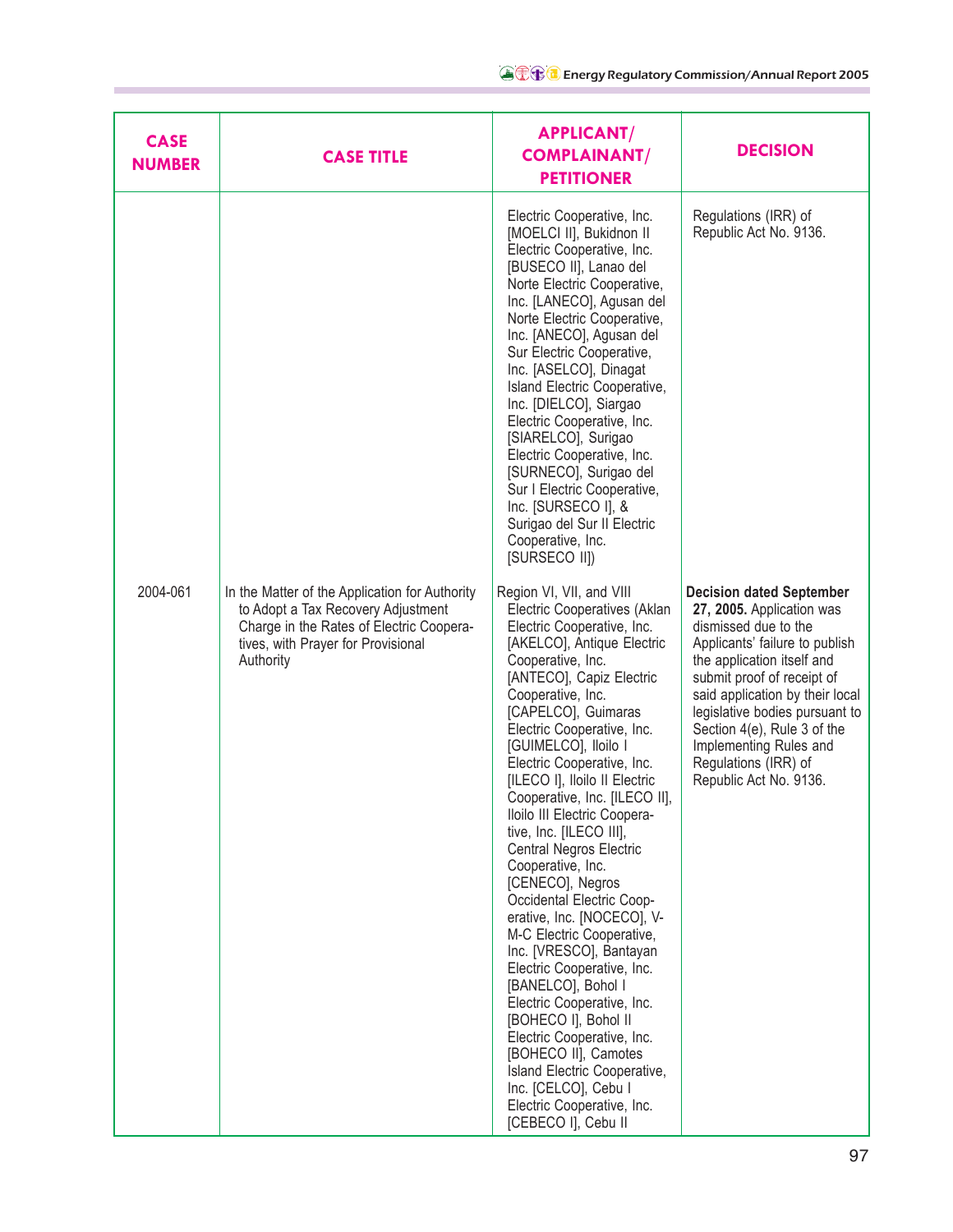| <b>CASE</b><br><b>NUMBER</b> | <b>CASE TITLE</b>                                                                                                        | <b>APPLICANT/</b><br><b>COMPLAINANT/</b><br><b>PETITIONER</b>                                                                                                                                                                                                                                                                                                       | <b>DECISION</b>                                                                                                                                                                                                                                                                                                                                             |
|------------------------------|--------------------------------------------------------------------------------------------------------------------------|---------------------------------------------------------------------------------------------------------------------------------------------------------------------------------------------------------------------------------------------------------------------------------------------------------------------------------------------------------------------|-------------------------------------------------------------------------------------------------------------------------------------------------------------------------------------------------------------------------------------------------------------------------------------------------------------------------------------------------------------|
|                              |                                                                                                                          | Electric Cooperative, Inc.<br>[CEBECO II], Cebu III<br>Electric Cooperative, Inc.<br>[CEBECO III], Negros<br>Oriental I Electric Coopera-<br>tive, Inc. [NORECO I],<br>Negros Oriental II Electric<br>Cooperative, Inc. [NORECO<br>II], Province of Siquijor<br>Electric Cooperative, Inc.<br>[PROSIELCO], & Leyte IV<br>Electric Cooperative, Inc.<br>[LEYECO IV]) |                                                                                                                                                                                                                                                                                                                                                             |
| 2004-054                     | Purita Vibal vs. Manila Electric Company<br>(MERALCO)                                                                    | Purita Vibal                                                                                                                                                                                                                                                                                                                                                        | Decision dated April 19,<br>2005. The case was declared<br>closed and terminated.                                                                                                                                                                                                                                                                           |
| 2004-041                     | Purita Vibal vs. Manila Electric Company<br>(MERALCO)                                                                    | Purita Vibal                                                                                                                                                                                                                                                                                                                                                        | Decision dated April 19,<br>2005. The case was declared<br>closed and terminated.                                                                                                                                                                                                                                                                           |
| 2004-036                     | Jeremias Baluyot vs. Manila Electric<br>Company (MERALCO)                                                                | Jeremias Baluyot                                                                                                                                                                                                                                                                                                                                                    | Decision dated February 25,<br>2005. The case was declared<br>closed and terminated.                                                                                                                                                                                                                                                                        |
| 2004-034                     | Narciso Aguirre vs. Manila Electric<br>Company (MERALCO)                                                                 | Narciso Aguirre                                                                                                                                                                                                                                                                                                                                                     | Decision dated May 23,<br>2005. The case was declared<br>closed and terminated.                                                                                                                                                                                                                                                                             |
| 2004-033                     | Leodegario Martinez/ Elvira Escalante vs.<br><b>MERALCO</b>                                                              | Leodegario Martinez/ Elvira<br>Escalante                                                                                                                                                                                                                                                                                                                            | Decision dated October 27,<br>2005. The case was declared<br>closed and terminated.                                                                                                                                                                                                                                                                         |
| 2004-031                     | Rose Ana Diaz vs. Manila Electric Com-<br>pany (MERALCO)                                                                 | Rose Ana Diaz                                                                                                                                                                                                                                                                                                                                                       | Decision dated May 3, 2005.<br>The case was declared<br>closed and terminated.                                                                                                                                                                                                                                                                              |
| 2004-028                     | Rafael Marinas vs. Manila Electric Com-<br>pany (MERALCO)                                                                | Rafael Marinas                                                                                                                                                                                                                                                                                                                                                      | Decision dated October 14,<br>2005. The case was declared<br>closed and terminated.                                                                                                                                                                                                                                                                         |
| 2004-025                     | In the Matter of Violation of ERC Orders,<br>Rules and Regulations (Failure to collect<br>the approved final UC-ME rate) | Misamis Occidental I Electric<br>Cooperative, Inc. (MOELCI<br>$\vert$                                                                                                                                                                                                                                                                                               | Decision dated March 1,<br>2005. The ERC issued a<br>Show Cause Order (SCO)<br>requiring MOELCI I to explain<br>its failure to collect the<br>approved final UC-ME rate.<br>Finding MOELCI I's explana-<br>tion meritorious, the ERC<br>refrained from imposing<br>administrative fees and<br>penalties and merely directed<br>it to recover the difference |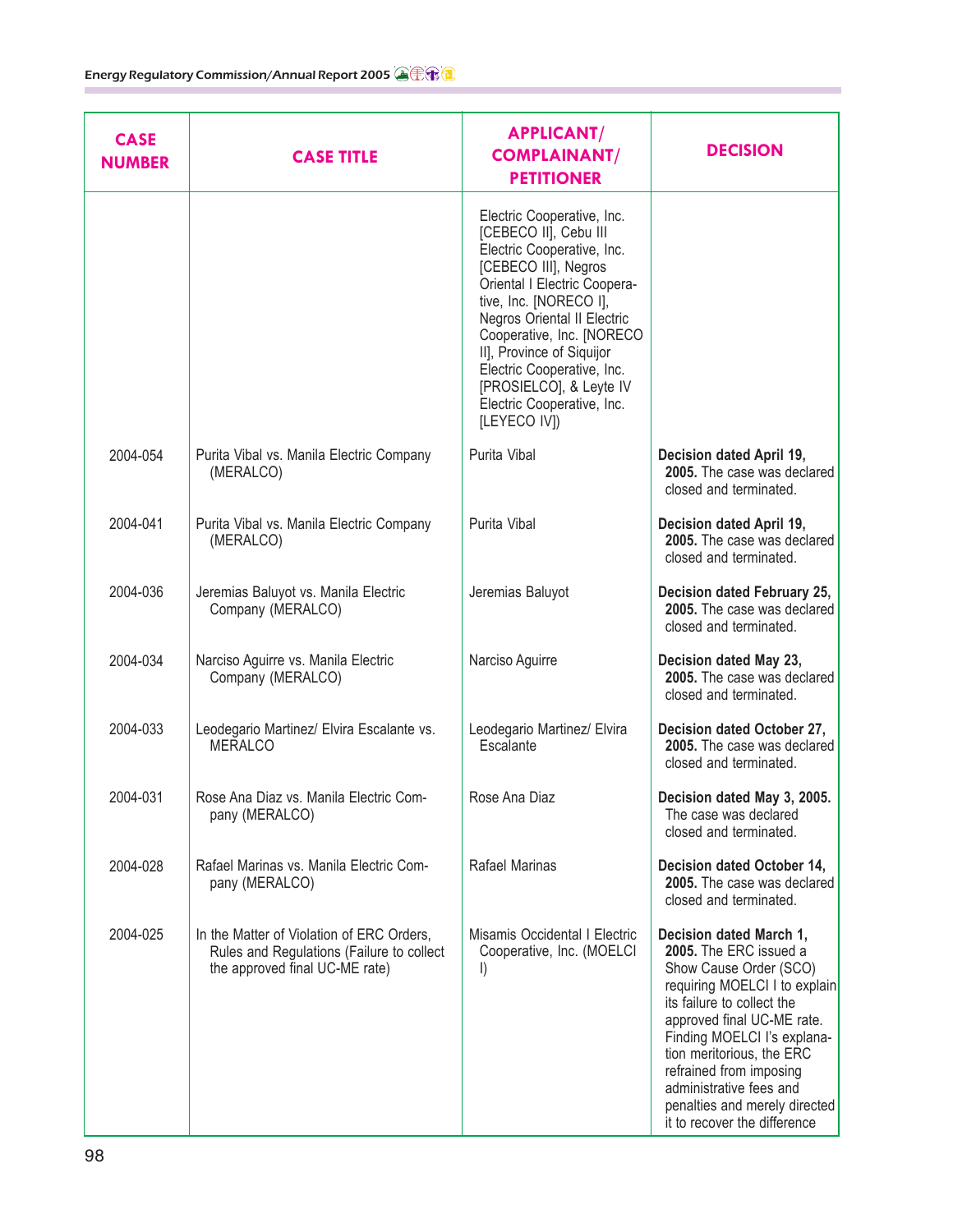| <b>CASE</b><br><b>NUMBER</b> | <b>CASE TITLE</b>                                                                                                                                                                                                                                                                            | <b>APPLICANT/</b><br><b>COMPLAINANT/</b><br><b>PETITIONER</b> | <b>DECISION</b>                                                                                                                                                                                                                                                                                                                                                                                                                                                                                                                                           |
|------------------------------|----------------------------------------------------------------------------------------------------------------------------------------------------------------------------------------------------------------------------------------------------------------------------------------------|---------------------------------------------------------------|-----------------------------------------------------------------------------------------------------------------------------------------------------------------------------------------------------------------------------------------------------------------------------------------------------------------------------------------------------------------------------------------------------------------------------------------------------------------------------------------------------------------------------------------------------------|
|                              |                                                                                                                                                                                                                                                                                              |                                                               | between the provisionally<br>approved UC-ME rate of<br>PhP0.0168/kWh and the<br>approved final UC-ME rate of<br>PhP0.0373/kWh by collecting<br>the arrearages within a<br>period of six (6) months.                                                                                                                                                                                                                                                                                                                                                       |
| 2004-024                     | In the Matter of Violation of ERC Orders,<br>Rules and Regulations (Failure to collect<br>the approved final UC-ME rate)                                                                                                                                                                     | Biliran Electric Cooperative,<br>Inc. (BILECO)                | Decision dated March 1,<br>2005. The ERC issued a<br>Show Cause Order (SCO)<br>requiring BILECO to explain<br>its failure to collect the<br>approved final UC-ME rate.<br>Finding BILECO's explana-<br>tion meritorious, the ERC<br>refrained from imposing<br>administrative fees and<br>penalties and merely directed<br>it to recover the difference<br>between the provisionally<br>approved UC-ME rate of<br>PhP0.0168/kWh and the<br>approved UC-ME rate of<br>PhP0.0373/kWh by collecting<br>the arrearages within a<br>period of four (4) months. |
| 2004-011                     | In the Matter of the Application for Authority<br>to Implement/Change the Local<br>Franchise Fee Rate in the Cities and<br>Municipalities of Quezon, Caloocan,<br>Calamba, Makati, Muntinlupa, Pasig,<br>Malabon, Navotas, Taguig, and San<br>Juan, with Prayer for Provisional<br>Authority | Manila Electric Company<br>(MERALCO)                          | Decision dated April 19,<br>2005. The Provisional<br>Authority granted to<br>MERALCO to change the<br>local franchise tax in Quezon<br>City, Caloocan City, and<br>Calamba City was made<br>permanent. Further, authority<br>was granted to implement a<br>local franchise fee in<br>Muntinlupa City and Pasig<br>City. Prayers for similar<br>authority in Makati, Malabon,<br>Navotas, Taguig, and San<br>Juan were denied without<br>prejudice.                                                                                                        |
| 2004-06                      | Lilibeth Llanos vs. Manila Electric Company<br>(MERALCO)                                                                                                                                                                                                                                     | Lilibeth Llanos                                               | Decision dated May 25,<br>2005. The case was declared<br>closed and terminated.                                                                                                                                                                                                                                                                                                                                                                                                                                                                           |
| 2003-576                     | Magdalena Andagan vs. Manila Electric<br>Company (MERALCO)                                                                                                                                                                                                                                   | Magdalena Andagan                                             | Decision dated August 20,<br>2005. The case was declared<br>closed and terminated.                                                                                                                                                                                                                                                                                                                                                                                                                                                                        |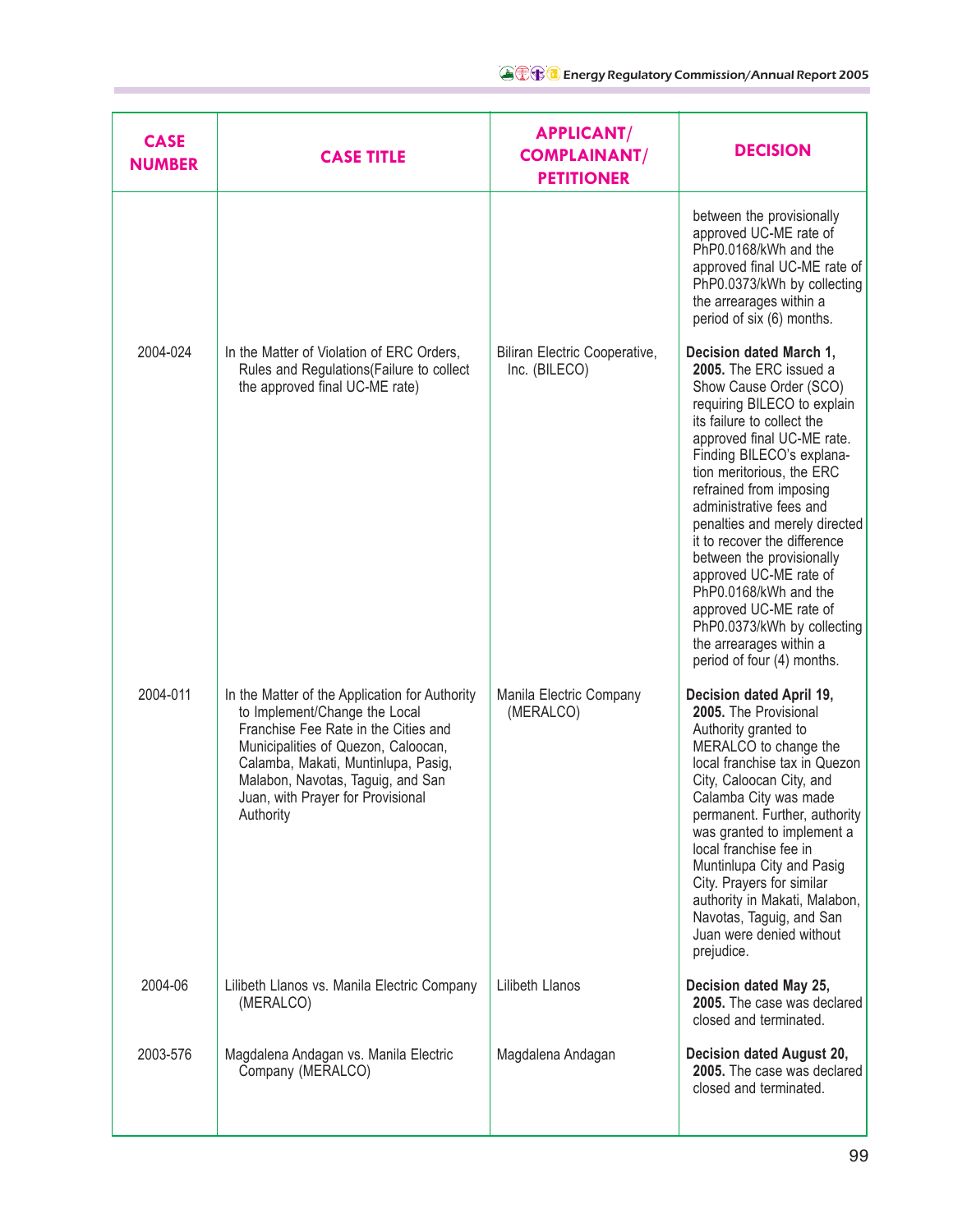| <b>CASE</b><br><b>NUMBER</b> | <b>CASE TITLE</b>                                                                                                                                                                                           | <b>APPLICANT/</b><br><b>COMPLAINANT/</b><br><b>PETITIONER</b>  | <b>DECISION</b>                                                                                                                                                                                |
|------------------------------|-------------------------------------------------------------------------------------------------------------------------------------------------------------------------------------------------------------|----------------------------------------------------------------|------------------------------------------------------------------------------------------------------------------------------------------------------------------------------------------------|
| 2003-567                     | Buenaventura Duran vs. Manila Electric<br>Company (MERALCO)                                                                                                                                                 | Buenaventura Duran                                             | Decision dated June 7, 2005.<br>The case was declared<br>closed and terminated.                                                                                                                |
| 203-555                      | Ronaldo Reyes vs. Manila Electric<br>Company (MERALCO)                                                                                                                                                      | Ronaldo Reyes represented<br>by Alvin Cruz                     | Decision dated May 25,<br>2005. The case was declared<br>closed and terminated.                                                                                                                |
| 2003-550                     | Ruth Tuazon vs. Manila Electric Company<br>(MERALCO)                                                                                                                                                        | Ruth Tuazon                                                    | <b>Decision dated December</b><br>22, 2005. The case was<br>declared closed and<br>terminated.                                                                                                 |
| 2003-532                     | SMO Devt. Corp. vs. Manila Electric<br>Company (MERALCO)                                                                                                                                                    | SMO Devt. Corp. represented<br>by Moses Ponteras               | Decision dated September 6,<br>2005. The case was declared<br>closed and terminated.                                                                                                           |
| 2003-531                     | Moses Ponteras/ Primeville Food Coop. vs.<br>Manila Electric Company (MERALCO)                                                                                                                              | Moses Ponteras/ Primeville<br>Food Coop.                       | Decision dated September 6,<br>2005. The case was declared<br>closed and terminated.                                                                                                           |
| 2003-507                     | Teresita Lopez vs. Manila Electric Company<br>(MERALCO)                                                                                                                                                     | Teresita Lopez                                                 | Decision dated January 25,<br>2005. The case was declared<br>closed and terminated.                                                                                                            |
| 2003-511                     | Rodrigo Fabro vs. Manila Electric Company<br>(MERALCO)                                                                                                                                                      | Rodrigo Fabro                                                  | <b>Decision dated December</b><br>28, 2005. The case was<br>declared closed and<br>terminated.                                                                                                 |
| 2003-462                     | In the Matter of the Application for Authority<br>to Obtain \$4,000,000.00 Loan and to<br>Enter into a Mortgage Agreement to<br>Secure the Loan                                                             | Cagayan Electric Power and<br>Light Company, Inc.<br>(CEPALCO) | <b>Decision dated September</b><br>12, 2005. The Provisional<br>Authority granted to<br>CEPALCO to obtain loan and<br>enter into mortgage agree-<br>ment to secure loan was<br>made permanent. |
| 2003-458                     | In the Matter of the Application for Approval<br>of a Reduction of Rates in Compliance<br>with Section 60 of Republic Act No. 9136<br>and Executive Order No. 119, with Prayer<br>for Provisional Authority | Lanao del Sur Electric<br>Cooperative, Inc.<br>(LASURECO)      | Decision dated May 23,<br>2005. The Provisional<br>Authority was made perma-<br>nent resulting in an average<br>reduction in rates of<br>PhP0.4965/kWh.                                        |
| 2003-447                     | Elena Hubayan/ Iñigo Hubayan vs. Manila<br>Electric Company (MERALCO)                                                                                                                                       | Elena Hubayan/ Iñigo<br>Hubayan                                | Decision dated March 30,<br>2005. The case was declared<br>closed and terminated.                                                                                                              |
| 2003-427                     | Bartolome Bernardo vs. Manila Electric<br>Company (MERALCO)                                                                                                                                                 | Bartolome Bernardo                                             | <b>Decision dated December</b><br>28, 2005. The case was<br>declared closed and<br>terminated.                                                                                                 |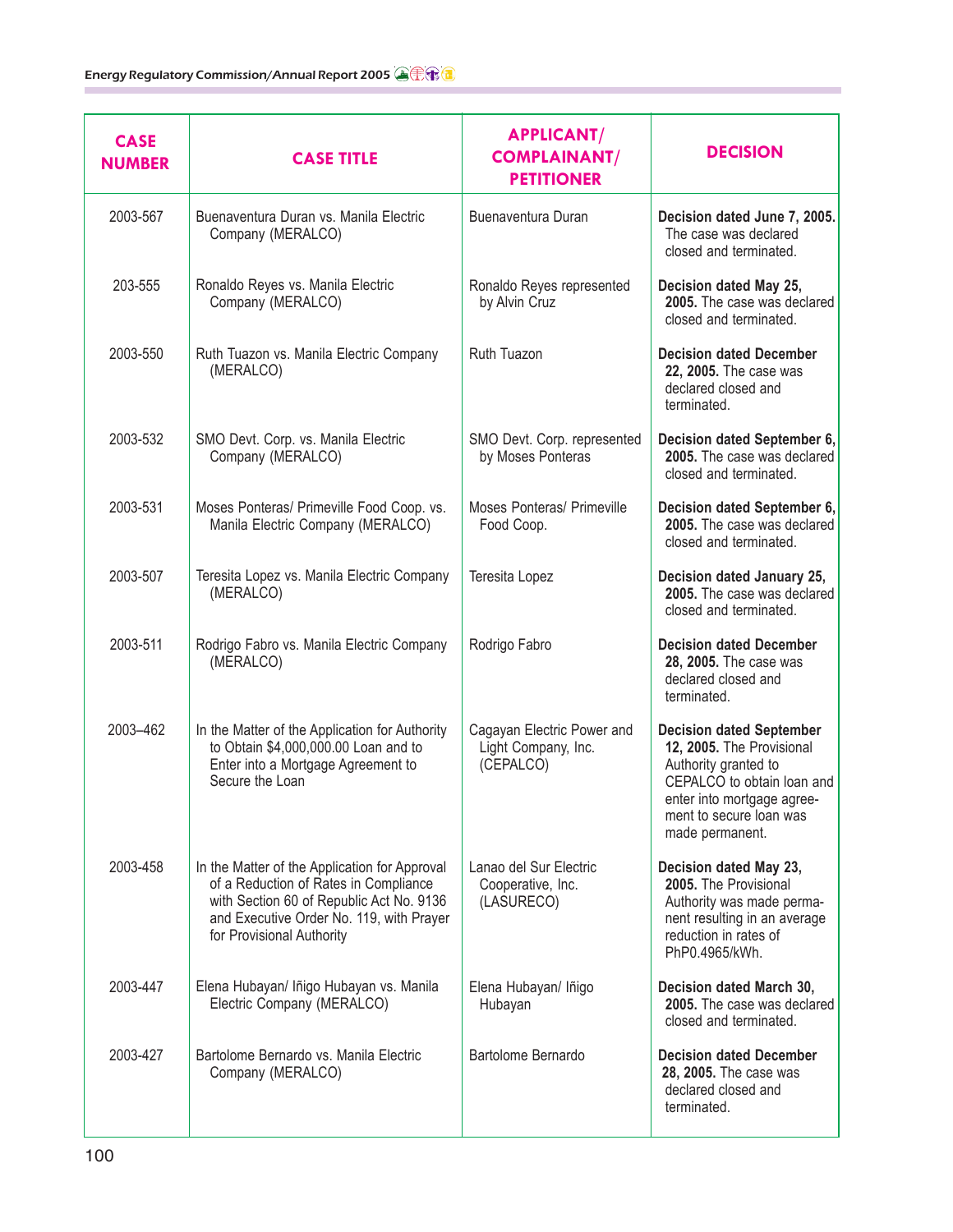| <b>CASE</b><br><b>NUMBER</b> | <b>CASE TITLE</b>                                                                                                                                                                                                  | <b>APPLICANT/</b><br><b>COMPLAINANT/</b><br><b>PETITIONER</b>        | <b>DECISION</b>                                                                                                                                                                                                                                                                                                                        |
|------------------------------|--------------------------------------------------------------------------------------------------------------------------------------------------------------------------------------------------------------------|----------------------------------------------------------------------|----------------------------------------------------------------------------------------------------------------------------------------------------------------------------------------------------------------------------------------------------------------------------------------------------------------------------------------|
| 2003-420                     | Jessica Lucila Reyes vs. Manila Electric<br>Company (MERALCO)                                                                                                                                                      | Jessica Lucila Reyes                                                 | Decision dated October 16,<br>2005. MERALCO is directed<br>to provide Ms. Reyes with<br>electric service in accordance<br>with her requirements as<br>provided in her electrical<br>plans, load schedule, and<br>design standards without any<br>compulsion to or condition to<br>subscribe to MERALCO's<br>Series B Preferred Shares. |
| 2003-418                     | In the Matter of the Application for Approval<br>of a Reduction of Rates in Compliance<br>with Section 60 of Republic Act No. 9136<br>and Executive Order No. 119, with<br>Prayer for Provisional Authority        | Sulu Electric Cooperative, Inc.<br>(SULECO)                          | Decision dated June 30,<br>2005. The Provisional<br>Authority was made perma-<br>nent resulting in an average<br>reduction in rates of<br>PhP0.1806/kWh.                                                                                                                                                                               |
| 2003-391                     | In the Matter of the Application for Approval<br>of a Reduction of Rates in Compliance<br>with Section 60 of Republic Act No. 9136<br>and Executive Order No. 119, with<br>Prayer for Provisional Authority        | Busuanga Island Electric<br>Cooperative, Inc.<br>(BISELCO)           | Decision dated February 22,<br>2005. The Provisional<br>Authority was made perma-<br>nent resulting in an average<br>reduction in rates of<br>PhP0.5608/kWh.                                                                                                                                                                           |
| 2003-379                     | Francisco Cabali vs. Manila Electric<br>Company (MERALCO)                                                                                                                                                          | Francisco Cabali                                                     | Decision dated June 21,<br>2005. The case was declared<br>closed and terminated.                                                                                                                                                                                                                                                       |
| 2003-373                     | In the Matter of the Application for Approval<br>of a Reduction of Rates in Compliance<br>with Section 60 of Republic Act No. 9136<br>and Executive Order No. 119, with<br><b>Prayer for Provisional Authority</b> | Zamboanga del Sur II Electric<br>Cooperative, Inc.<br>(ZAMSURECO II) | Decision dated March 16,<br>2005. The Provisional<br>Authority was made perma-<br>nent resulting in an average<br>reduction in rates of<br>PhP0.2196/kWh.                                                                                                                                                                              |
| 2003-372                     | In the Matter of the Application for Approval<br>of a Reduction of Rates in Compliance<br>with Section 60 of Republic Act No. 9136<br>and Executive Order No. 119, with<br>Prayer for Provisional Authority        | Camarines Sur III Electric<br>Cooperative, Inc.<br>(CASURECO III)    | Decision dated February 21,<br>2005. The Provisional<br>Authority was made perma-<br>nent resulting in an average<br>reduction in rates of<br>PhP0.5690/kWh.                                                                                                                                                                           |
| 2003-371                     | In the Matter of the Application for Approval<br>of a Reduction of Rates in Compliance<br>with Section 60 of Republic Act No. 9136<br>and Executive Order No. 119, with<br>Prayer for Provisional Authority        | Masbate Electric Cooperative,<br>Inc. (MASELCO)                      | Decision dated February 21,<br>2005. The Provisional<br>Authority was made perma-<br>nent resulting in an average<br>reduction in rates of<br>PhP0.2657/kWh. The<br>difference between the<br>reduction in rates provision                                                                                                             |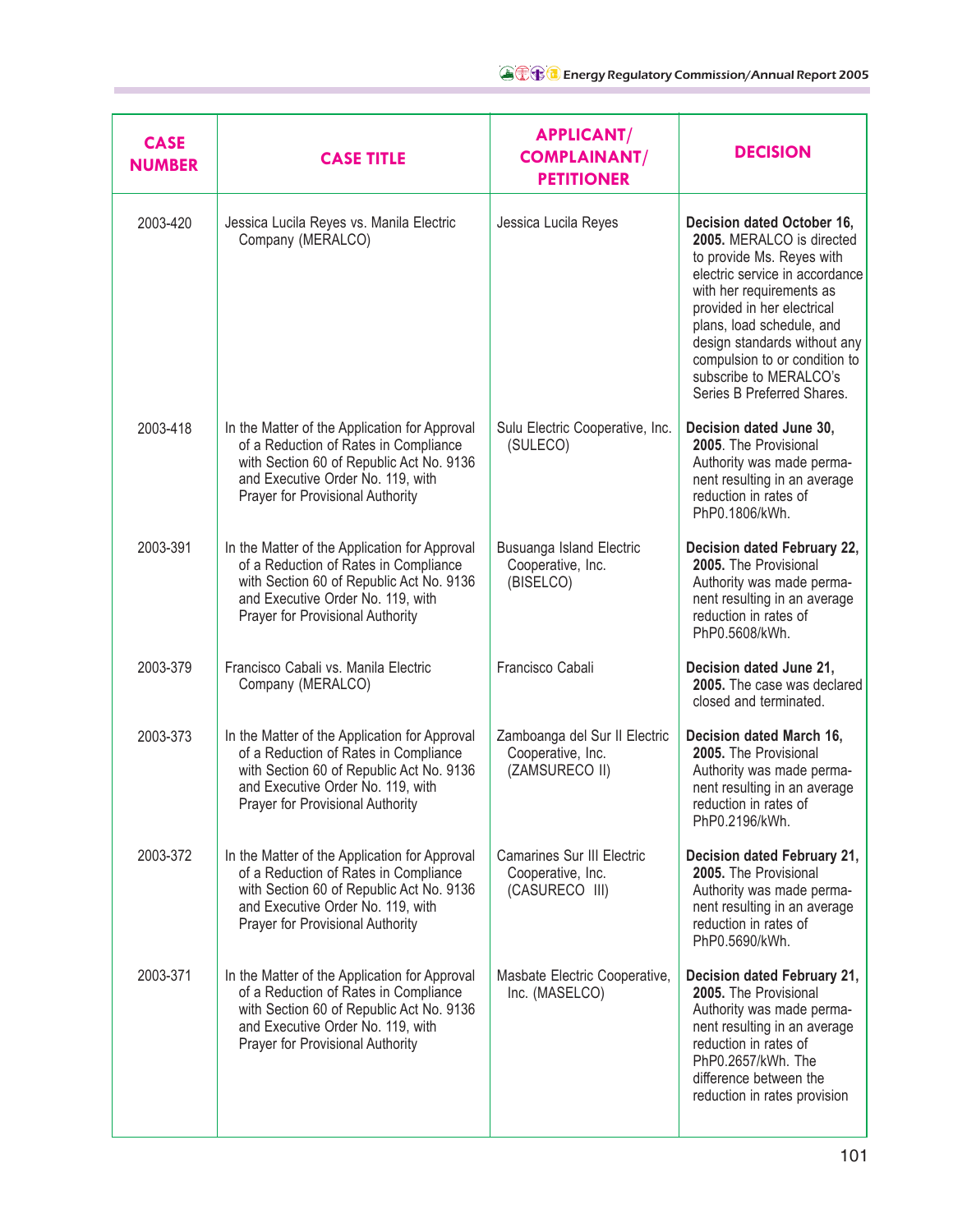| <b>CASE</b><br><b>NUMBER</b> | <b>CASE TITLE</b>                                                                                                                                                                                           | <b>APPLICANT/</b><br><b>COMPLAINANT/</b><br><b>PETITIONER</b> | <b>DECISION</b>                                                                                                                                                                                                                                                                                  |
|------------------------------|-------------------------------------------------------------------------------------------------------------------------------------------------------------------------------------------------------------|---------------------------------------------------------------|--------------------------------------------------------------------------------------------------------------------------------------------------------------------------------------------------------------------------------------------------------------------------------------------------|
|                              |                                                                                                                                                                                                             |                                                               | ally granted and the final<br>reduction is ordered re-<br>funded.                                                                                                                                                                                                                                |
| 2003-367                     | In the Matter of the Application for Approval<br>of a Reduction of Rates in Compliance<br>with Section 60 of Republic Act No. 9136<br>and Executive Order No. 119, with Prayer<br>for Provisional Authority | Tawi-Tawi Electric Coopera-<br>tive, Inc. (TAWELCO)           | Decision dated March 16,<br>2005. The Provisional<br>Authority was made perma-<br>nent resulting in an average<br>reduction in rates of<br>PhP0.5025/kWh. The<br>difference between the<br>reduction in rates provision-<br>ally granted and the final<br>reduction is ordered re-<br>funded.    |
| 2003-365                     | In the Matter of the Application for Approval<br>of a Reduction of Rates in Compliance<br>with Section 60 of Republic Act No. 9136<br>and Executive Order No. 119, with Prayer<br>for Provisional Authority | Leyte I Electric Cooperative,<br>Inc. (LEYECO I)              | Decision dated February 22,<br>2005. The Provisional<br>Authority was made perma-<br>nent resulting in an average<br>reduction in rates of<br>PhP0.3862/kWh. The<br>difference between the<br>reduction in rates provision-<br>ally granted and the final<br>reduction is ordered re-<br>funded. |
| 2003-353                     | In the Matter of the Application for Approval<br>of a Reduction of Rates in Compliance<br>with Section 60 of Republic Act No. 9136<br>and Executive Order No. 119, with Prayer<br>for Provisional Authority | Leyte IV Electric Cooperative,<br>Inc. (LEYECO IV)            | Decision dated March 21,<br>2005. The Provisional<br>Authority was made perma-<br>nent resulting in an average<br>reduction in rates of<br>PhP0.2220/kWh.                                                                                                                                        |
| 2003-352                     | In the Matter of the Application for Approval<br>of a Reduction of Rates in Compliance<br>with Section 60 of Republic Act No. 9136<br>and Executive Order No. 119, with Prayer<br>for Provisional Authority | <b>Camotes Island Electric</b><br>Cooperative, Inc. (CELCO)   | Decision dated February 21,<br>2005. The Provisional<br>Authority was made perma-<br>nent resulting in an average<br>reduction in rates of<br>PhP0.6960/kWh. The<br>difference between the<br>reduction in rates provision-<br>ally granted and the final<br>reduction is ordered re-<br>funded. |
| 2003-323                     | In the Matter of the Application for Approval<br>of a Reduction of Rates in Compliance<br>with Section 60 of Republic Act No. 9136<br>and Executive Order No. 119, with Prayer<br>for Provisional Authority | Marinduque Electric Coopera-<br>tive, Inc. (MARELCO)          | Decision dated March 15,<br>2005. The Provisional<br>Authority was made perma-<br>nent resulting in an average<br>reduction in rates of<br>PhP0.5758/kWh. The<br>difference between the                                                                                                          |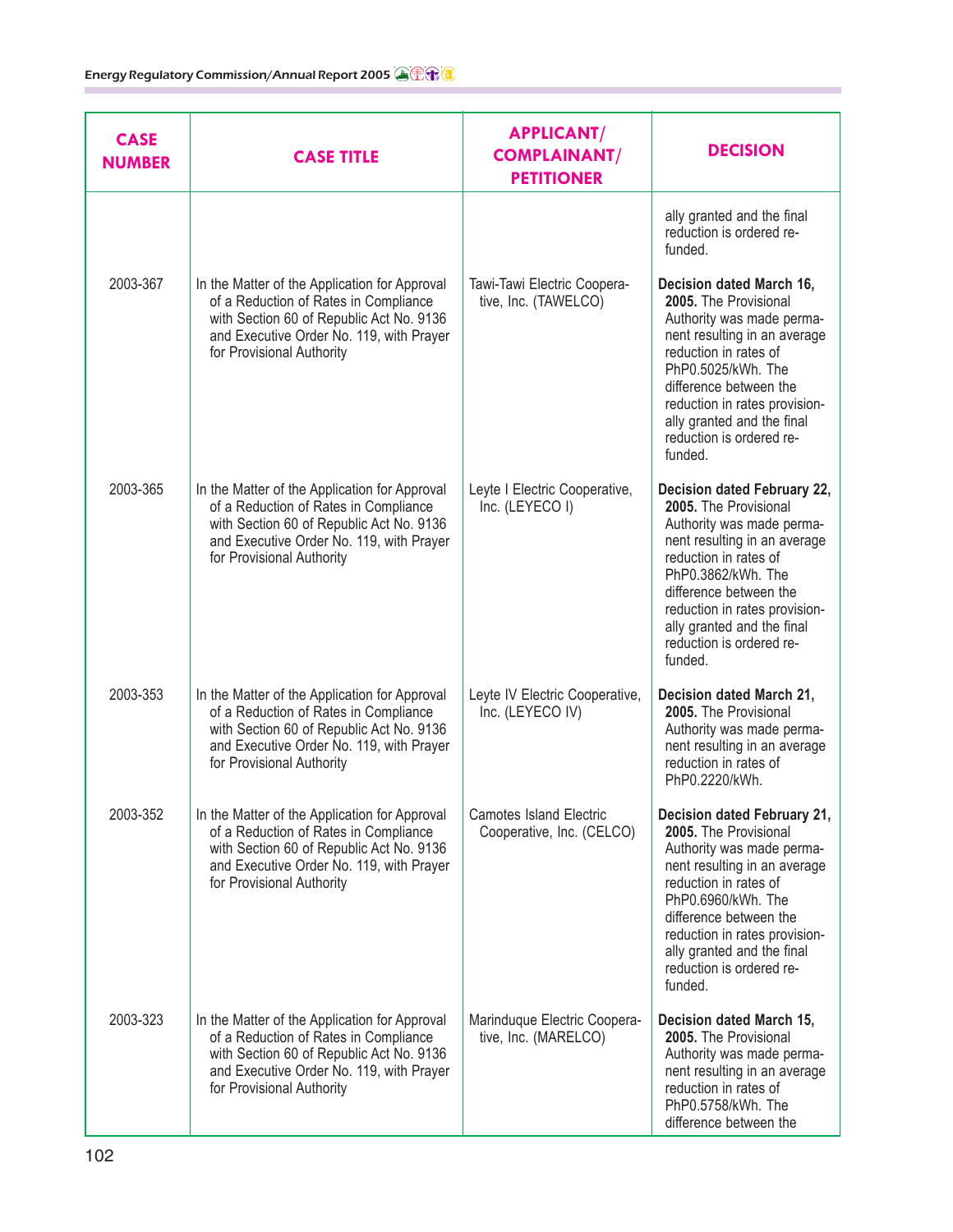| <b>CASE</b><br><b>NUMBER</b> | <b>CASE TITLE</b>                                                                                                                                                                                           | <b>APPLICANT/</b><br><b>COMPLAINANT/</b><br><b>PETITIONER</b>      | <b>DECISION</b>                                                                                                                                                                                                                                                                                  |
|------------------------------|-------------------------------------------------------------------------------------------------------------------------------------------------------------------------------------------------------------|--------------------------------------------------------------------|--------------------------------------------------------------------------------------------------------------------------------------------------------------------------------------------------------------------------------------------------------------------------------------------------|
|                              |                                                                                                                                                                                                             |                                                                    | reduction in rates provision-<br>ally granted and the final<br>reduction is ordered re-<br>funded.                                                                                                                                                                                               |
| 2003-322                     | In the Matter of the Application for Approval<br>of a Reduction of Rates in Compliance<br>with Section 60 of Republic Act No. 9136<br>and Executive Order No. 119, with<br>Prayer for Provisional Authority | Ticao Island Electric Coopera-<br>tive, Inc. (TISELCO)             | Decision dated February 21,<br>2005. The Provisional<br>Authority was made perma-<br>nent resulting in an average<br>reduction in rates of<br>PhP0.7982/kWh.                                                                                                                                     |
| 2003-319                     | In the Matter of the Application for Approval<br>of a Reduction of Rates in Compliance<br>with Section 60 of Republic Act No. 9136<br>and Executive Order No. 119, with<br>Prayer for Provisional Authority | Southern Leyte Electric<br>Cooperative, Inc.<br>(SOLECO)           | Decision dated February 21,<br>2005. The Provisional<br>Authority was made perma-<br>nent resulting in an average<br>reduction in rates of<br>PhP0.4696/kWh. The<br>difference between the<br>reduction in rates provision-<br>ally granted and the final<br>reduction is ordered re-<br>funded. |
| 2003-318                     | In the Matter of the Application for Approval<br>of a Reduction of Rates in Compliance<br>with Section 60 of Republic Act No. 9136<br>and Executive Order No. 119, with<br>Prayer for Provisional Authority | Maguindanao Electric<br>Cooperative, Inc.<br>(MAGELCO)             | Decision dated January 10,<br>2005. The Provisional<br>Authority was made perma-<br>nent resulting in an average<br>reduction in rates of<br>PhP0.2287/kWh.                                                                                                                                      |
| 2003-307                     | In the Matter of the Application for Approval<br>of a Reduction of Rates in Compliance<br>with Section 60 of Republic Act No. 9136<br>and Executive Order No. 119, with<br>Prayer for Provisional Authority | Zamboanga Del Sur I Electric<br>Cooperative, Inc.<br>(ZAMSURECO I) | <b>Decision dated November</b><br>10, 2004. The Provisional<br>Authority was made perma-<br>nent resulting in an average<br>reduction in rates of<br>PhP0.1437/kWh.                                                                                                                              |
| 2003-306                     | In the Matter of the Application for Approval<br>of a Reduction of Rates in Compliance<br>with Section 60 of Republic Act No. 9136<br>and Executive Order No. 119, with<br>Prayer for Provisional Authority | Zamboanga del Norte Electric<br>Cooperative, Inc.<br>(ZANECO)      | Decision dated July 5, 2005.<br>The Provisional Authority was<br>made permanent resulting in<br>an average reduction in rates<br>of PhP0.1723/kWh.                                                                                                                                               |
| 2003-185                     | In the Matter of the Application for Approval<br>of a Reduction of Rates in Compliance<br>with Section 60 of Republic Act No. 9136<br>and Executive Order No. 119, with<br>Prayer for Provisional Authority | Davao del norte Electric<br>Cooperative, Inc.<br>(DANECO)          | Decision dated January 10,<br>2005. The Provisional<br>Authority was made perma-<br>nent resulting in an average<br>reduction in rates of<br>PhP0.1833/kWh.                                                                                                                                      |
| 2003-184                     | In the Matter of the Application for Approval<br>of a Reduction of Rates in Compliance<br>with Section 60 of Republic Act No. 9136                                                                          | Aklan Electric Cooperative,<br>Inc. (AKELCO)                       | Decision dated February 23,<br>2005. The Provisional<br>Authority was made perma-                                                                                                                                                                                                                |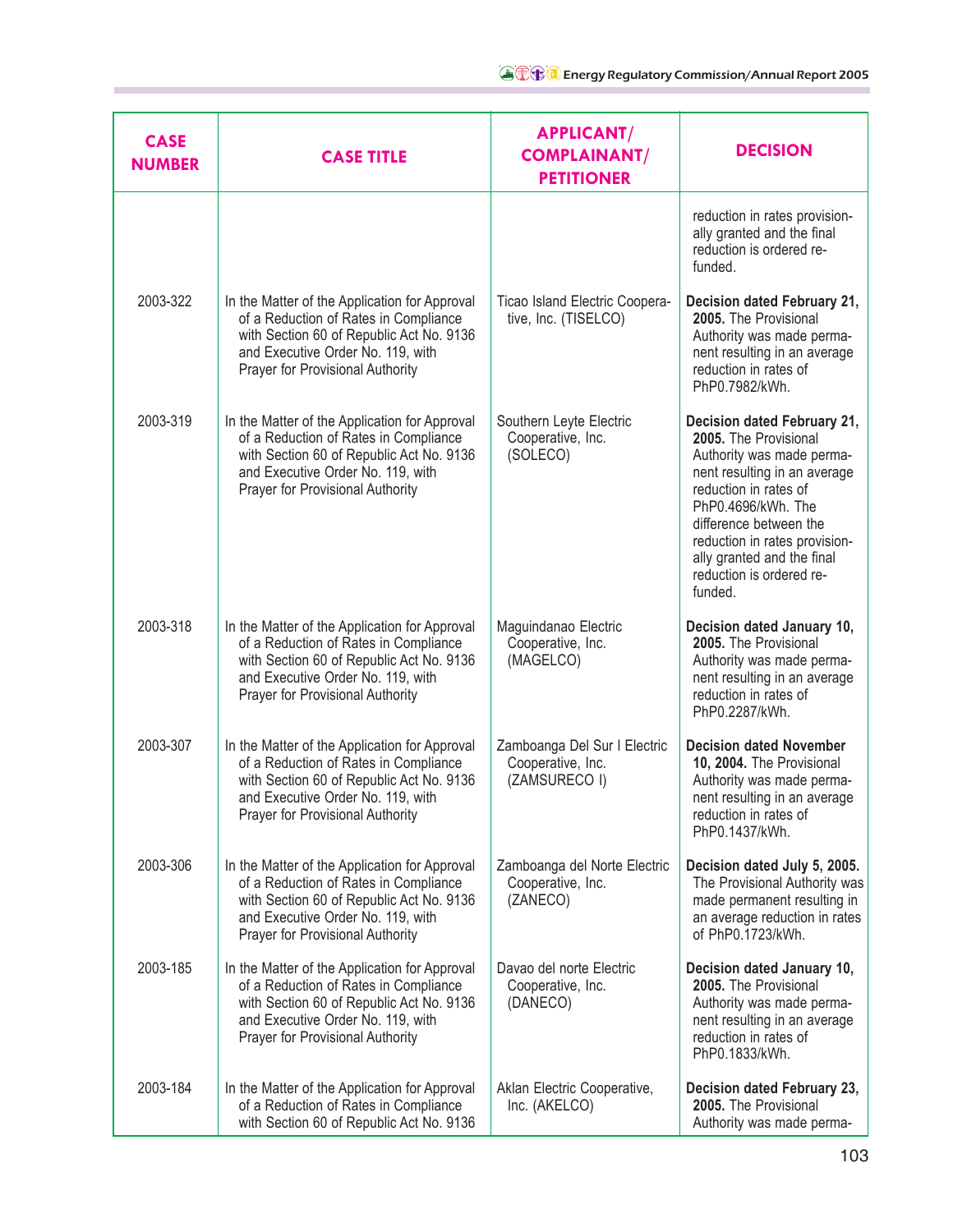| <b>CASE</b><br><b>NUMBER</b> | <b>CASE TITLE</b>                                                                                                                                                                                                  | <b>APPLICANT/</b><br><b>COMPLAINANT/</b><br><b>PETITIONER</b>   | <b>DECISION</b>                                                                                                                                                                                                                                                                                                                                                                                                                                                                 |
|------------------------------|--------------------------------------------------------------------------------------------------------------------------------------------------------------------------------------------------------------------|-----------------------------------------------------------------|---------------------------------------------------------------------------------------------------------------------------------------------------------------------------------------------------------------------------------------------------------------------------------------------------------------------------------------------------------------------------------------------------------------------------------------------------------------------------------|
|                              | and Executive Order No. 119, with Prayer<br>for Provisional Authority                                                                                                                                              |                                                                 | nent resulting in an average<br>reduction in rates of<br>PhP0.3509/kWh. The<br>difference between the<br>reduction in rates provision-<br>ally granted and the final<br>reduction is ordered re-<br>funded.                                                                                                                                                                                                                                                                     |
| 2003-175                     | In the Matter of Violation of ERC Orders,<br>Rules and Regulations (Increase in non-<br>recurring rates without ERC's approval)                                                                                    | Lanao del Norte Electric<br>Cooperative, Inc. (LANECO)          | Decision dated February 28,<br>2005. The ERC issued a<br>Show Cause Order (SCO)<br>requiring LANECO to explain<br>its increase in non-recurring<br>rates without ERC's ap-<br>proval. The ERC, upon<br>showing of good faith on the<br>part of LANECO, refrained<br>from imposing administrative<br>fines and penalties. However,<br>LANECO was directed to<br>effect a refund to consumers<br>affected by the increase in<br>non-recurring rates not<br>sanctioned by the ERC. |
| 2003-166                     | In the Matter of the Application for Approval<br>of a Reduction of Rates in Compliance<br>with Section 60 of Republic Act No. 9136<br>and Executive Order No. 119, with Prayer<br>for Provisional Authority        | Romblon Electric Coopera-<br>tive, Inc. (ROMELCO)               | Decision dated May 16,<br>2005. The Provisional<br>Author54ity was made<br>permanent resulting in an<br>average reduction in rates of<br>PhP0.2086/kWh.                                                                                                                                                                                                                                                                                                                         |
| 2003-160                     | In the Matter of the Application for Approval<br>of a Reduction of Rates in Compliance with<br>Section 60 of Republic Act No. 9136 and<br>Executive Order No. 119, with Prayer for<br><b>Provisional Authority</b> | <b>Central Negros Electric</b><br>Cooperative, Inc.<br>(CENECO) | Decision dated September 6,<br>2005. The Provisional<br>Authority was made perma-<br>nent resulting in an average<br>reduction in rates of<br>PhP0.0886/kWh.                                                                                                                                                                                                                                                                                                                    |
| 2003-155                     | In the Matter of the Application for Approval<br>of a Reduction of Rates in Compliance<br>with Section 60 of Republic Act No. 9136<br>and Executive Order No. 119, with Prayer<br>for Provisional Authority        | Lubang Island Electric<br>Cooperative, Inc.<br>(LUBELCO)        | Decision dated March 28,<br>2005. The Provisional<br>Authority was made perma-<br>nent resulting in an average<br>reduction in rates of<br>PhP1.0341/kWh.                                                                                                                                                                                                                                                                                                                       |
| 2003-154                     | In the Matter of the Application for Approval<br>of a Reduction of Rates in Compliance<br>with Section 60 of Republic Act No. 9136<br>and Executive Order No. 119, with Prayer<br>for Provisional Authority        | Cagayan I Electric Coopera-<br>tive, Inc. (CAGELCO I)           | Decision dated March 4,<br>2005. The Provisional<br>Authority was made perma-<br>nent resulting in an average<br>reduction in rates of<br>PhP0.1407/kWh.                                                                                                                                                                                                                                                                                                                        |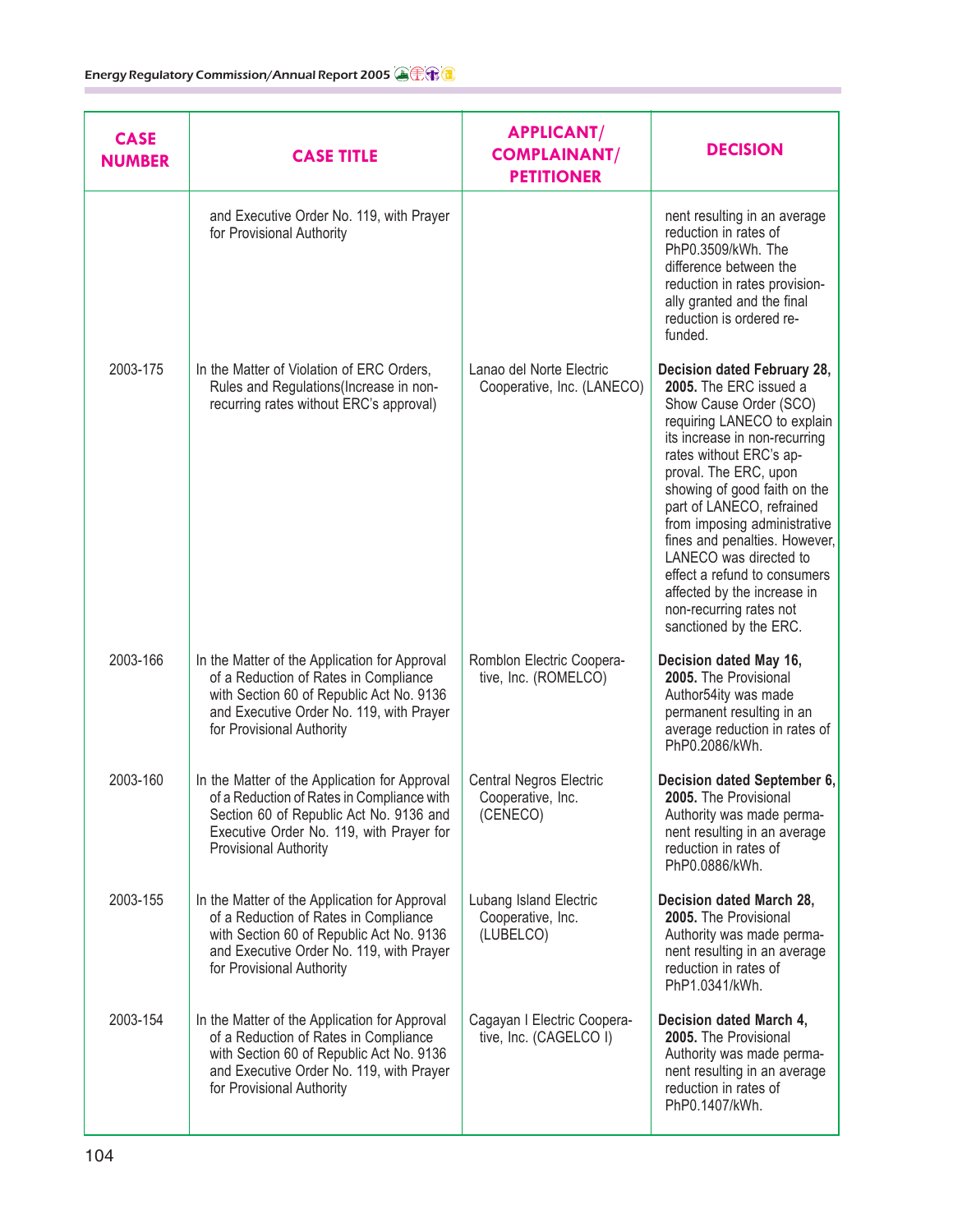| <b>CASE</b><br><b>NUMBER</b> | <b>CASE TITLE</b>                                                                                                                                                                                           | <b>APPLICANT/</b><br><b>COMPLAINANT/</b><br><b>PETITIONER</b>     | <b>DECISION</b>                                                                                                                                                                                                                                                                                                                                                                                                                                                                                        |
|------------------------------|-------------------------------------------------------------------------------------------------------------------------------------------------------------------------------------------------------------|-------------------------------------------------------------------|--------------------------------------------------------------------------------------------------------------------------------------------------------------------------------------------------------------------------------------------------------------------------------------------------------------------------------------------------------------------------------------------------------------------------------------------------------------------------------------------------------|
| 2003-149                     | In the Matter of the Application for Approval<br>of a Reduction of Rates in Compliance<br>with Section 60 of Republic Act No. 9136<br>and Executive Order No. 119, with<br>Prayer for Provisional Authority | Misamis Oriental I Electric<br>Cooperative, Inc.<br>(MORESCO I)   | Decision dated February 14,<br>2005. The Provisional<br>Authority was made perma-<br>nent resulting in an average<br>reduction in rates of<br>PhP0.5608/kWh.                                                                                                                                                                                                                                                                                                                                           |
| 2003-147                     | In the Matter of the Application for Approval<br>of a Reduction of Rates in Compliance<br>with Section 60 of Republic Act No. 9136<br>and Executive Order No. 119, with<br>Prayer for Provisional Authority | Abra Electric Cooperative,<br>Inc. (ABRECO)                       | Decision dated February 16,<br>2005. The Provisional<br>Authority was made perma-<br>nent resulting in an average<br>reduction in rates of<br>PhP0.5503/kWh. The<br>difference between the<br>reduction in rates provision-<br>ally granted and the final<br>reduction is ordered re-<br>funded.                                                                                                                                                                                                       |
| 2003-144                     | In the Matter of the Application for Approval<br>of a Reduction of Rates in Compliance<br>with Section 60 of Republic Act No. 9136<br>and Executive Order No. 119, with<br>Prayer for Provisional Authority | Palawan Electric Cooperative,<br>Inc. (PALECO)                    | <b>Decision dated November</b><br>11, 2005. The Provisional<br>Authority was made perma-<br>nent resulting in an average<br>reduction in rates of<br>PhP0.3106/kWh.                                                                                                                                                                                                                                                                                                                                    |
| 2003-141                     | Ronald Talion vs. Manila Electric Company<br>(MERALCO)                                                                                                                                                      | Ronald Talion                                                     | Decision dated August 26,<br>2005. The case was declared<br>closed and terminated.                                                                                                                                                                                                                                                                                                                                                                                                                     |
| 2003-126                     | In the Matter of Violation of ERC Orders,<br>Rules and Regulations(Violation of<br>directives embodied in a Decision dated<br>April 24, 1996 under ERB Case NO. 95-<br>41)                                  | Cabanatuan Electric Corpora-<br>tion (CELCOR)                     | Decision dated January 31,<br>2005. The ERC issued a<br>Show Cause Order (SCO)<br>requiring CELCOR to explain<br>its failure to charge a rate<br>PhP0.05/kWh lower than that<br>of the NPC for a period of<br>642 days and for commenc-<br>ing the commercial operation<br>of two (2) additional generat-<br>ing units and including the<br>cost thereof in the PPA<br>computation without ERC's<br>prior approval. Finding<br>CELCOR's explanation bereft<br>of merit, it was fined<br>PhP306,400.00. |
| 2003-125                     | In the Matter of the Application for Approval<br>of a Reduction of Rates in Compliance<br>with Section 60 of Republic Act No. 9136<br>and Executive Order No. 119, with<br>Prayer for Provisional Authority | Province of Siquijor Electric<br>Cooperative, Inc.<br>(PROSIELCO) | Decision dated February 21,<br>2005. The Provisional<br>Authority was made perma-<br>nent resulting in an average<br>reduction in rates of<br>PhP0.5641/kWh. The                                                                                                                                                                                                                                                                                                                                       |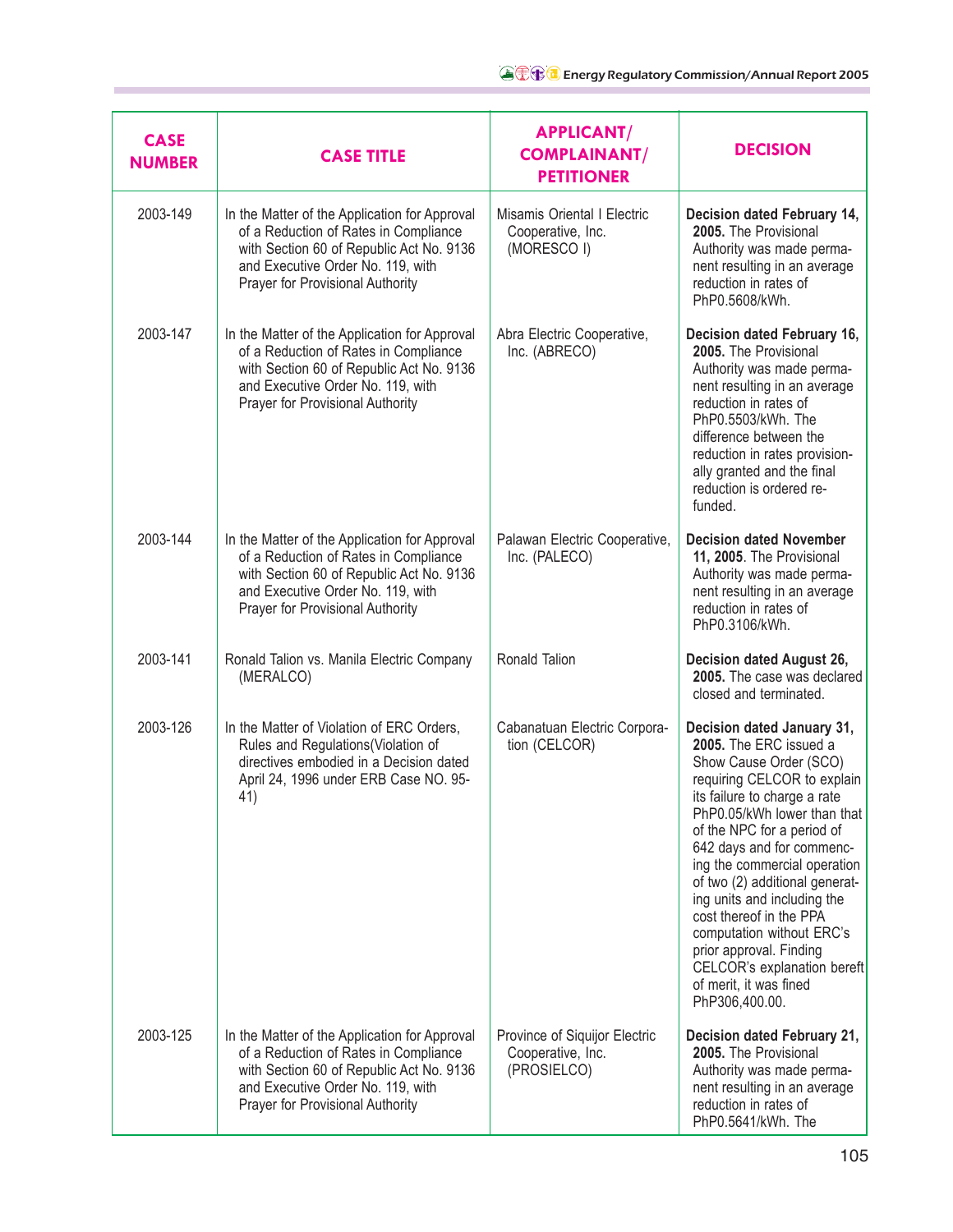| <b>CASE</b><br><b>NUMBER</b> | <b>CASE TITLE</b>                                                                                                                                                                                           | <b>APPLICANT/</b><br><b>COMPLAINANT/</b><br><b>PETITIONER</b>       | <b>DECISION</b>                                                                                                                                                                                                                                                                                  |
|------------------------------|-------------------------------------------------------------------------------------------------------------------------------------------------------------------------------------------------------------|---------------------------------------------------------------------|--------------------------------------------------------------------------------------------------------------------------------------------------------------------------------------------------------------------------------------------------------------------------------------------------|
|                              |                                                                                                                                                                                                             |                                                                     | difference between the<br>reduction in rates provision-<br>ally granted and the final<br>reduction is ordered re-<br>funded.                                                                                                                                                                     |
| 2003-124                     | In the Matter of the Application for Approval<br>of a Reduction of Rates in Compliance<br>with Section 60 of Republic Act No. 9136<br>and Executive Order No. 119, with Prayer<br>for Provisional Authority | Cebu II Electric Cooperative,<br>Inc. (CEBECO II)                   | Decision dated February 21,<br>2005. The Provisional<br>Authority was made perma-<br>nent resulting in an average<br>reduction in rates of<br>PhP0.1191/kWh. The<br>difference between the<br>reduction in rates provision-<br>ally granted and the final<br>reduction is ordered re-<br>funded. |
| 2003-120                     | In the Matter of the Application for Approval<br>of a Reduction of Rates in Compliance<br>with Section 60 of Republic Act No. 9136<br>and Executive Order No. 119, with Prayer<br>for Provisional Authority | Agusan del Sur Electric<br>Cooperative, Inc. (ASELCO)               | Decision dated August 23,<br>2004. The Provisional<br>Authority was made perma-<br>nent resulting in an average<br>reduction in rates of<br>PhP0.4067/kWh.                                                                                                                                       |
| 2003-116                     | In the Matter of the Application for Approval<br>of a Reduction of Rates in Compliance<br>with Section 60 of Republic Act No. 9136<br>and Executive Order No. 119, with Prayer<br>for Provisional Authority | Negros Oriental I Electric<br>Cooperative, Inc. (NORECO<br>$\vert$  | Decision dated February 3,<br>2005. The Provisional<br>Authority was made perma-<br>nent resulting in an average<br>reduction in rates of<br>PhP0.6416/kWh.                                                                                                                                      |
| 2003-115                     | In the Matter of the Application for Approval<br>of a Reduction of Rates in Compliance<br>with Section 60 of Republic Act No. 9136<br>and Executive Order No. 119, with Prayer<br>for Provisional Authority | Cebu I Electric Cooperative,<br>Inc. (CEBECO I)                     | Decision dated April 14,<br>2005. The Provisional<br>Authority was made perma-<br>nent resulting in an average<br>reduction in rates of<br>PhP0.2470/kWh. The<br>difference between the<br>reduction in rates provision-<br>ally granted and the final<br>reduction is ordered re-<br>funded.    |
| 2003-114                     | In the Matter of the Application for Approval<br>of a Reduction of Rates in Compliance<br>with Section 60 of Republic Act No. 9136<br>and Executive Order No. 119, with Prayer<br>for Provisional Authority | Agusan del Norte Electric<br>Cooperative, Inc. (ANECO)              | Decision dated February 11,<br>2005. The Provisional<br>Authority was made perma-<br>nent resulting in an average<br>reduction in rates of<br>PhP0.1232/kWh.                                                                                                                                     |
| 2003-110                     | In the Matter of the Application for Approval<br>of a Reduction of Rates in Compliance<br>with Section 60 of Republic Act No. 9136                                                                          | <b>First Catanduanes Electric</b><br>Cooperative, Inc.<br>(FICELCO) | Decision dated July 5, 2005.<br>The Provisional Authority was<br>made permanent resulting in                                                                                                                                                                                                     |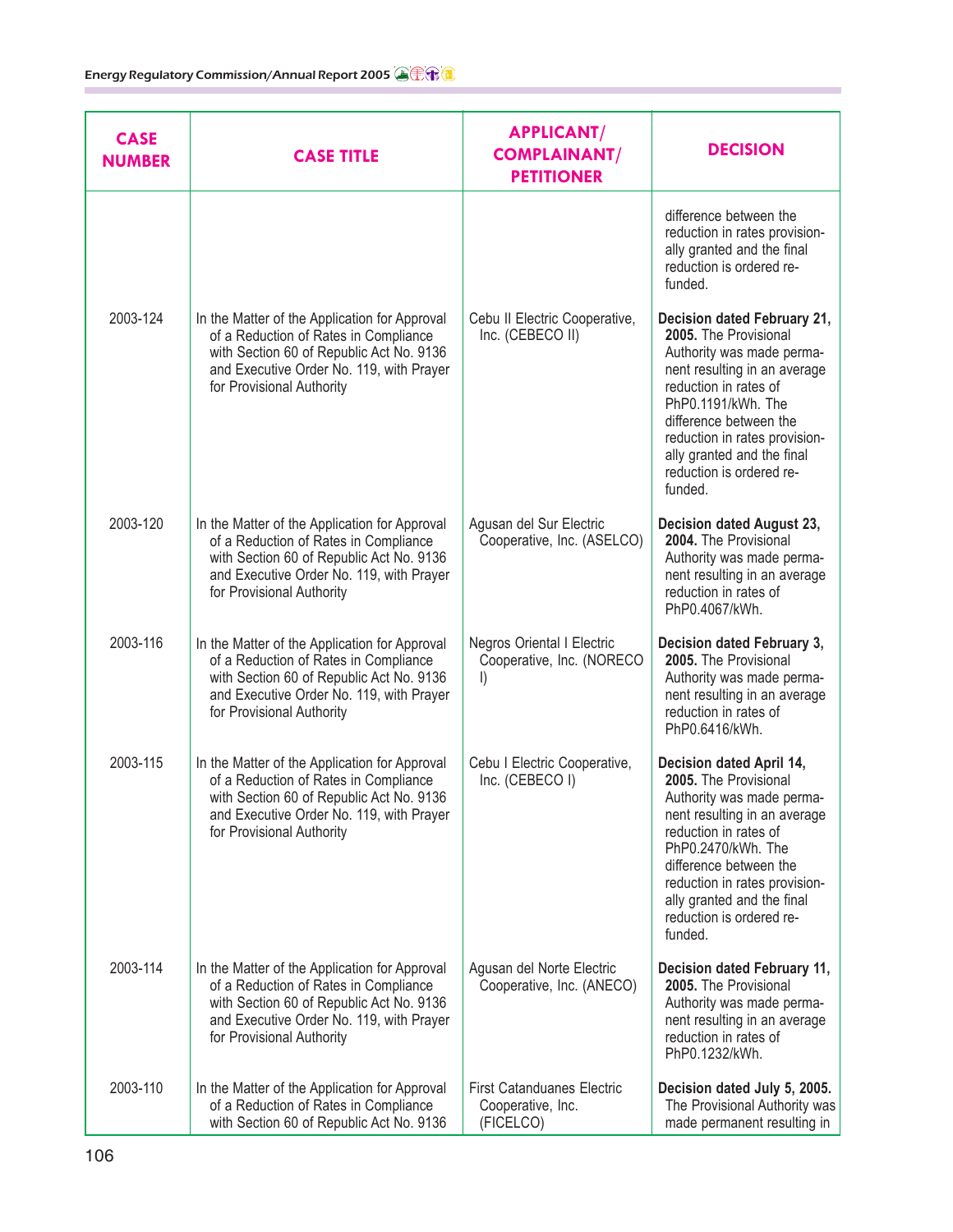| <b>CASE</b><br><b>NUMBER</b> | <b>CASE TITLE</b>                                                                                                                                                                                           | <b>APPLICANT/</b><br><b>COMPLAINANT/</b><br><b>PETITIONER</b> | <b>DECISION</b>                                                                                                                                                                                                                                                                                         |
|------------------------------|-------------------------------------------------------------------------------------------------------------------------------------------------------------------------------------------------------------|---------------------------------------------------------------|---------------------------------------------------------------------------------------------------------------------------------------------------------------------------------------------------------------------------------------------------------------------------------------------------------|
|                              | and Executive Order No. 119, with<br>Prayer for Provisional Authority                                                                                                                                       |                                                               | an average reduction in rates<br>of PhP1.0720/kWh. The<br>difference between the<br>reduction in rates provision-<br>ally granted and the final<br>reduction is ordered re-<br>funded.                                                                                                                  |
| 2003-106                     | In the Matter of the Application for Approval<br>of a Reduction of Rates in Compliance<br>with Section 60 of Republic Act No. 9136<br>and Executive Order No. 119, with<br>Prayer for Provisional Authority | Batangas I Electric Coopera-<br>tive, Inc. (BATELEC I)        | Decision dated February 28,<br>2005. The Provisional<br>Authority was made perma-<br>nent resulting in an average<br>reduction in rates of<br>PhP0.1676/kWh.                                                                                                                                            |
| 2003-102                     | In the Matter of the Application for Approval<br>of a Reduction of Rates in Compliance<br>with Section 60 of Republic Act No. 9136<br>and Executive Order No. 119, with<br>Prayer for Provisional Authority | Occidental Mindoro Electric<br>Cooperative, Inc. (OMECO)      | Decision dated May 3, 2005.<br>The Provisional Authority was<br>made permanent resulting in<br>an average reduction in rates<br>of PhP0.2874/kWh.                                                                                                                                                       |
| 2003-092                     | In the Matter of the Application for Approval<br>of a Reduction of Rates in Compliance<br>with Section 60 of Republic Act No. 9136<br>and Executive Order No. 119, with<br>Prayer for Provisional Authority | Biliran Electric Cooperative,<br>Inc. (BILECO)                | <b>Decision dated November</b><br>11, 2005. The Provisional<br>Authority was made perma-<br>nent resulting in an average<br>reduction in rates of<br>PhP0.4505/kWh. The<br>difference between the<br>reduction in rates provision-<br>ally granted and the final<br>reduction is ordered re-<br>funded. |
| 2003-091                     | In the Matter of the Application for Approval<br>of a Reduction of Rates in Compliance<br>with Section 60 of Republic Act No. 9136<br>and Executive Order No. 119, with<br>Prayer for Provisional Authority | <b>First Bukidnon Electric</b><br>Cooperative, Inc. (FIBECO)  | Decision dated October 8,<br>2004. The Provisional<br>Authority was made perma-<br>nent resulting in an average<br>reduction in rates of<br>PhP0.2108/kWh.                                                                                                                                              |
| 2003-089                     | In the Matter of the Application for Approval<br>of a Reduction of Rates in Compliance<br>with Section 60 of Republic Act No. 9136<br>and Executive Order No. 119, with<br>Prayer for Provisional Authority | Siargao Island Electric<br>Cooperative, Inc.<br>(SIARELCO)    | <b>Decision dated November</b><br>16, 2004. The Provisional<br>Authority was made perma-<br>nent resulting in an average<br>reduction in rates of<br>PhP1.1636/kWh. The<br>difference between the<br>reduction in rates provision-<br>ally granted and the final<br>reduction is ordered re-<br>funded. |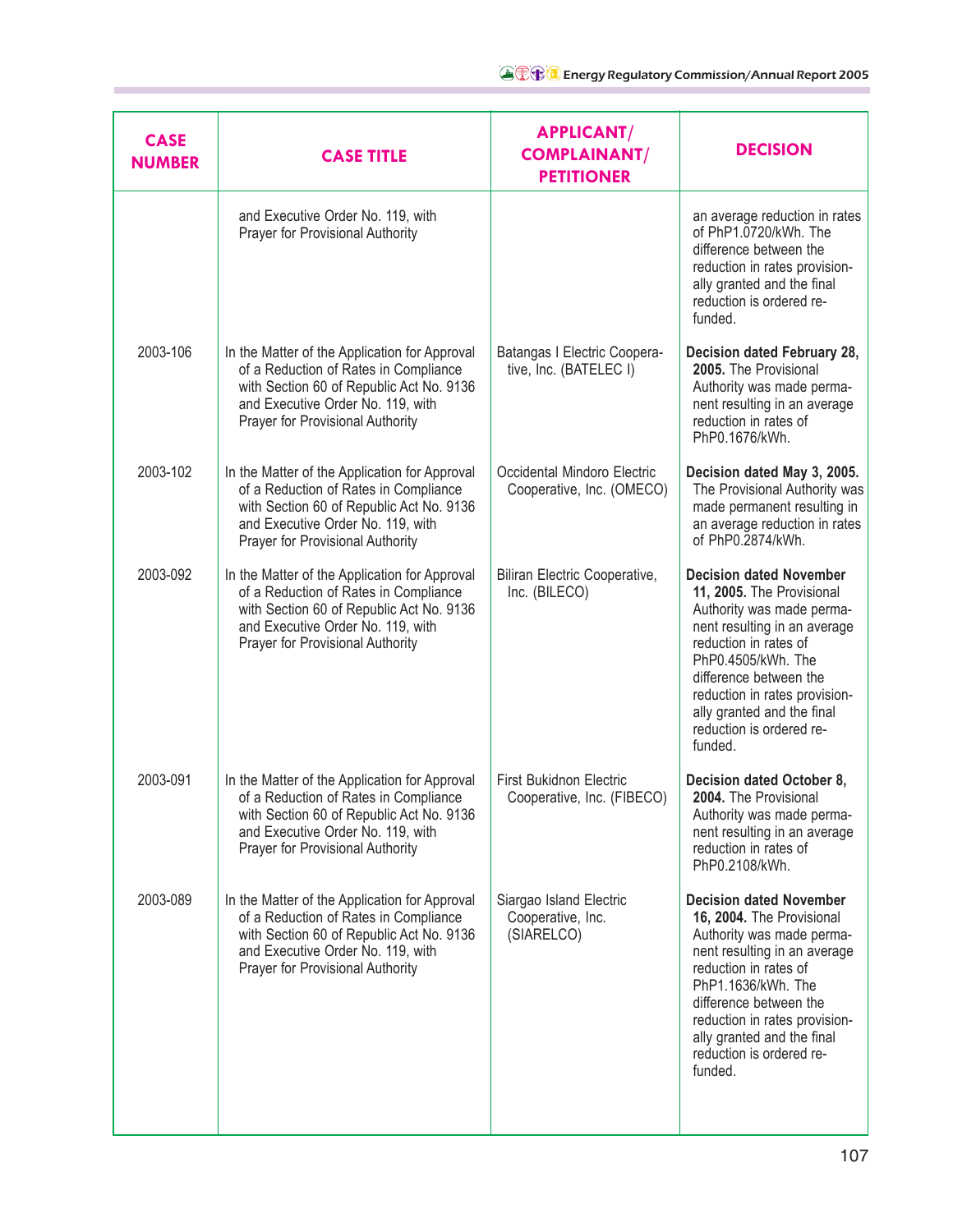| <b>CASE</b><br><b>NUMBER</b> | <b>CASE TITLE</b>                                                                                                                                                                                           | <b>APPLICANT/</b><br><b>COMPLAINANT/</b><br><b>PETITIONER</b> | <b>DECISION</b>                                                                                                                                                     |
|------------------------------|-------------------------------------------------------------------------------------------------------------------------------------------------------------------------------------------------------------|---------------------------------------------------------------|---------------------------------------------------------------------------------------------------------------------------------------------------------------------|
| 2003-088                     | In the Matter of the Application for Approval<br>of a Reduction of Rates in Compliance<br>with Section 60 of Republic Act No. 9136<br>and Executive Order No. 119, with Prayer<br>for Provisional Authority | Aurora Electric Cooperative,<br>Inc. (AURELCO)                | Decision dated March 21,<br>2005. The Provisional<br>Authority was made perma-<br>nent resulting in an average<br>reduction in rates of<br>PhP0.5321/kWh.           |
| 2003-083                     | In the Matter of the Application for Approval<br>of a Reduction of Rates in Compliance<br>with Section 60 of Republic Act No. 9136<br>and Executive Order No. 119, with Prayer<br>for Provisional Authority | First Laguna Electric Coop-<br>erative, Inc. (FLECO)          | Decision dated July 6, 2005.<br>The Provisional Authority was<br>made permanent resulting in<br>an average reduction in rates<br>of PhP0.4912/kWh.                  |
| 2003-073                     | In the Matter of the Application for Approval<br>of a Reduction of Rates in Compliance<br>with Section 60 of Republic Act No. 9136<br>and Executive Order No. 119, with Prayer<br>for Provisional Authority | Kalinga Apayao Electric<br>Cooperative, Inc. (KAELCO)         | Decision dated April 19,<br>2005. The Provisional<br>Authority was made perma-<br>nent resulting in an average<br>reduction in rates of<br>PhP0.6357/kWh.           |
| 2003-072                     | In the Matter of the Application for Approval<br>of a Reduction of Rates in Compliance<br>with Section 60 of Republic Act No. 9136<br>and Executive Order No. 119, with Prayer<br>for Provisional Authority | Camarines Sur I Electric<br>Cooperative, Inc.<br>(CASURECO I) | Decision dated January 25,<br>2005. The Provisional<br>Authority was made perma-<br>nent resulting in an average<br>reduction in rates of<br>PhP0.7774/kWh.         |
| 2003-070                     | In the Matter of the Application for Approval<br>of a Reduction of Rates in Compliance<br>with Section 60 of Republic Act No. 9136<br>and Executive Order No. 119, with Prayer<br>for Provisional Authority | Benguet Electric Cooperative,<br>Inc. (BENECO)                | <b>Decision dated December</b><br>21, 2004. The Provisional<br>Authority was made perma-<br>nent resulting in an average<br>reduction in rates of<br>PhP0.0845/kWh. |
| 2003-068                     | In the Matter of the Application for Approval<br>of a Reduction of Rates in Compliance<br>with Section 60 of Republic Act No. 9136<br>and Executive Order No. 119, with Prayer<br>for Provisional Authority | Iloilo I Electric Cooperative,<br>Inc. (ILECO I)              | Decision dated February 22,<br>2005. The Provisional<br>Authority was made perma-<br>nent resulting in an average<br>reduction in rates of<br>PhP0.1484/kWh.        |
| 2003-062                     | In the Matter of the Application for Approval<br>of a Reduction of Rates in Compliance<br>with Section 60 of Republic Act No. 9136<br>and Executive Order No. 119, with Prayer<br>for Provisional Authority | Iloilo II Electric Cooperative,<br>Inc. (ILECO II)            | Decision dated June 27,<br>2005. The Provisional<br>Authority was made perma-<br>nent resulting in an average<br>reduction in rates of<br>PhP0.3310/kWh.            |
| 2003-061                     | In the Matter of the Application for Approval<br>of a Reduction of Rates in Compliance<br>with Section 60 of Republic Act No. 9136<br>and Executive Order No. 119, with Prayer<br>for Provisional Authority | Antique Electric Cooperative,<br>Inc. (ANTECO)                | Decision dated August 24,<br>2005. The Provisional<br>Authority was made perma-<br>nent resulting in an average<br>reduction in rates of<br>PhP0.3106/kWh. The      |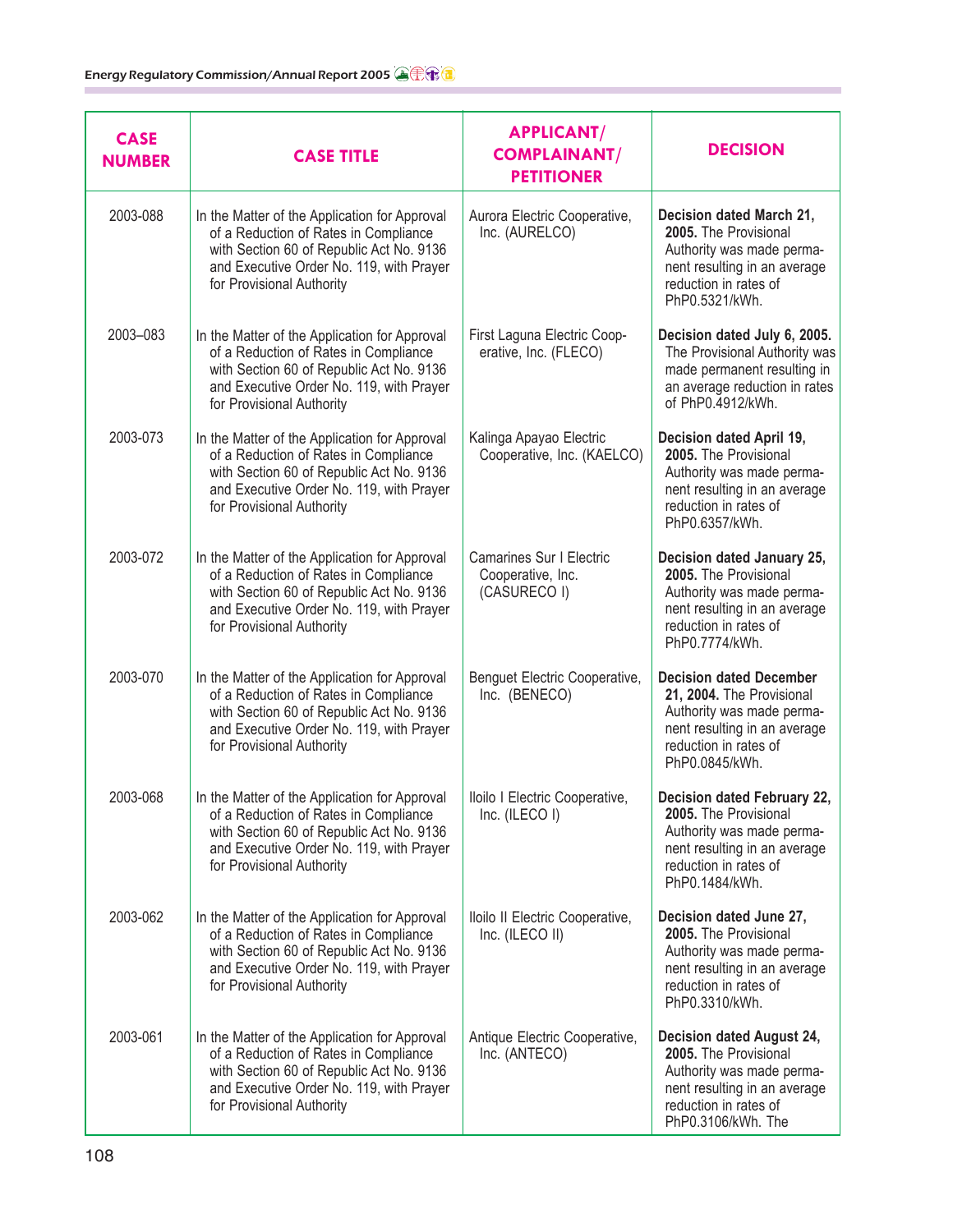| <b>CASE</b><br><b>NUMBER</b> | <b>CASE TITLE</b>                                                                                                                                                                                           | <b>APPLICANT/</b><br><b>COMPLAINANT/</b><br><b>PETITIONER</b>                                                                                                                                                                                                                                                                                                                                       | <b>DECISION</b>                                                                                                                                                                                                                                                                                                                                                                                                                       |
|------------------------------|-------------------------------------------------------------------------------------------------------------------------------------------------------------------------------------------------------------|-----------------------------------------------------------------------------------------------------------------------------------------------------------------------------------------------------------------------------------------------------------------------------------------------------------------------------------------------------------------------------------------------------|---------------------------------------------------------------------------------------------------------------------------------------------------------------------------------------------------------------------------------------------------------------------------------------------------------------------------------------------------------------------------------------------------------------------------------------|
|                              |                                                                                                                                                                                                             |                                                                                                                                                                                                                                                                                                                                                                                                     | difference between the<br>reduction in rates provision-<br>ally granted and the final<br>reduction is ordered re-<br>funded.                                                                                                                                                                                                                                                                                                          |
| 2003-059                     | In the Matter of the Application for Approval<br>of a Reduction of Rates in Compliance<br>with Section 60 of Republic Act No. 9136<br>and Executive Order No. 119, with<br>Prayer for Provisional Authority | Quirino Electric Cooperative,<br>Inc. (QUIRELCO)                                                                                                                                                                                                                                                                                                                                                    | Decision dated March 18,<br>2005. The Provisional<br>Authority was made perma-<br>nent resulting in an average<br>reduction in rates of<br>PhP0.5730/kWh.                                                                                                                                                                                                                                                                             |
| 2003-058                     | In the Matter of the Application for Approval<br>of a Reduction of Rates in Compliance<br>with Section 60 of Republic Act No. 9136<br>and Executive Order No. 119, with<br>Prayer for Provisional Authority | Bohol I Electric Cooperative,<br>Inc. (BOHECO I)                                                                                                                                                                                                                                                                                                                                                    | Decision dated February 21,<br>2005. The Provisional<br>Authority was made perma-<br>nent resulting in an average<br>reduction in rates of<br>PhP0.2057/kWh. The<br>difference between the<br>reduction in rates provision-<br>ally granted and the final<br>reduction is ordered re-<br>funded.                                                                                                                                      |
| 2003-057                     | In the Matter of the Application for Approval<br>of a Reduction of Rates in Compliance<br>with Section 60 of Republic Act No. 9136<br>and Executive Order No. 119, with<br>Prayer for Provisional Authority | Zamboanga City Electric<br>Cooperative, Inc.<br>(ZAMCELCO)                                                                                                                                                                                                                                                                                                                                          | Decision dated June 30,<br>2005. The Provisional<br>Authority was made perma-<br>nent resulting in an average<br>reduction of PhP0.0578/kWh.<br>The difference between the<br>reduction in rates provision-<br>ally granted and the final<br>reduction is ordered re-<br>funded.                                                                                                                                                      |
| 2003-033                     | In the Matter of the Application for Approval<br>of a Reduction of Rates in Compliance<br>with Section 60 of Republic Act No. 9136<br>and Executive Order No. 119, with<br>Prayer for Provisional Authority | Nueva Ecija I Electric<br>Cooperative, Inc. (NEECO<br>I) Nueva Ecija II Electric<br>Cooperative, Inc. (NEECO<br>II) Peninsula Electric<br>Cooperative, Inc.<br>(PENELCO)Tarlac I Electric<br>Cooperative, Inc.<br>(TARELCO I) Tarlac II<br>Electric Cooperative, Inc.<br>(TARELCO II)Zambales I<br>Electric Cooperative, Inc.<br>(ZAMECO I)Zambales II<br>Electric Cooperative, Inc.<br>(ZAMECO II) | <b>Partial Decision dated June</b><br>14, 2005. The Provisional<br>Authorities were made<br>permanent resulting in an<br>average reduction of<br>PhP0.6093/kWh, PhP0.0837/<br>kWh, PhP0.3799/kWh,<br>PhP0.1874/kWh, PhP0.4492/<br>kWh, and PhP0.3406/kWh<br>respectively insofar as<br>NEECO II, PENELCO,<br>TARELCO   & II, and<br>ZAMECO I & II were<br>concerned. NEECO I's<br>petition is still undergoing<br>further evaluation. |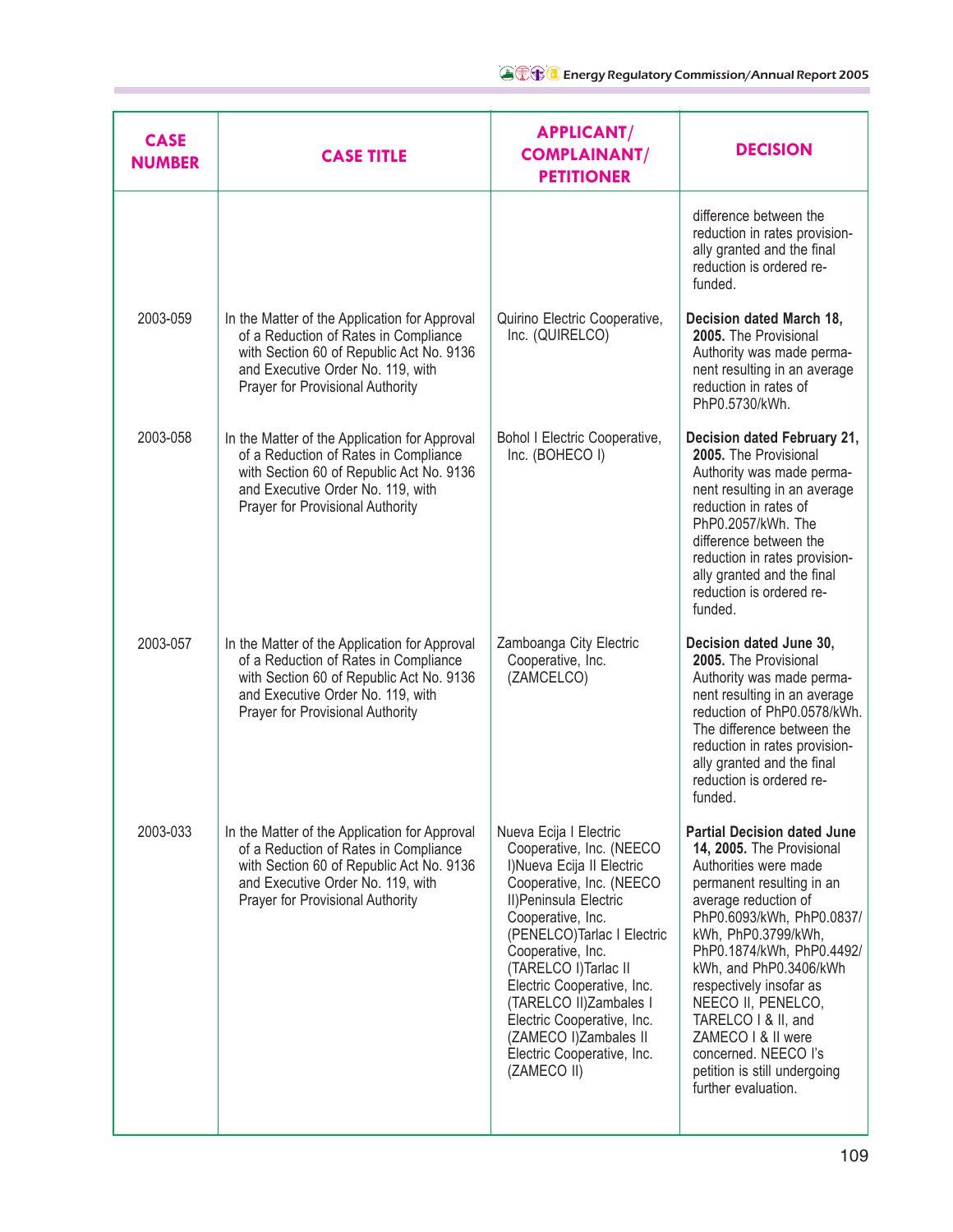| <b>CASE</b><br><b>NUMBER</b> | <b>CASE TITLE</b>                                                                                                                                                                                                  | <b>APPLICANT/</b><br><b>COMPLAINANT/</b><br><b>PETITIONER</b>  | <b>DECISION</b>                                                                                                                                                                                                                                                                                  |
|------------------------------|--------------------------------------------------------------------------------------------------------------------------------------------------------------------------------------------------------------------|----------------------------------------------------------------|--------------------------------------------------------------------------------------------------------------------------------------------------------------------------------------------------------------------------------------------------------------------------------------------------|
| 2003-026                     | In the Matter of the Application for Approval<br>of a Reduction of Rates in Compliance<br>with Section 60 of Republic Act No. 9136<br>and Executive Order No. 119, with Prayer<br>for Provisional Authority        | Isabela I Electric Cooperative,<br>Inc. (ISELCO I)             | Decision dated July 20,<br>2005. The Provisional<br>Authority was made perma-<br>nent resulting in an average<br>reduction of PhP0.3559/kWh.<br>The difference between the<br>reduction in rates provision-<br>ally granted and the final<br>reduction is ordered re-<br>funded.                 |
| 2003-025                     | In the Matter of the Application for Approval<br>of a Reduction of Rates in Compliance with<br>Section 60 of Republic Act No. 9136 and<br>Executive Order No. 119, with Prayer for<br><b>Provisional Authority</b> | Cagayan I Electric Coopera-<br>tive, Inc. (CAGELCO I)          | Decision dated February 24,<br>2005. The Provisional<br>Authority was made perma-<br>nent resulting in an average<br>reduction in rates of<br>PhP0.1407/kWh. The<br>difference between the<br>reduction in rates provision-<br>ally granted and the final<br>reduction is ordered re-<br>funded. |
| 2003-024                     | In the Matter of the Application for Approval<br>of a Reduction of Rates in Compliance<br>with Section 60 of Republic Act No. 9136<br>and Executive Order No. 119, with Prayer<br>for Provisional Authority        | Ilocos Sur Electric Coopera-<br>tive, Inc. (ISECO)             | <b>Decision dated November</b><br>11, 2004. The Provisional<br>Authority was made perma-<br>nent resulting in an average<br>reduction in rates of<br>PhP0.1267/kWh.                                                                                                                              |
| 2003-023                     | In the Matter of the Application for Approval<br>of a Reduction of Rates in Compliance<br>with Section 60 of Republic Act No. 9136<br>and Executive Order No. 119, with Prayer<br>for Provisional Authority        | Central Pangasinan Electric<br>Cooperative, Inc.<br>(CENPELCO) | Decision dated March 1,<br>2005. The Provisional<br>Authority was made perma-<br>nent resulting in an average<br>reduction in rates of<br>PhP0.4734/kWh. The<br>difference between the<br>reduction in rates provision-<br>ally granted and the final<br>reduction is ordered re-<br>funded.     |
| 2003-022                     | In the Matter of the Application for Approval<br>of a Reduction of Rates in Compliance<br>with Section 60 of Republic Act No. 9136<br>and Executive Order No. 119, with Prayer<br>for Provisional Authority        | La Union Electric Coopera-<br>tive, Inc. (LUELCO)              | Decision dated May 3, 2005.<br>The Provisional Authority was<br>made permanent resulting in<br>an average reduction in rates<br>of PhP0.1421/kWh.                                                                                                                                                |
| 2003-020                     | In the Matter of the Application for Approval<br>of a Reduction of Rates in Compliance<br>with Section 60 of Republic Act No. 9136<br>and Executive Order No. 119, with Prayer<br>for Provisional Authority        | Capiz Electric Cooperative,<br>Inc. (CAPELCO)                  | Decision dated June 27,<br>2005. The Provisional<br>Authority was made perma-<br>nent resulting in an average<br>reduction in rates of<br>PhP0.1854/kWh. The                                                                                                                                     |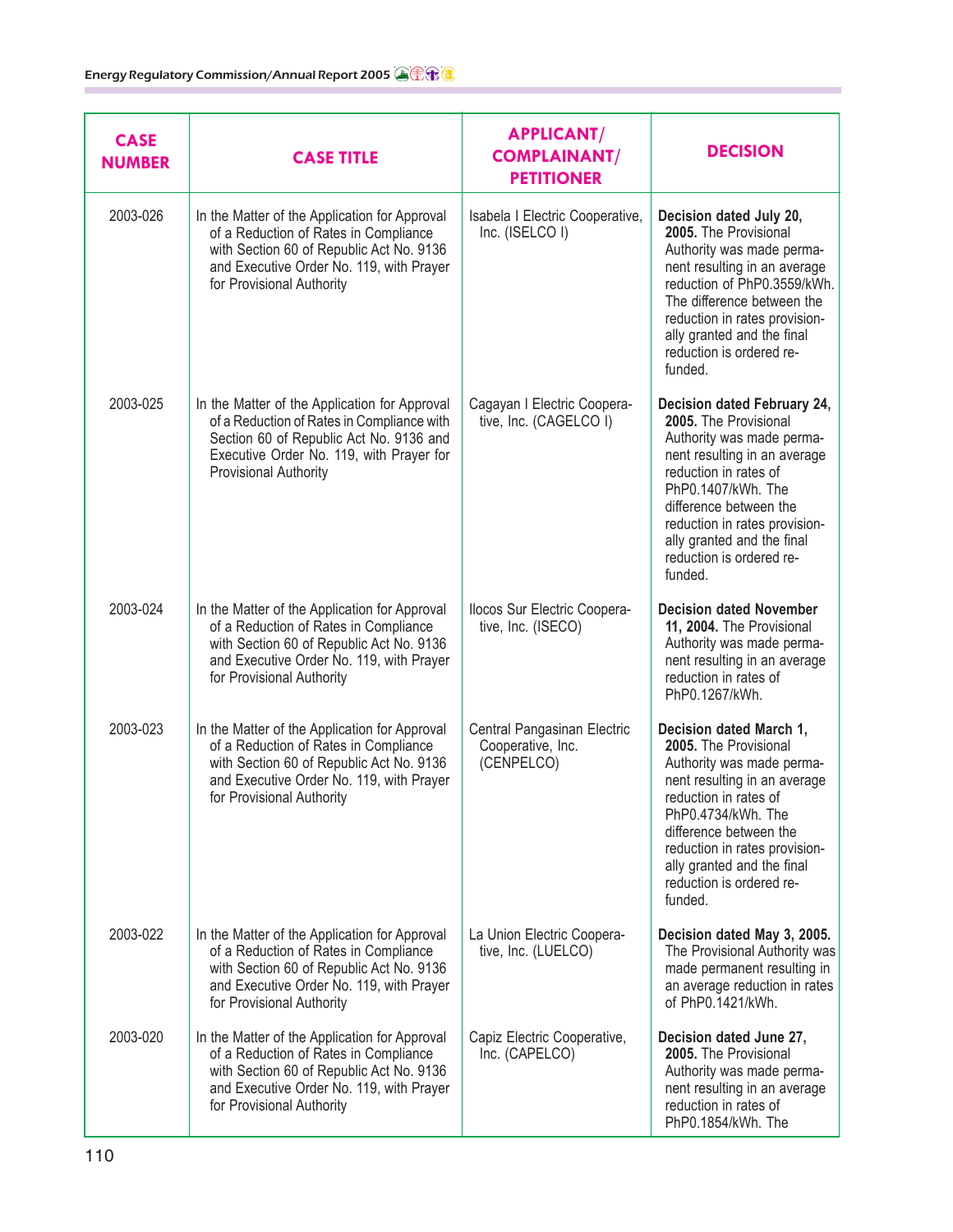| <b>CASE</b><br><b>NUMBER</b> | <b>CASE TITLE</b>                                                                                                                                                                                           | <b>APPLICANT/</b><br><b>COMPLAINANT/</b><br><b>PETITIONER</b> | <b>DECISION</b>                                                                                                                                                                                                                                                                               |
|------------------------------|-------------------------------------------------------------------------------------------------------------------------------------------------------------------------------------------------------------|---------------------------------------------------------------|-----------------------------------------------------------------------------------------------------------------------------------------------------------------------------------------------------------------------------------------------------------------------------------------------|
|                              |                                                                                                                                                                                                             |                                                               | difference between the<br>reduction in rates provision-<br>ally granted and the final<br>reduction is ordered re-<br>funded.                                                                                                                                                                  |
| 2003-014                     | In the Matter of the Application for Approval<br>of a Reduction of Rates in Compliance<br>with Section 60 of Republic Act No. 9136<br>and Executive Order No. 119, with<br>Prayer for Provisional Authority | Ilocos Norte Electric Coopera-<br>tive, Inc. (INEC)           | Decision dated March 18,<br>2005. The Provisional<br>Authority was made perma-<br>nent resulting in an average<br>reduction in rates of<br>PhP0.1590/kWh.                                                                                                                                     |
| 2003-013                     | In the Matter of the Application for Approval<br>of a Reduction of Rates in Compliance<br>with Section 60 of Republic Act No. 9136<br>and Executive Order No. 119, with<br>Prayer for Provisional Authority | Bohol II Electric Cooperative,<br>Inc.(BOHECO II)             | Decision dated March 21,<br>2005. The Provisional<br>Authority was made perma-<br>nent resulting in an average<br>reduction in rates of<br>PhP0.4494/kWh. The<br>difference between the<br>reduction in rates provision-<br>ally granted and the final<br>reduction is ordered re-<br>funded. |
| 2003-012                     | In the Matter of the Application for Approval<br>of a Reduction of Rates in Compliance<br>with Section 60 of Republic Act No. 9136<br>and Executive Order No. 119, with<br>Prayer for Provisional Authority | Oriental Mindoro Electric<br>Cooperative, Inc.<br>(ORMECO)    | Decision dated May 23,<br>2005. The Provisional<br>Authority was made perma-<br>nent resulting in an average<br>reduction in rates of<br>PhP0.3787/kWh. The<br>difference between the<br>reduction in rates provision-<br>ally granted and the final<br>reduction is ordered re-<br>funded.   |
| 2003-011                     | In the Matter of the Application for Approval<br>of a Reduction of Rates in Compliance<br>with Section 60 of Republic Act No. 9136<br>and Executive Order No. 119, with<br>Prayer for Provisional Authority | Pangasinan III Electric<br>Cooperative, Inc.<br>(PANELCO III) | Decision dated July 13,<br>2005. The Provisional<br>Authority was made perma-<br>nent resulting in an average<br>reduction in rates of<br>PhP0.1561/kWh. The<br>difference between the<br>reduction in rates provision-<br>ally granted and the final<br>reduction is ordered re-<br>funded.  |
| 2002-343                     | In the Matter of the Application for Approval<br>of a Reduction of Rates in Compliance<br>with Section 60 of Republic Act No. 9136<br>and Executive Order No. 119, with<br>Prayer for Provisional Authority | Batangas II Electric Coopera-<br>tive, Inc. (BATELEC II)      | Decision dated July 13,<br>2005. The Provisional<br>Authority was made perma-<br>nent resulting in an average<br>reduction in rates of                                                                                                                                                        |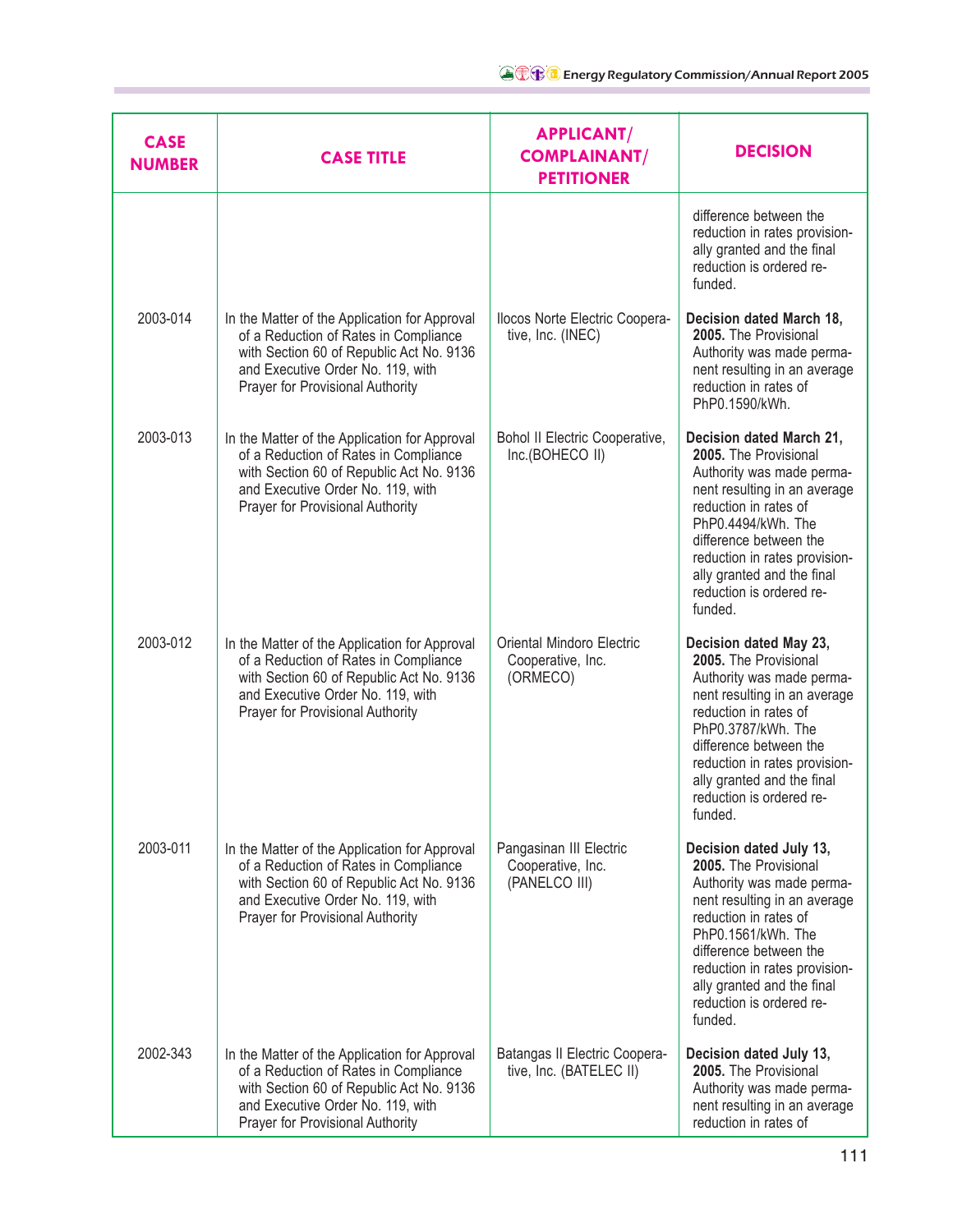| <b>CASE</b><br><b>NUMBER</b> | <b>CASE TITLE</b>                                                                                                                                                    | <b>APPLICANT/</b><br><b>COMPLAINANT/</b><br><b>PETITIONER</b>        | <b>DECISION</b>                                                                                                                                                                                                                                                          |
|------------------------------|----------------------------------------------------------------------------------------------------------------------------------------------------------------------|----------------------------------------------------------------------|--------------------------------------------------------------------------------------------------------------------------------------------------------------------------------------------------------------------------------------------------------------------------|
|                              |                                                                                                                                                                      |                                                                      | PhP0.2515/kWh. The<br>difference between the<br>reduction in rates provision<br>ally granted and the final<br>reduction is ordered re-<br>funded.                                                                                                                        |
| 2002-330                     | Application for Authority to Install and<br>Operate Two (2) 69 KV Systems and<br>13.8 KV Transmission Lines to be Built<br>Under the 69 KV Systems                   | San Fernando Electric Light<br>and Power Company, Inc.<br>(SFELAPCO) | Decision dated February 16,<br>2005. The ERC approved the<br>installation and operation of<br>two (2) 69 KV Systems and<br>13.8 KV Transmission Lines<br>to prevent overloading. A<br>permit fee of PhP248,181.94<br>was imposed.                                        |
| 2002-316                     | Mario Cruz vs. Manila Electric Company<br>(MERALCO)                                                                                                                  | Mario Cruz                                                           | Decision dated June 15,<br>2005. The case was declared<br>closed and terminated.                                                                                                                                                                                         |
| 2002-223                     | In the Matter of the Petition for Approval of<br>Revised Rates of a Distribution Utilities<br>Resulting from Unbundling of Rates                                     | Lanao del Sur Electric<br>Cooperative, Inc.<br>(LASURECO)            | Decision dated March 7,<br>2005. Overall Tariff Adjust-<br>ment (Overall Tariff Adjust-<br>ment (OATA)) of PhP0.8106/<br>kWh was approved.                                                                                                                               |
| 2002-164<br>2001-48598-78    | Application for Approval of Unbundled<br>Rates Pursuant to the Provision of<br>Republic Act No. 9136 Petition for<br>Approval of Reappraisal of Assets in<br>Service | Mactan Electric Company,<br>Inc. (MECO)                              | <b>Decision dated December</b><br>20, 2004. Overall Tariff<br>Adjustment (Overall Tariff<br>Adjustment (OATA)) of<br>PhP0.1774/kWh was<br>approved.<br>ERC approved MECO's net<br>utility plant in service as of<br>May 17, 1999 at sound value<br>of PhP291,496,900.00. |
| 2002-029                     | In the Matter of the Application for Approval<br>of the Unbundled Rates Pursuant to the<br>Provisions of Republic Act No. 9136                                       | Sulu Electric Cooperative, Inc.<br>(SULECO)                          | Decision dated January 24,<br>2005. Overall Tariff Adjust-<br>ment (Overall Tariff Adjust-<br>ment (OATA)) of<br>PhP(0.2711)/kWh was<br>approved.                                                                                                                        |
| 2002-025                     | In the Matter of the Application for Approval<br>of the Unbundled Rates Pursuant to the<br>Provisions of Republic Act No. 9136                                       | Nueva Ecija I Electric<br>Cooperative, Inc.<br>(NEECOI)              | Decision dated January 10,<br>2005. Overall Tariff Adjust-<br>ment (Overall Tariff Adjust-<br>ment (OATA)) of<br>PhP(0.0111)/kWh was<br>approved.                                                                                                                        |
| 2002-021                     | In the Matter of the Application for Approval<br>of the Unbundled Rates Pursuant to the<br>Provisions of Republic Act No. 9136                                       | Tawi-Tawi Electric Coopera-<br>tive, Inc. (TAWELCO)                  | Decision dated January 10,<br>2005. Overall Tariff Adjust-<br>ment (Overall Tariff Adjust                                                                                                                                                                                |